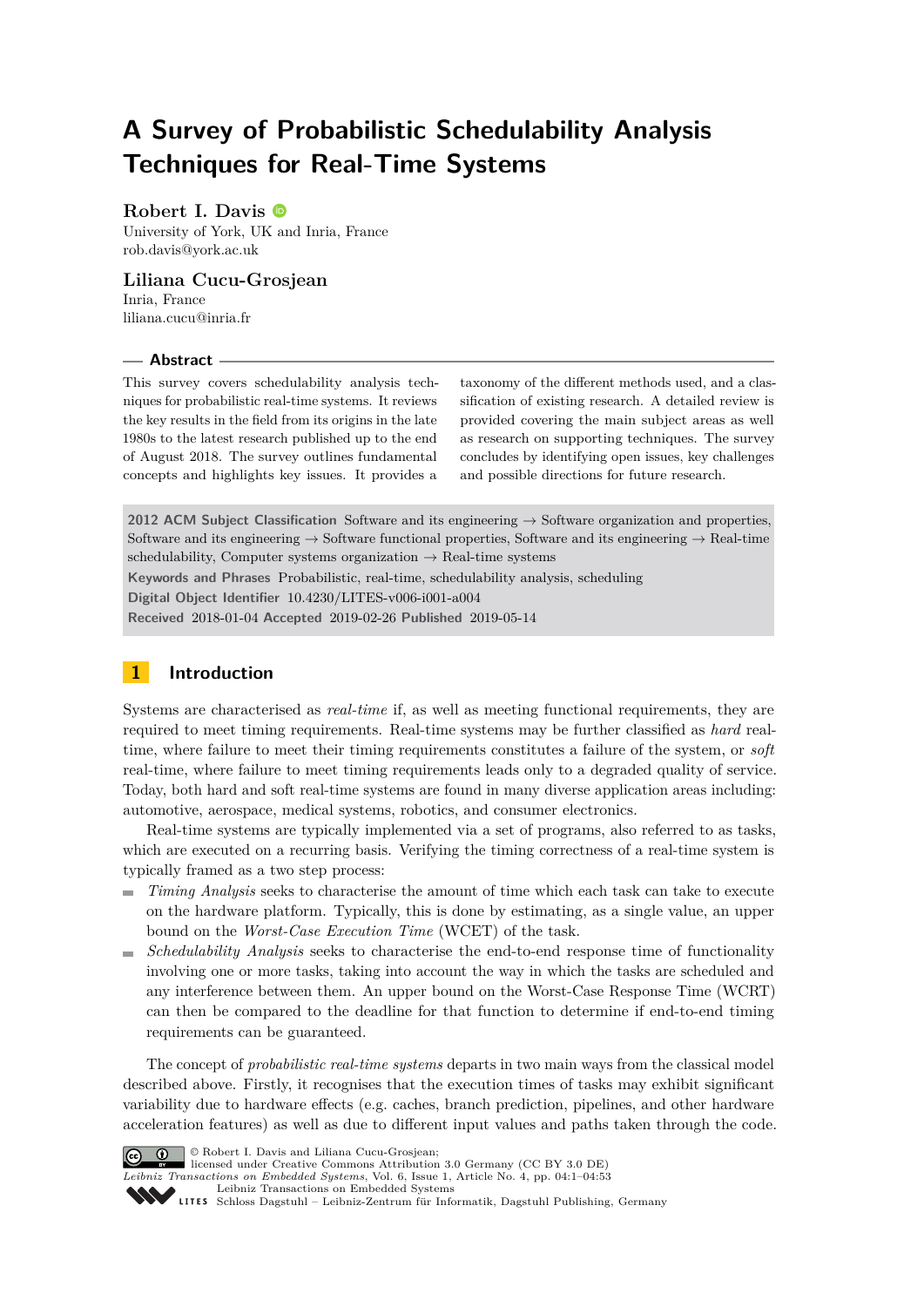### **04:2 A Survey of Probabilistic Schedulability Analysis Techniques for Real-Time Systems**

Thus the WCET may be substantially larger than typical execution times and may rarely occur. Much of the work on the analysis of probabilistic real-time systems therefore models the execution time of each task using a probability distribution with distinct probabilities associated with each possible value of execution time. Secondly, the timing requirements are such that deadlines are no longer considered to require absolute guarantees, but rather the probability of the deadline being exceeded must be below some specified threshold. (In practice, there may also be constraints on the number of consecutive deadlines that can be missed and hence on the probability that such a black-out period exceeds a certain length).

The concept of probabilistic real-time systems spans both the traditional classifications of hard and soft real time systems. In the case of a hard real-time system, failure to meet a deadline may constitute a failure of the system; however, provided that the probability of such a failure occurring is sufficiently small, for example leading to a *failure rate* of no more than 10<sup>−</sup><sup>7</sup> , 10<sup>−</sup><sup>8</sup> , or 10<sup>−</sup><sup>9</sup> per hour of operation, then it may still be acceptable to the system designers. This stems from the observation that the mechanical and electrical components of systems are typically designed with similar failure rates in mind (measured in terms of the number of failures per hour or billion hours). Thus engineering the timing behaviour of a system function to ensure a much smaller failure rate would have little or no impact on overall reliability and availability, while it could potentially require the provision of much more costly hardware. Acceptable failure rates depend on the criticality level assigned to the system function, as an example in the automotive standard ISO-26262 each Automotive Safety Integrity Level (ASIL) is associated with an observable failure rate. These are  $10^{-9}$  per hour for ASIL D,  $10^{-8}$  for ASIL C and B, and  $10^{-7}$  for ASIL A. (Note, the relationship between failure rates per hour of operation and appropriate thresholds on probabilities of failure for individual tasks depend on various factors considered in fault tree analysis, including any mitigations and recovery mechanisms that may be applied in the event of a timing failure [\[62\]](#page-48-0)).

We note that traditional analysis techniques can still be applied in cases where a very low level of deadline misses are permissible; however, since the reasoning used can only argue that either all deadlines will be met or not, then the results produced can in some cases be very conservative, thus requiring substantial hardware over-provision compared to the results of *probabilistic schedulability analysis*[1](#page-1-0) expressed in terms of probabilities or probability distributions.

In the case of soft real-time systems, failure to meet a deadline and the consequent late response represents a degradation in the quality of service provided or the utility of the results produced. Here, probabilistic schedulability analysis can be used to characterise the expected quality of service that the system will provide.

This survey classifies and reviews probabilistic schedulability analysis techniques for real-time systems, where one or more task parameters are modelled as random variables, i.e. via probability distributions. Probabilistic schedulability analysis aims to determine for a set of tasks with parameters described by probability distributions, scheduled according to a given policy (for example fixed priority preemptive scheduling or Earliest Deadline First (EDF)) if those tasks can be guaranteed to meet their timing requirements, described in terms of *probabilistic deadlines* (i.e. deadlines with associated thresholds on the maximum acceptable probability of a deadline miss), or to simply compute the probability of deadline failure.

Much of the literature on probabilistic schedulability analysis models task execution times via probability distributions, while other works consider probabilistic Worst-Case Execution Time (pWCET) distributions. The latter can be derived via probabilistic timing analysis, us-

<span id="page-1-0"></span><sup>&</sup>lt;sup>1</sup> In this survey, we adopt the widely used term "probabilistic schedulability analysis" noting that it can easily be misinterpreted. To clarify, while the results produced are expressed in terms of probabilities or probability distributions, the analysis methods themselves are deterministic in the sense of always producing the same results from the same inputs, unlike, for example, randomised search techniques.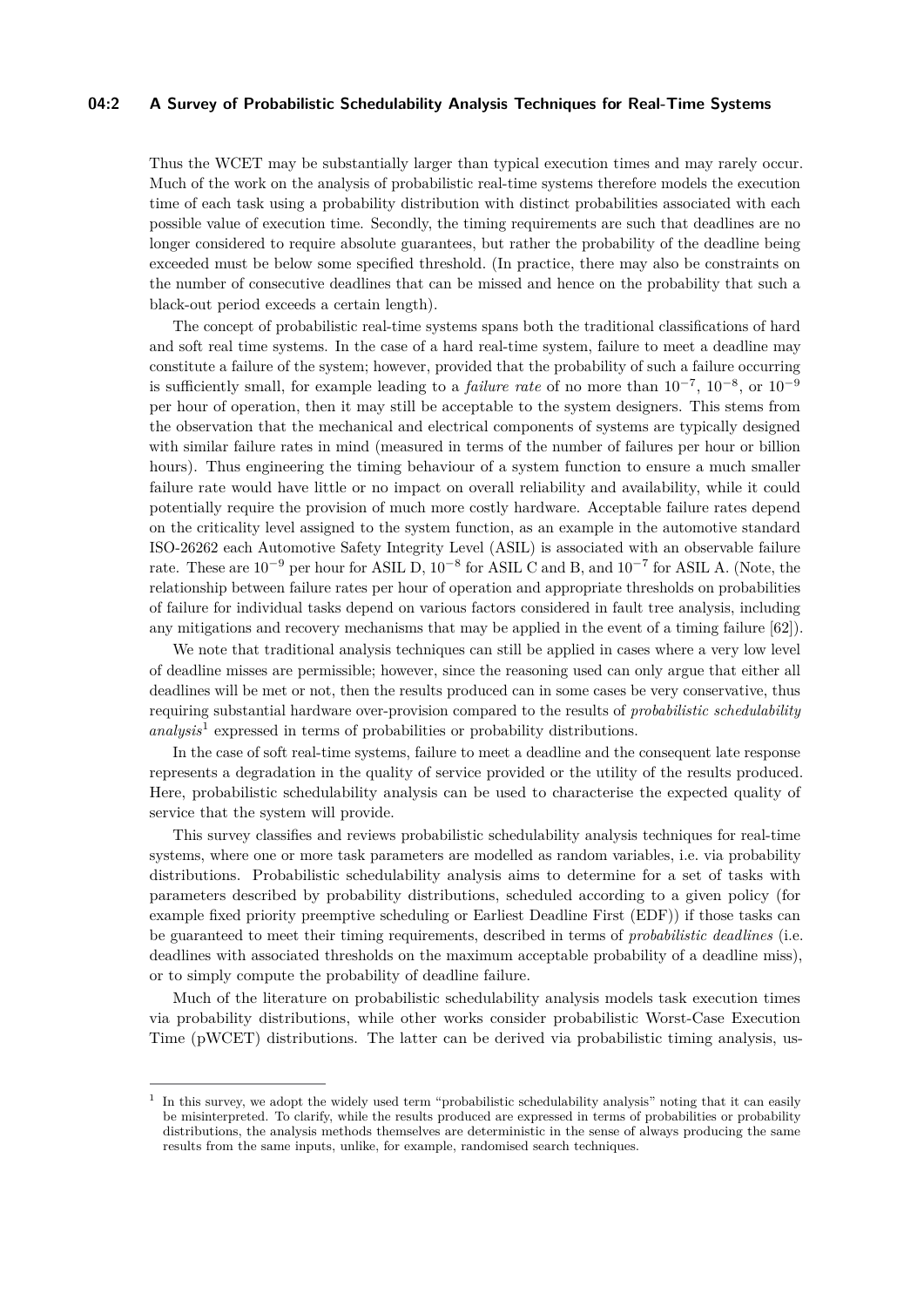ing *analytical methods* referred to as *Static Probabilistic Timing Analysis (SPTA)* [\[35,](#page-47-0) [53,](#page-47-1) [11,](#page-46-0) [10,](#page-46-1) [85,](#page-49-0) [84\]](#page-49-1) or *statistical methods* referred to as *Measurement-Based Probabilistic Timing Analysis (MBPTA)* [\[32,](#page-46-2) [58,](#page-48-1) [66,](#page-48-2) [44,](#page-47-2) [150,](#page-52-1) [135,](#page-51-0) [133,](#page-51-1) [88,](#page-49-2) [87\]](#page-49-3). Probabilistic timing analysis techniques are reviewed in detail in a companion survey [\[52\]](#page-47-3).

Research into probabilistic schedulability analysis can be classified into eight main categories. This classification forms the basis for the main sections of this survey. Note, for ease of reference we have numbered the categories to match the sections, starting at 3.

- **3.** *Probabilistic Response Time Analysis*: these methods compute the probability distribution of the response time of each task, or the jobs of each task. These response time distributions can then be compared to the deadlines to determine if the timing requirements are met.
- **4.** *Probabilistic Analysis assuming Servers*: these methods assume that each task is allocated a proportion of the processor bandwidth via a server. This has the advantage of isolating the tasks from interfering with one another, which simplifies the schedulability analysis.
- **5.** *Real-Time Queuing Theory*: these methods estimate the fraction of deadlines that will be met from queue length dependent *lead-time profiles*. These profiles describe the time to go to the deadline and the distribution of queue lengths obtained via queueing theory.
- **6.** *Probabilities from Faults*: works in this category assume additional execution time or load on the system from fault recovery operations as a consequence of faults that occur according to some probability distribution.
- **7.** *Statistical Analysis of Response Times*: works in this category differ from those above in that they use statistical techniques based on observations of response times to predict the probability of deadline failure.
- **8.** *Probabilistic Analysis of Mixed Criticality Systems*: these methods analyse mixed criticality systems using a richer representation (e.g. execution times described by probability distributions) rather than discrete WCET estimates for different levels of criticality.
- **9.** *Miscellaneous*: research in this category explores different aspects of scheduling probabilistic real-time systems, including tasks with precedence constraints, the imprecise computational model, randomised job dropping, priority assignment policies, component based scheduling, and multiprocessor scheduling.
- **10.** *Addressing Issues of Intractability*: the methods reviewed in this section aim to significantly reduce the runtime of probabilistic schedulability analysis techniques.

The research in these categories is summarised by authors and citations in Table [1.](#page-3-0) Note the sub-categories correspond to the subsections of this survey.

It is interesting to note how research in the different categories has progressed over time. Figure [1](#page-4-0) illustrates the number of papers reviewed in each of the main categories covered by this survey that were published in 3-year time intervals from 1988 to 2018. (This figure is best viewed online in colour). A number of observations can be drawn from Figure [1.](#page-4-0) Firstly, the volume of research into probabilistic schedulability analysis has greatly increased since its origins in the late 1980s / early 1990s. The number of publications on the main theme of probabilistic response time analysis (Section [3\)](#page-15-0) has steadily increased during this time. Work on server-based analysis and real-time queueing theory (Sections [4](#page-22-0) and [5\)](#page-25-0) have produced a small number of papers over most of the time period. By contrast, work on probabilities derived from faults (Section [6\)](#page-27-0) began in 1999, with a peak in 2003 - 2006, and fewer publications in recent years, Categories of more recent interest (i.e. publications since 2007) include statistical analysis (Section [7\)](#page-32-0) and addressing issues of tractability (Section [10\)](#page-41-0). However, the hot topic in recent years, albeit with mainly preliminary publications, is work on probabilistic approaches to mixed criticality systems (Section [8\)](#page-34-0). This area has shown a rapid expansion in the number of publications since 2015.

Before moving to the sections of this survey which review the literature, we first discuss (in Section [2\)](#page-4-1) fundamental concepts and issues pertaining to probabilistic schedulability analysis.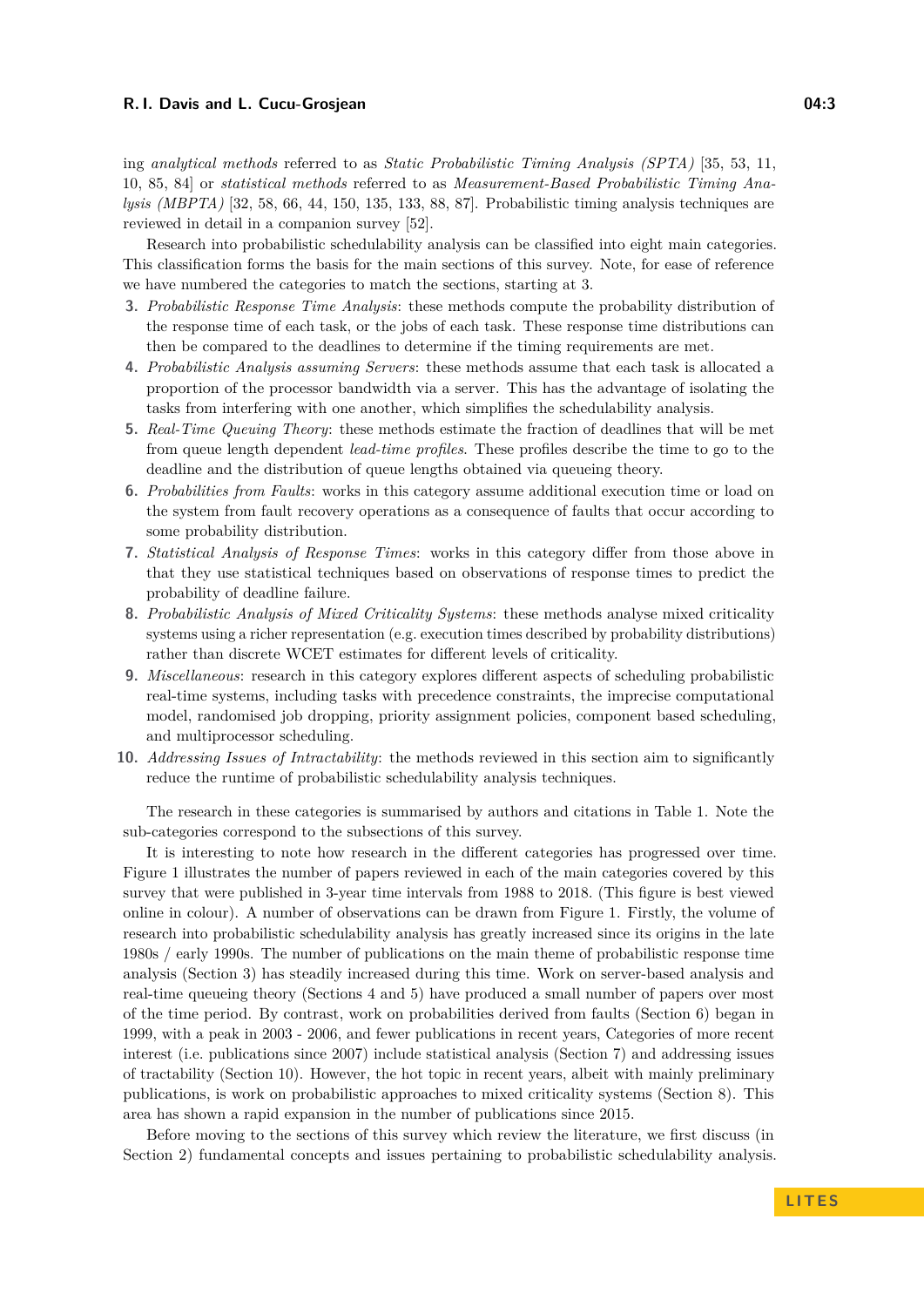# **04:4 A Survey of Probabilistic Schedulability Analysis Techniques for Real-Time Systems**

<span id="page-3-0"></span>**Table 1** Summary of publications from different authors in the categories described in the main sections and subsections of this survey.

| 3 Probabilistic Response Time Analysis                                                                                                                                                                                                                                                                       |
|--------------------------------------------------------------------------------------------------------------------------------------------------------------------------------------------------------------------------------------------------------------------------------------------------------------|
| 3.1 Analysis for Periodic Tasks with No Backlog                                                                                                                                                                                                                                                              |
| Woodbury and Shin [152], Tia et al. [143], Atlas and Bestavros [13], Gardner et al. [60], Tanasa et al. [141]                                                                                                                                                                                                |
| 3.2 Analysis for Periodic Tasks with Backlog                                                                                                                                                                                                                                                                 |
| Diaz et al. [54, 55], Lopez et al. [93], Kim et al. [76], Ivers and Ernst [70], Tanasa et al. [140]                                                                                                                                                                                                          |
| 3.3 Analysis for More Complex Task Models                                                                                                                                                                                                                                                                    |
| Cucu-Grosjean and Tovar [41], Cucu-Grosjean [40], Maxim et al. [105], Maxim and Cucu-Grosjean [106],<br>Maxim and Bertout [104], Santinelli and Cucu-Grosjean [130, 131], Santinelli et al. [136], Khan et al. [74],<br>Santinelli [129], Carnevali et al. [34], Ben-Amor et al. [23], Markovic et al. [103] |
| 4 Probabilistic Analysis assuming Servers                                                                                                                                                                                                                                                                    |
| 4.1 Analysis for Server-based Systems                                                                                                                                                                                                                                                                        |
| Abeni and Buttazzo [2, 3, 4], Kaczynski et al. [72], Manica et al. [99], Abeni et al. [6, 5], Palopoli et<br>al. [122, 120, 121], Frias et al. [59, 146]                                                                                                                                                     |
| 5 Real-Time Queueing Theory                                                                                                                                                                                                                                                                                  |
| 5.1 Analysis based on Real-Time Queuing Theory<br>Barrer [20], Panwar et al. [123], Lehoczky [83], Doytchinov et al. [56], Hansen et al. [67], Zhu et al. [154],<br>Gromoll and Kruk [63], Kruk at al. [79]                                                                                                  |
| 6 Probabilities from Faults                                                                                                                                                                                                                                                                                  |
| 6.1 Analysis of Fault Recovery on Processors<br>Burns et al. [33, 30], Broster and Burns [27, 26], Kim and Kim [75], Aysan et al. [18], Short and<br>Proenza [138], Santinelli et al. [134]                                                                                                                  |
| 6.2 Analysis of Fault Recovery on CAN                                                                                                                                                                                                                                                                        |
| Navet et al. [117], Broster et al. [28, 29], Aysan et al. [19] Axer et al. [17], Davis and Burns [48], Nolte et<br>al. [119], Zeng et al. [153]                                                                                                                                                              |
| 7 Statistical Analysis of Response Times                                                                                                                                                                                                                                                                     |
| 7.1 Statistical Estimation                                                                                                                                                                                                                                                                                   |
| Navet et al. 116, Lu et al. [96, 97, 94, 95], Liu et al. [91], Maxim et al. [111]                                                                                                                                                                                                                            |
| 8 Probabilistic Analysis of Mixed Criticality Systems                                                                                                                                                                                                                                                        |
|                                                                                                                                                                                                                                                                                                              |
| 8.1 Analysis for Mixed Criticality Systems                                                                                                                                                                                                                                                                   |
| Santinelli and George [132], Guo et al. [64], Maxim et al. [107, 108], Alahmad and Gopalakrishnan [9, 8],<br>Draskovic et al. [57], Abdeddaim and Maxim [1], Kuttler et al. [80]                                                                                                                             |
| 9 Miscellaneous                                                                                                                                                                                                                                                                                              |
| 9.1 Task Graphs and Precedence Constraints                                                                                                                                                                                                                                                                   |
| Manolache et al. [100, 101, 102], Hua et al. [69]                                                                                                                                                                                                                                                            |
| 9.2 Multiprocessor Analysis                                                                                                                                                                                                                                                                                  |
| Nissanke et al. [118], Leulseged and Nissanke [86], Mills and Anderson [113, 112], Liu et al. [92], Wang et<br>al. $[149, 148]$ , Ren et al. $[128]$                                                                                                                                                         |
| 9.3 Miscellaneous Models and Techniques                                                                                                                                                                                                                                                                      |
| Hu et al. [68], Hamann et al. [65], Kim et al. [77], Gopalakrishnan [61]                                                                                                                                                                                                                                     |
| 9.4 Position Papers                                                                                                                                                                                                                                                                                          |
| Quinton et al. [125], Cucu-Grosjean [42, 43]                                                                                                                                                                                                                                                                 |
| 10 Addressing Issues of Intractability                                                                                                                                                                                                                                                                       |
| 10.1 Re-sampling                                                                                                                                                                                                                                                                                             |
| Refaat et al. [127], Maxim et al. [110, 109], Milutinovic et al. [114]                                                                                                                                                                                                                                       |
| 10.2 Analytical Methods and Other Techniques                                                                                                                                                                                                                                                                 |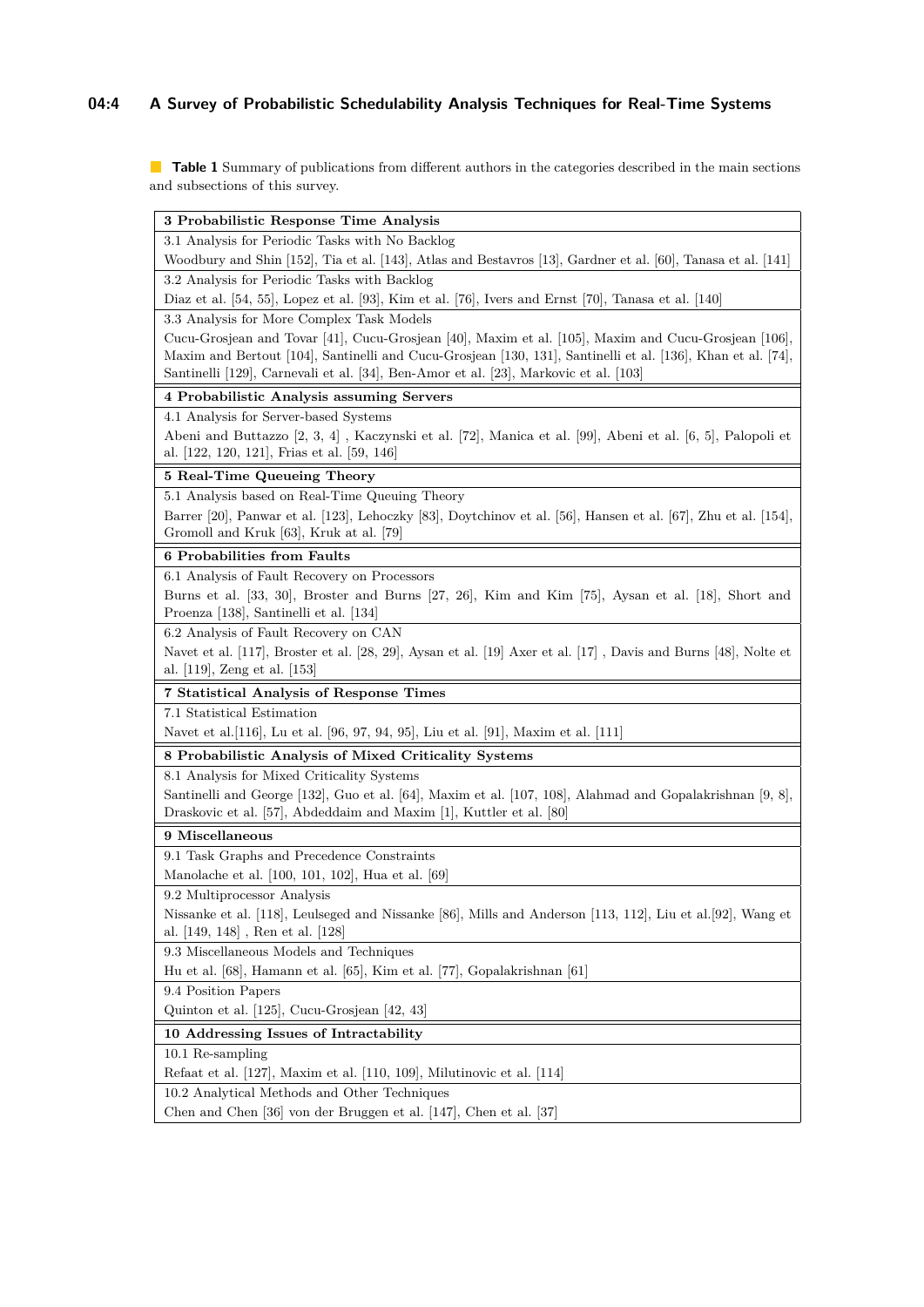<span id="page-4-0"></span>

**Figure 1** Intensity of research in the different categories corresponding to Sections 3 to 10 of this survey.

Note that conventional schedulability analysis techniques aimed at systems where task parameters are specified by single values rather than probability distributions are outside of the scope of this survey, they are reviewed in detail in a number of prior works [\[137,](#page-51-18) [49,](#page-47-16) [45\]](#page-47-17).

### <span id="page-4-1"></span>**2 Fundamentals and Key Issues**

The term *probabilistic real-time systems* is used to refer to real-time systems where one or more of the task parameters (e.g. execution time, period, etc.) are described by random variables. Although a parameter, such as the execution time of a task, is described i.e. *modelled* by a random variable, this does not necessarily mean that the actual parameter itself exhibits random behaviour or that there is necessarily any underlying random element to the system that determines its behaviour. The actual behaviour of the parameter may depend on complex and unknown or uncertain behaviours of the overall system. As an example, the outcome of a coin toss can be modelled as a random variable with heads and tails each having a probability of 0.5 of occurring, assuming that the coin is fair. However, the actual process of tossing a coin does not actually have a random element to it. The outcome could in theory be predicted to a high degree of accuracy if there were sufficiently precise information available about the initial state and the complex behaviour and evolution of the overall physical processes involved. There are, however, many useful results that can be obtained by modelling the outcome of a coin toss as a random variable. The same is true in the analysis of probabilistic real-time systems.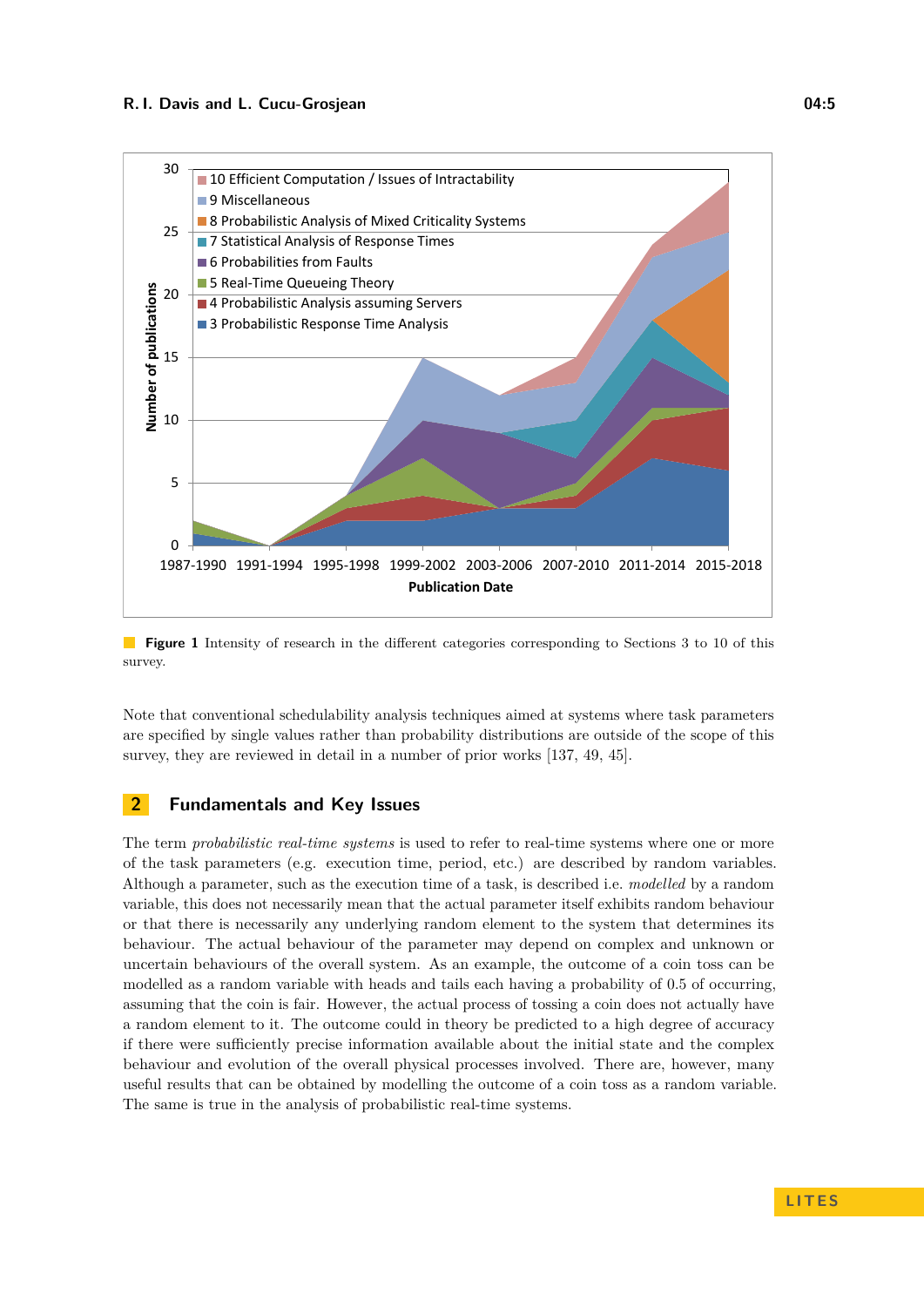#### **04:6 A Survey of Probabilistic Schedulability Analysis Techniques for Real-Time Systems**

In this survey we use calligraphic characters to denote random variables. As an example, the discrete probability distribution of the execution time  $\mathcal X$  of a task may be described by a *Probability Mass Function* (PMF)

$$
\mathcal{X} = \left( \begin{array}{ccc} 1 & 2 & 4 \\ 0.85 & 0.1 & 0.05 \end{array} \right) \tag{1}
$$

indicating that there is a probability of 0*.*85 that the execution time will be 1, a probability of 0*.*1 that it will be 2, and a probability of 0*.*05 that it will be 4. Thus the *Cumulative Distribution Function* (CDF) is given by:

$$
F_{\mathcal{X}}(x) = P(\mathcal{X} \le x) = \begin{cases} 0 & \text{if } x = 0 \\ 0.85 & \text{if } x = 1 \\ 0.95 & \text{if } x = 2 \\ 0.95 & \text{if } x = 3 \\ 1 & \text{otherwise} \end{cases}
$$
 (2)

Further, the *Complementary Cumulative Distribution Function* (1-CDF) or *Exceedance Function* is given by:

$$
\bar{F}_{\mathcal{X}}(x) = P(\mathcal{X} > x) \begin{cases}\n1 & \text{if } x = 0 \\
0.15 & \text{if } x = 1 \\
0.05 & \text{if } x = 2 \\
0.05 & \text{if } x = 3 \\
0 & \text{otherwise}\n\end{cases}
$$
\n(3)

Timing requirements in probabilistic real-time systems are typically specified in terms of *probabilistic deadlines*. In contrast to conventional timing requirements where only a relative deadline is specified, probabilistic timing requirements also prescribe a limit or threshold on the maximum acceptable probability that the deadline will be missed. Extending the simple example above, let us assume that the task has a period of 10 and a deadline of 3, and is the only task in the system. In that case it would have a *Deadline Miss Probability* of 0*.*05 (which can be obtained directly from the 1 - CDF) and would therefore be viewed as schedulable if the threshold on the probability of deadline failure were specified as 0*.*1.

In the above example, with a single task, schedulability analysis deriving the probabilistic response time distribution is trivial, since the response time distribution is the same as the execution time distribution. However, once multiple tasks are considered, then execution time distributions need to be combined in some way to form a probabilistic response time distribution, and this gives rise to issues relating to *independence*.

### **2.1 Independence**

 $\triangleright$  **Definition 1.** Two random variables X and Y are *probabilistically independent* if they describe two events such that knowledge of whether one event did or did not occur does not change the probability that the other event occurs. Stated otherwise, the joint probability is equal to the product of their probabilities  $P({\mathcal{X} = x} \cap {\mathcal{Y} = y}) = P({\mathcal{X} = x}) \cdot P({\mathcal{Y} = y}).$ 

In our context this means that the execution times of two jobs of the same or different tasks are *independent* if the *event* that the execution time of the first job takes a particular value *x* has no effect on the probability that the execution time of the second job will take some value *y*. If this is not the case, then the execution times of the two jobs are said to be *dependent*.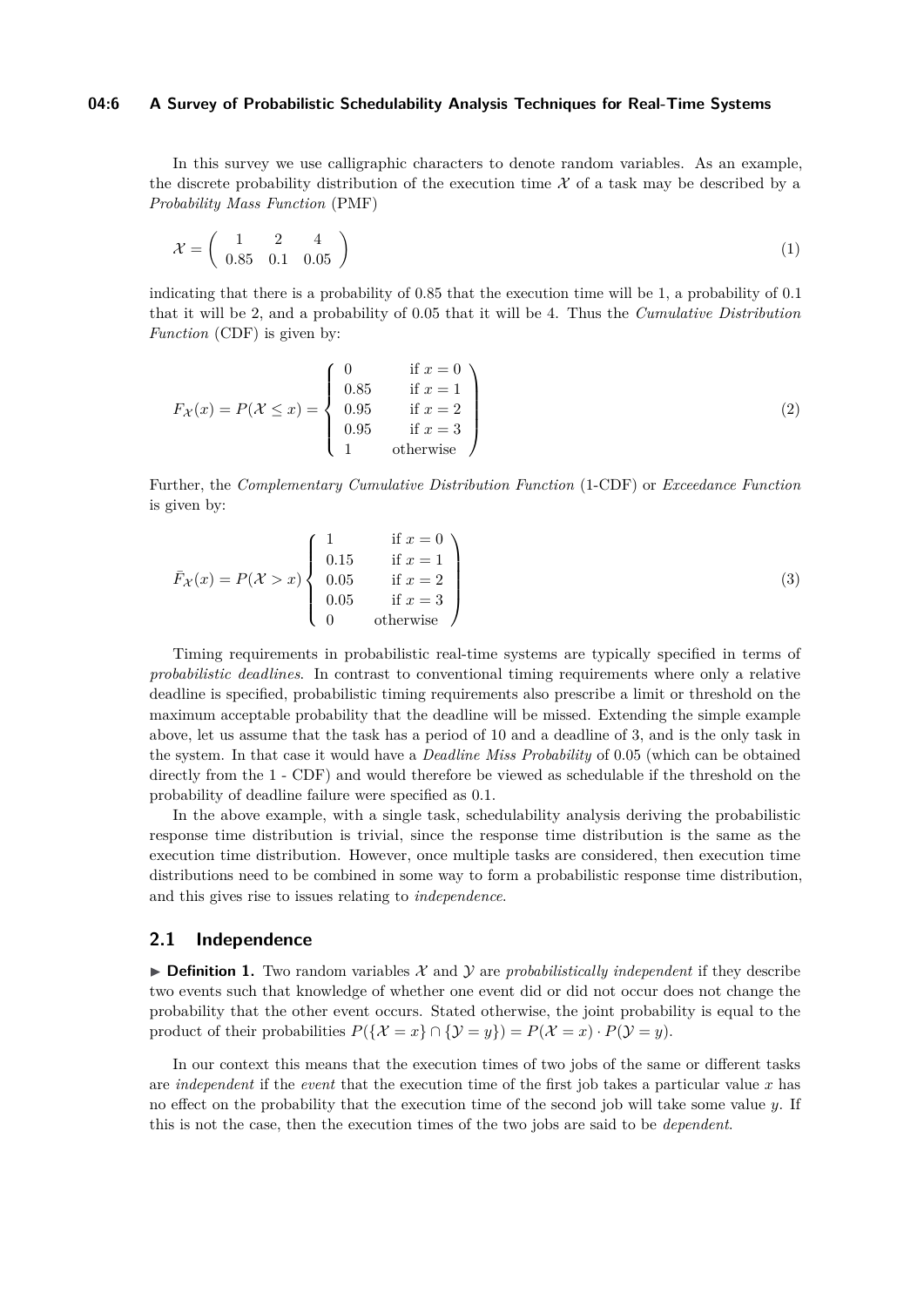Much of the literature on probabilistic schedulability analysis assumes that the random variables describing the execution times of jobs of the same or different tasks are independent. When the assumption of independence holds, then the *basic convolution* operator ⊗ can be used to determine the sum  $\mathcal{Z} = \mathcal{X} \otimes \mathcal{Y}$  of the independent random variables  $\mathcal{X}$  and  $\mathcal{Y}$  where:

$$
P\{\mathcal{Z} = z\} = \sum_{k=-\infty}^{k=+\infty} P\{\mathcal{X} = k\} P\{\mathcal{Y} = z - k\}
$$
\n<sup>(4)</sup>

For example, if both  $\mathcal X$  and  $\mathcal Y$  are given by  $\begin{pmatrix} 2 & 10 \\ 0 & 0 \\ 0 & 0 \end{pmatrix}$ 0*.*6 0*.*4 , then we have:

<span id="page-6-1"></span>
$$
\left(\begin{array}{cc} 2 & 10 \\ 0.6 & 0.4 \end{array}\right) \otimes \left(\begin{array}{cc} 2 & 10 \\ 0.6 & 0.4 \end{array}\right) = \left(\begin{array}{cc} 4 & 12 & 20 \\ 0.36 & 0.48 & 0.16 \end{array}\right) \tag{5}
$$

Issues of dependence are of great importance in probabilistic schedulability analysis, since an assumption of independence when it does not in fact exist can easily result in the computation of unsound<sup>[2](#page-6-0)</sup> i.e. optimistic probabilities of a deadline miss. As an example, adapted from the work of Ivers and Ernst [\[70\]](#page-48-5), consider how the execution time distributions  $\mathcal{X}$  and  $\mathcal{Y}$  for the jobs of two tasks may be combined to obtain a response time distribution. Here, we assume that task  $\tau_X$ has the higher priority and runs first and we are interested in the response time of task *τ<sup>Y</sup>* which is released at the same time as task  $\tau_X$ , but runs once task  $\tau_X$  has completed. If the execution times of the two jobs are independent, then the response time distribution may be obtained via convolution as given in [\(5\)](#page-6-1) above. Thus assuming a deadline of 10 the probability of a deadline miss is 0*.*64, whereas with a deadline of 15 the probability of a deadline miss would be 0*.*16. If the execution times are instead perfectly positively correlated, then whenever task  $\tau_X$  executes for 2 time units then so does task  $\tau_Y$ , and similarly if  $\tau_X$  executes for 10 time units, then so does task  $\tau_Y$ . In this case, the response time can only take two values: 4 and 20, with probabilities of 0*.*6 and 0*.*4 respectively. Thus, compared to the independent case, the probability of missing a deadline of 15 is increased to 0*.*4, whereas the probability of missing a deadline of 10 is decreased to 0*.*6. If instead the execution times are perfectly negatively correlated, then whenever task *τ<sup>X</sup>* executes for 2 time units then task *τ<sup>Y</sup>* executes for 10 time units, and vice-versa. In this case the response time is always 12. Interestingly, while the probability of missing a deadline of 15 is reduced to zero, missing a deadline of 10 is now certain; it has a probability of 1, which is higher than in the case of either independence or positive correlation. This simple example serves to illustrate that the correctness of probabilistic schedulability analysis, and the response time distributions produced, crucially hinges upon the dependences between task execution times. The difficulty is that in practice the actual execution times of jobs of the same or different tasks are unlikely to be independent, rather they may exhibit correlation emanating from history dependent software states (e.g. static local variables) or history dependent hardware states (e.g. shared cache lines within the memory hierarchy), and also from dependences due to common or correlated input values that change only slowly over time.

### **2.2 pWCET Distributions**

Some recent works on probabilistic schedulability analysis assume that the execution time behaviour of tasks is characterised by a probabilistic Worst-Case Execution Time (pWCET) distribution.

<span id="page-6-0"></span><sup>2</sup> In this survey, we use the adjective *sound* to indicate a description, an analysis, or a probability distribution that provides information about the system that is not optimistic with respect to its timing behaviour. Thus the information provided may be precise, or it may be pessimistic.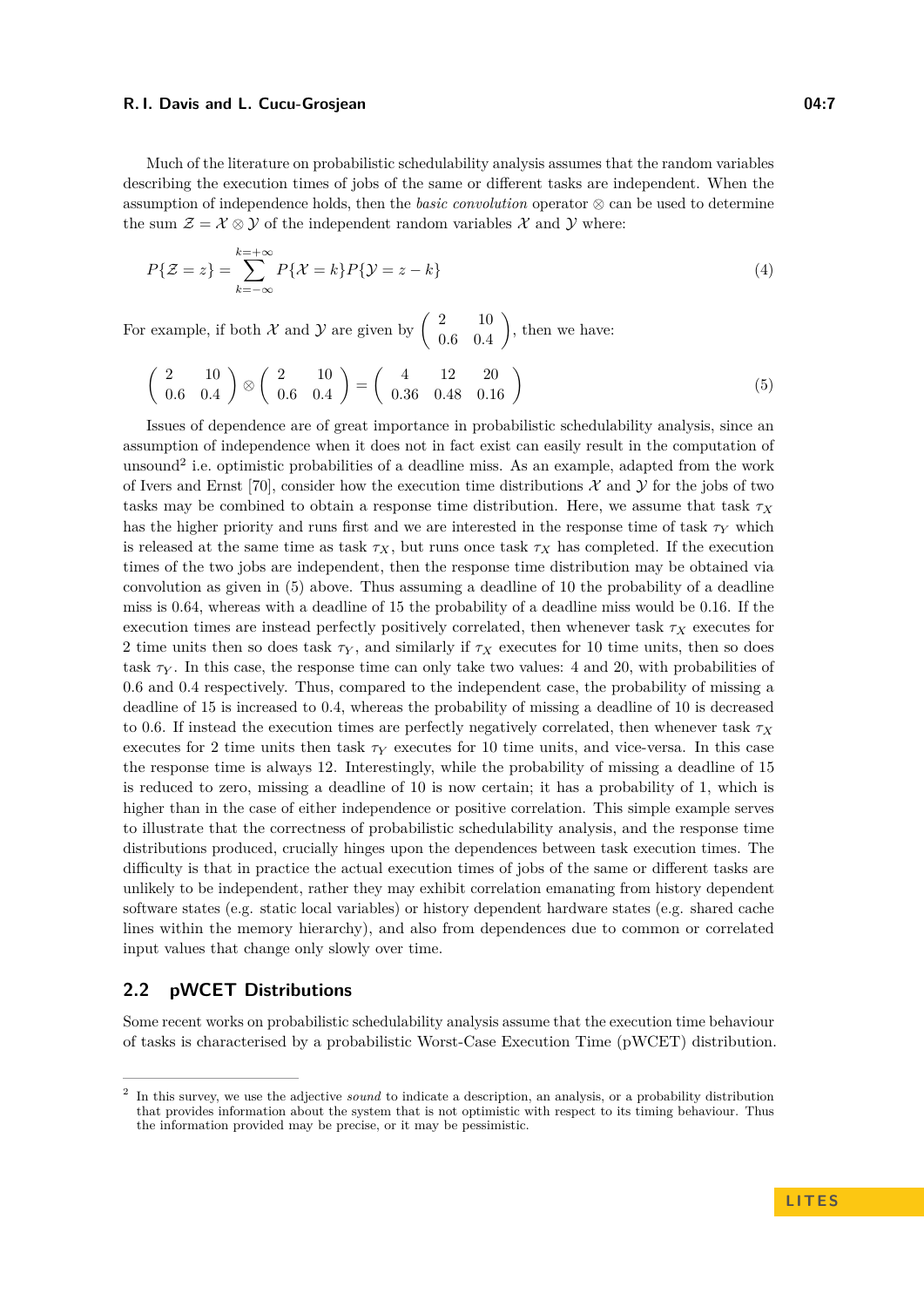#### **04:8 A Survey of Probabilistic Schedulability Analysis Techniques for Real-Time Systems**

This term has been used widely in the literature, with a number of different definitions given. Below, we provide an overarching definition of the pWCET distribution.

<span id="page-7-0"></span>▶ **Definition 2.** The *probabilistic Worst-Case Execution Time (pWCET)* distribution for a task is the least upper bound, in the sense of the greater than or equal to operator  $\succeq$  (defined below), on the execution time distribution of the jobs of the task for every valid scenario of operation, where a *scenario* of operation is defined as an infinitely repeating sequence of input states (including both input values and software state variables) and initial hardware states that characterise a feasible way in which recurrent execution of the task may occur.

<span id="page-7-2"></span>**Definition 3.** (From Diaz et al. [\[55\]](#page-47-5)) The probability distribution of a random variable X is *greater than or equal to* (i.e. upper bounds) that of another random variable  $\mathcal{Y}$  (denoted by  $\mathcal{X} \succeq \mathcal{Y}$ ) if the Cumulative Distribution Function (CDF) of  $\mathcal X$  is never above that of  $\mathcal Y$ , or alternatively, the 1-CDF of  $\mathcal X$  is never below that of  $\mathcal Y$ . Similarly, the probability distribution of a random variable  $X$  is *less than or equal to* (i.e. lower bounds) that of another random variable  $Y$  (denoted by  $\mathcal{X} \preceq \mathcal{Y}$ ) if the Cumulative Distribution Function (CDF) of X is never below that of Y, or alternatively, the 1-CDF of  $\mathcal X$  is never above that of  $\mathcal Y$ .

Graphically, Definition [2](#page-7-0) means that the 1 - CDF of the pWCET distribution is never below that of the execution time distribution for any specific scenario of operation. Hence the 1 - CDF or *exceedance function* of the pWCET distribution may be used to determine an upper bound on the probability *p* that the execution time of a randomly selected job of the task will exceed an execution time budget  $x$ , for any chosen value of  $x$ . This upper bound is valid for any feasible scenario of operation.

<span id="page-7-1"></span>

**Figure 2** Exceedance function or 1-CDF for the pWCET distribution of a task, and also execution time distributions for specific scenarios of operation.

Figure [2](#page-7-1) illustrates the execution time distributions for a number of different scenarios of operation (solid lines), the precise pWCET distribution (red dashed line) which is the least upper bound (i.e. the point-wise maxima of the 1 - CDF) for all of these distributions, and also some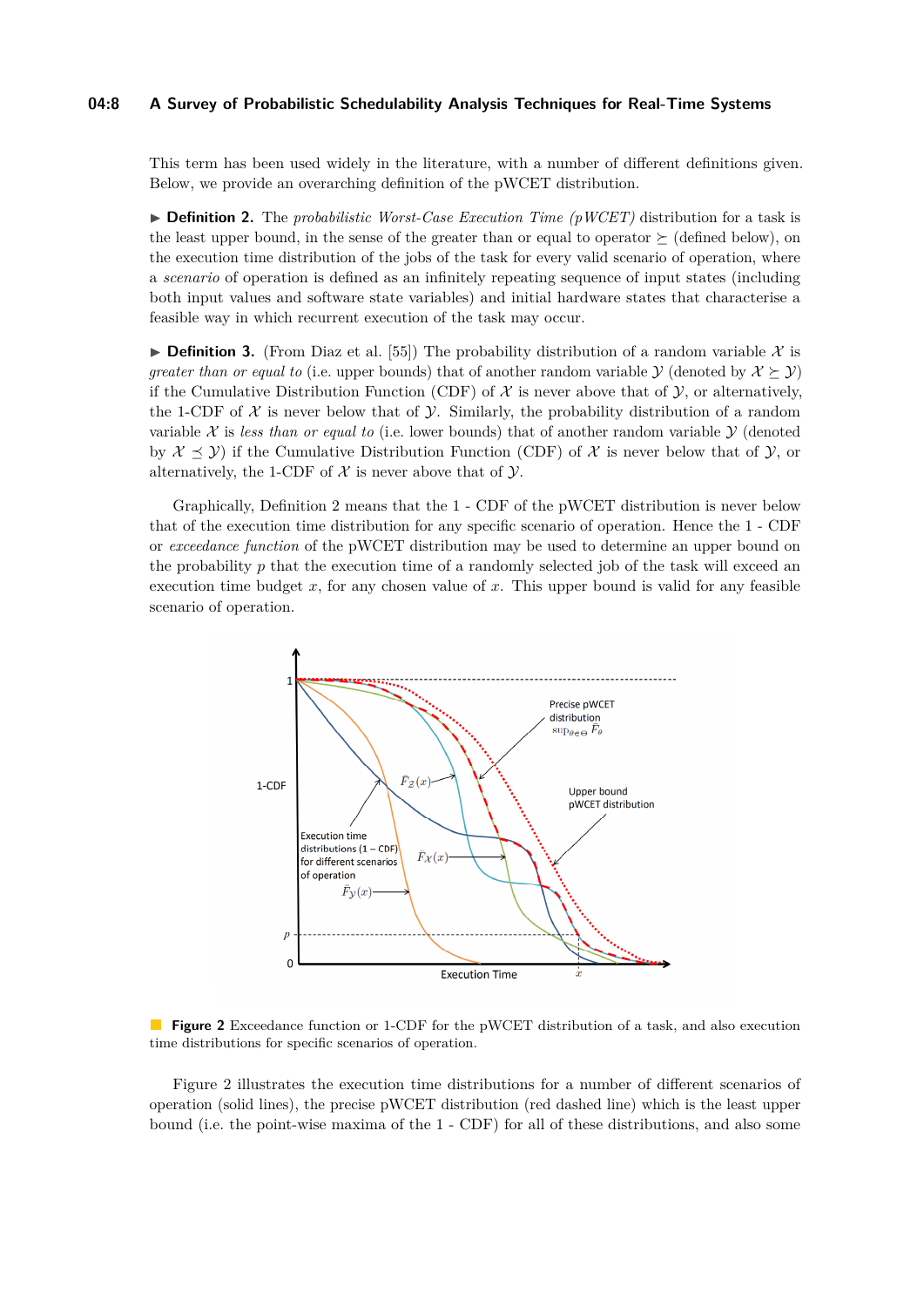arbitrary upper bound pWCET distribution (red dotted line) which is a pessimistic estimate of the precise pWCET. Also shown (on the y-axis) is an upper bound *p* on the probability that any randomly selected job of the task will have an execution time that exceeds *x* (on the x-axis). The value *x* is referred to as the pWCET estimate at a probability of exceedance of *p*. (More formally, the precise upper bound pWCET distribution is given by  $\sup_{\theta \in \Theta} \bar{F}_{\theta}$  where  $\bar{F}_{\theta}$  is the 1 - CDF for scenario of operation  $\theta$ , and  $\Theta$  is the space of all valid scenarios of operation).

Note that the greater than or equal to relation  $\succeq$  between two random variables does not provide a total order, i.e. for two random variables X and Z it is possible that  $\mathcal{X} \neq \mathcal{Z}$  and  $\mathcal{Z} \neq X$ . Hence the precise pWCET distribution may not correspond to the execution time distribution for any specific scenario. This can be seen in Figure [2,](#page-7-1) considering the execution time distributions  $\mathcal{X}, \mathcal{Y}$  and  $\mathcal{Z}.$  It is the case that  $\mathcal{X} \succeq \mathcal{Y}$ , but  $\mathcal{X} \not\subset \mathcal{Z}$  and  $\mathcal{Z} \not\succeq \mathcal{X}.$ 

We note that the term pWCET is open to misinterpretation and is often misunderstood. To clarify, it does *not* refer to the probability distribution of the worst-case execution time, since the WCET is a single value. Rather informally, following Definition [2,](#page-7-0) the pWCET may be thought of as the "worst-case" (in the sense of upper bound) probability distribution of the execution time for any scenario of operation.

It is interesting to consider the use and interpretation of the pWCET distribution for a task. Let us assume that the task will be run repeatedly a potentially unbounded number of times, and that a fixed execution time budget of *x* applies to each run. Further, we assume that this budget is enforced by the operating system, and therefore that any job of the task that has not completed within an execution time of  $x$  is terminated and assumed to have failed. The pWCET distribution provides the following information, by reading off the probability of exceedance *p* associated with the execution time budget *x* (see Figure [2\)](#page-7-1):

- **(i)** An upper bound *p* on the probability (with a long-run frequency interpretation) equating to the number of jobs expected to exceed the execution time budget divided by the total number of jobs in a long (tending to infinite) time interval.
- **(ii)** An upper bound *p* on the probability that the execution time budget will be exceeded by a randomly selected job. (This is broadly equivalent to the above long-run frequency interpretation).

Contrast this with the binary information provided by the WCET. If *x* is greater than or equal to the WCET, then we can expect the budget to never be exceeded. If  $x$  is less than the WCET, then we expect the budget to be exceeded on some runs, but we have no information on how frequently this may occur.

We note that some researchers have interpreted the pWCET distribution as giving the probability or confidence  $(1-p)$  that the WCET does not exceed some value x. This interpretation can be confusing, since the meaning of the WCET is normally taken to be the largest possible execution time that could be realised on any single job of the task. Instead, in line with Definition [2](#page-7-0) and (i) above, we view the 1 - CDF of the pWCET distribution as providing, for any chosen value *x* for the execution time budget, an associated upper bound probability *p* (with a long-run frequency interpretation) equating to the number of jobs of the task expected to exceed the execution time budget *x*, divided by the total number of jobs of the task executing in a long time interval.

### <span id="page-8-0"></span>**2.3 pWCET distributions and dependences**

There are two main ways of obtaining pWCET distributions: via *Static Probabilistic Timing Analysis (SPTA)* or via *Measurement-Based Probabilistic Timing Analysis (MBPTA)*. (A detailed discussion and review of these methods is given in the companion survey [\[52\]](#page-47-3) on probabilistic timing analysis).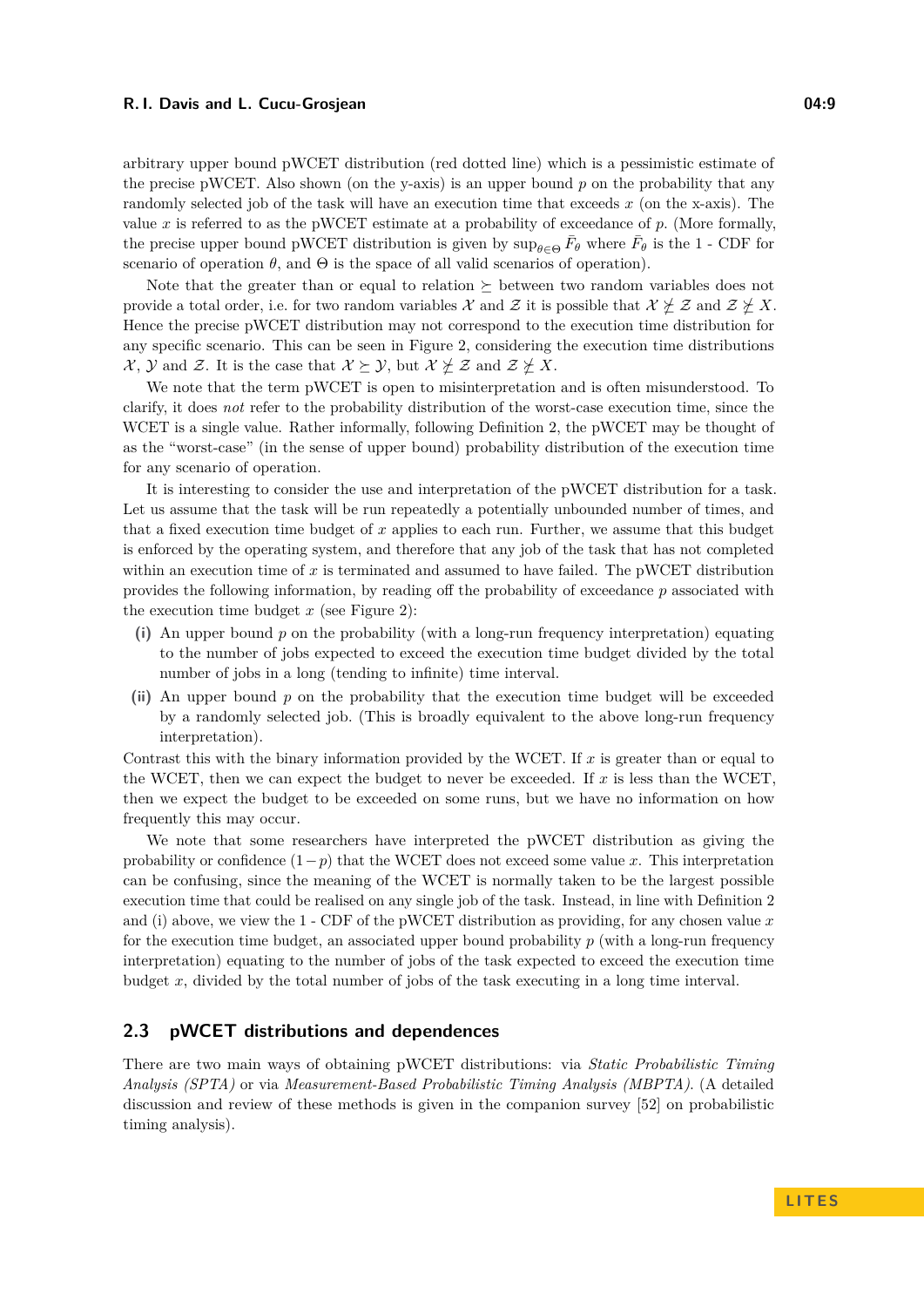### **04:10 A Survey of Probabilistic Schedulability Analysis Techniques for Real-Time Systems**

The aim of SPTA methods is to *construct* an upper bound on the pWCET distribution of a task by applying static analysis techniques to the code, supplemented by information about input values, along with an abstract model of the hardware behaviour. For static analysis to produce a non-degenerate[3](#page-9-0) pWCET distribution there typically has to be some part of the system or its environment that contributes random or probabilistic timing behaviour. SPTA methods for tasks running on time-randomised hardware (e.g. with a random replacement cache) effectively consider each path through the code. For each path, these methods construct a pWCET distribution that upper bounds the probability distribution of the execution time for that path, considering all possible initial hardware states and all possible input states that cause execution of the path. The upper bound pWCET distributions for every path are then combined using an envelope function (taking the point-wise maximum over the 1-CDFs) to determine an upper bound on the pWCET distribution for the task that is valid *independent* of the path taken. (More sophisticated SPTA methods analyse sub-paths and use appropriate join operations at path convergence to compute tighter upper bounds on the pWCET distribution of the task).

The upper bound pWCET distribution for a task derived by SPTA (as described above) upper bounds the pWCET distributions for every path through the code. Similarly, the pWCET distribution for each path upper bounds the execution time distribution for every input state that drives that path, and every initial hardware state that could occur at the start of that path. Hence, by *construction* the pWCET distribution derived by SPTA is *probabilistically independent* of the input state chosen or the path taken<sup>[4](#page-9-1)</sup>. This has implications for the use that can be made of the pWCET distribution. Firstly, it can be used to bound the behaviour of any randomly selected job of the task. Secondly, since the pWCET distribution is independent of the input state, which may have strong dependences and correlations with the input states for previous jobs, it can be composed using basic convolution to upper bound the execution time behaviour of multiple jobs in a sequence. It can therefore be used to derive probabilistic worst-case response time (pWCRT) distributions, which can then be compared to deadlines to determine the probability of a deadline miss.

We note that the actual execution times for a sequence of jobs of a task, which exercise the same or different paths, may well show strong correlations and dependences. It is the *modelling* of the execution times via an appropriate pWCET distribution which enables probabilistic independence to be assumed. (This is similar to the conventional case of a single WCET which can similarly be used in this way, even though the actual execution times of different jobs have strong dependences).

The aim of Measurement-Based Probabilistic Timing Analysis (MBPTA) methods is to make a *statistical estimate* of the pWCET distribution of a task. This estimate is derived from a sample of execution time observations obtained by executing the task on the actual hardware or on a cycle-accurate simulator[5](#page-9-2) according to an appropriate *measurement protocol*. The measurement protocol executes the task multiple times according to some sequence(s) of feasible input states and initial hardware states, thus sampling one or more possible scenarios of operation.

Provided that the sample of execution time observations passes appropriate statistical tests, then *Extreme Value Theory* (EVT) [\[39\]](#page-47-18) can be used to derive a statistically valid estimate of the probability distribution of the *extreme values* of the execution time distribution, i.e. to estimate the pWCET distribution. By modelling the shape of the distribution of the extreme execution times, EVT is able to predict the probability of occurrence of execution time values that exceed

<span id="page-9-0"></span><sup>3</sup> A degenerate distribution has only a single possible value.

<span id="page-9-1"></span><sup>4</sup> This holds provided that the random values generated, for example by the random number generator within a random replacement cache, are also independent.

<span id="page-9-2"></span><sup>&</sup>lt;sup>5</sup> A cycle-accurate simulator provides the same timing behaviour as the actual hardware, accurate to a single processor clock cycle.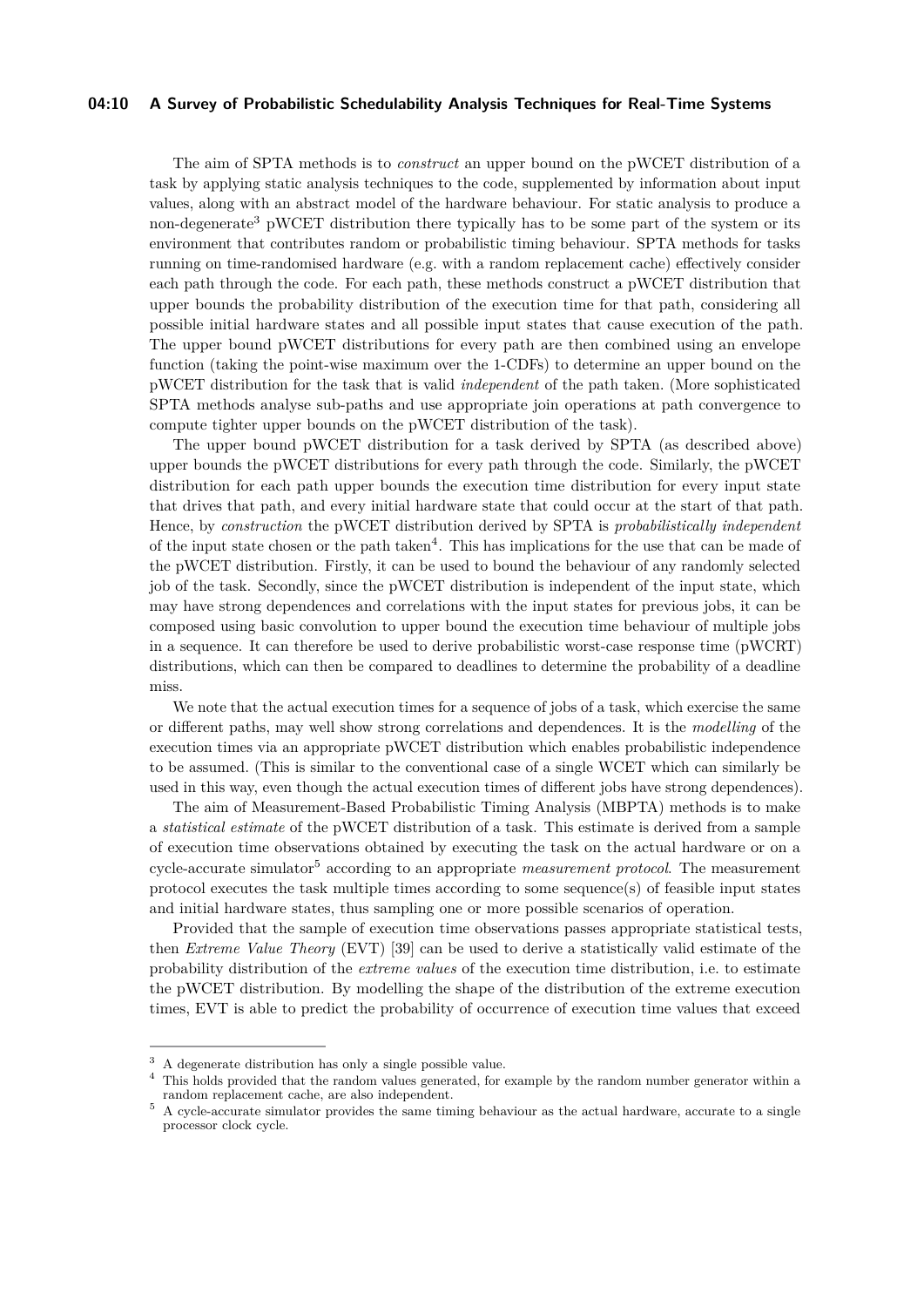any that have been observed. (For a basic introduction to the use of EVT in this context, see the companion survey [\[52\]](#page-47-3) on probabilistic timing analysis. More detailed information about EVT can be found in Stuart Coles' textbook on the subject [\[39\]](#page-47-18)).

▶ **Definition 4.** A sample of input states and initial hardware states used for analysis is *representative* of the population of states that may occur during a future scenario of operation if the property of interest (i.e. the pWCET distribution) derived from the sample of states used for analysis matches or upper bounds the property that would be obtained from the population of states that occur during the entire scenario of operation.

► **Definition 5.** As determined by MBPTA, the estimated pWCET distribution for a task (or path through a task) is a statistical estimate of the probability distribution of the *extreme values* of the execution time of that task (or path), valid for any future scenarios of operation that are properly represented by the sample of input states and initial hardware states used in the analysis.

Ideally, MBPTA would provide a pWCET distribution that is valid for any of the many possible future scenarios of operation; however, an important issue here is that there may not be one single distribution of input states and hardware states that is representative of all possible future scenarios of operation. This issue of *representativity* is a key open problem in research on the practical use of MBPTA, see Section 2.3 of the companion survey [\[52\]](#page-47-3) on probabilistic timing analysis for a further discussion of this issue.

There are two main ways of applying MBPTA, referred to as *per-path* and *per-program*:

- **1.** *Per-path:* MBPTA is applied at the level of paths. A measurement protocol is used to exercise all feasible paths through the program, then the execution time observations are divided into separate samples according to the path that was executed. EVT is then used to estimate the pWCET distribution for each path. The pWCET distribution for the program as a whole is then estimated by taking an upper bound (an envelope or point wise maxima on the 1 - CDFs) over the set of pWCET estimates for all paths.
- **2.** *Per-program (or task):* MBPTA is applied at the level of the program i.e. the task. A measurement protocol is again used to exercise all paths. In this case, all of the execution time observations are grouped together into a single sample. EVT is then applied to that sample, thus estimating directly the pWCET distribution for the entire program.

With MBPTA, if the per-path approach is used, and it is known that the execution times for each path vary *only* due to random elements in the hardware, and do not otherwise vary across different input states that are in the same equivalence class (i.e. that drive the same path), then probabilistic independence of the pWCET distribution is assured. (Recall that with the per-path approach, the pWCET estimate for the task is an upper bound over the pWCET distributions for all of its paths). Probabilistic independence of the pWCET distribution means that it can be used to characterise the behaviour of any randomly selected job of the task, and also composed using basic convolution to upper bound the interference from multiple jobs in probabilistic schedulability analysis.

In other cases, the execution times obtained for a path may be dependent on the particular input states used to drive it. These input states may themselves exhibit dependences and correlations. Further, with the per-program approach, there may be dependences and correlations between the paths taken on consecutive jobs of the task, as happens with a software state machine. For systems with such dependences, then, assuming that the set of input states used during analysis is representative of those occurring during operation, the estimated pWCET distribution will still be valid in terms of characterising the extreme execution time behaviour of a *randomly* chosen single job of the task. However, it will typically *not* be valid to compose the pWCET distributions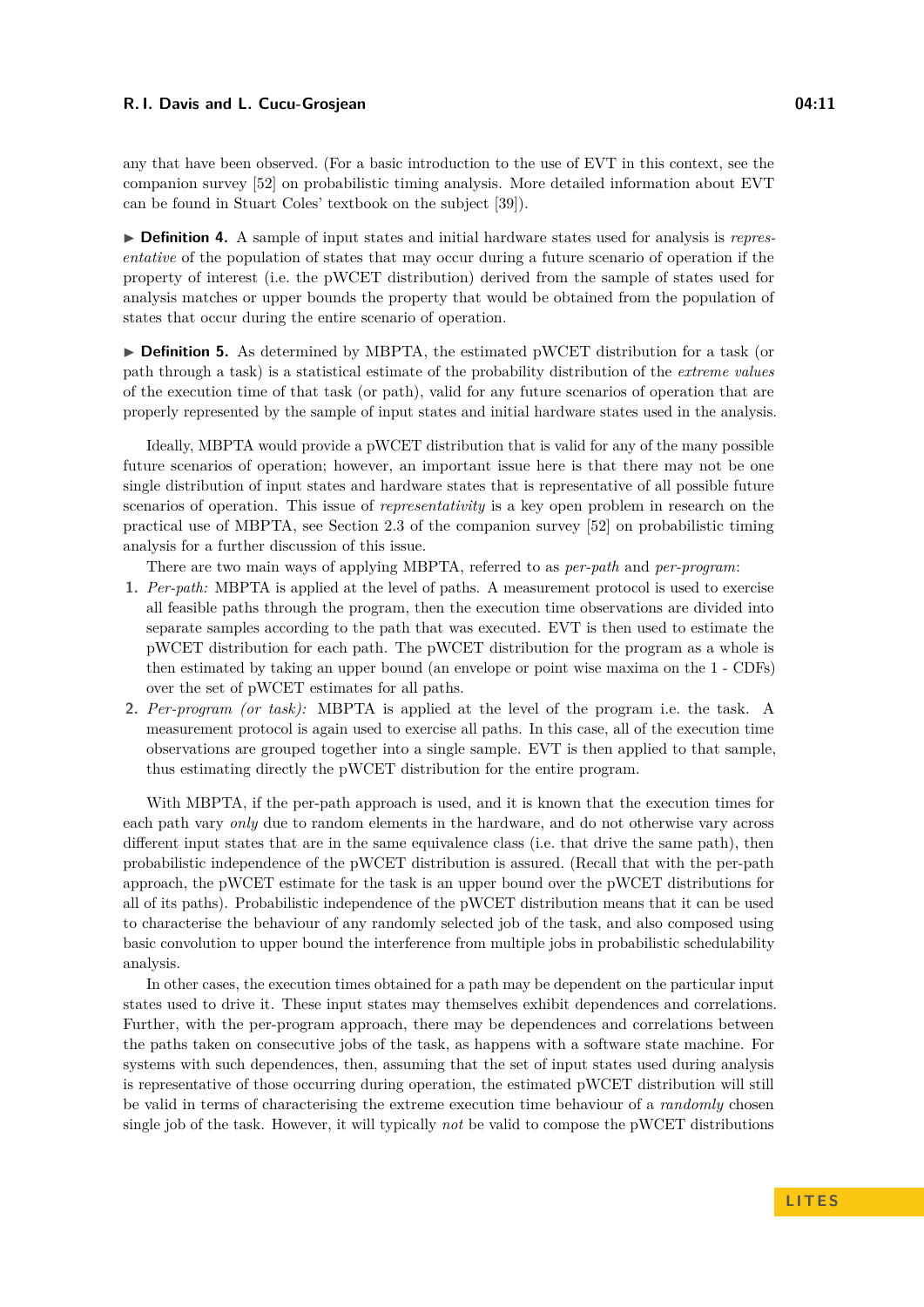#### **04:12 A Survey of Probabilistic Schedulability Analysis Techniques for Real-Time Systems**

using basic convolution. The reason is that the pWCET distribution is not necessarily a valid estimate for the extreme execution time values of a job *conditional* on specific execution times having occurred for previous jobs.

As an example, consider a program *E* that implements a software state machine with four states and hence four paths that runs on time-randomised hardware. Here the main factor which affects the execution time of the program is the path taken, which is determined by the value of a software state variable. For this program, all valid scenarios of operation involve the software state variable cycling through its four possible values in order, and hence the four possible paths executing in order on any four consecutive runs of the program. Further, assume that there is some variability in the execution time of each path due to an independent random element in the hardware (e.g. a random number generator), which contributes either 5 or 10 time units to the execution time for the path, with a probability of 0.5 in each case. The execution times of the four paths are (i) 10 or 15, (ii) 20 or 25, (iii) 30 or 35, and (iv) 40 or 45. Note, each path has a probability of 0.25 of being taken in a randomly chosen execution of the program.

The precise pWCET distribution valid for any scenario of operation is:

$$
pWCEPT_{per-program} = \left(\begin{array}{cccccc} 0 & 10 & 15 & 20 & 25 & 30 & 35 & 40 & 45 \\ 1 & 0.875 & 0.75 & 0.625 & 0.5 & 0.375 & 0.25 & 0.125 & 0 \end{array}\right)
$$

Using the per-program approach, MBPTA may tightly upper bound this distribution. While using the per-path approach, the pWCET distribution obtained would tightly upper bound the following distribution for the longest path.

$$
pWCET_{per-path} = \left(\begin{array}{cc} 0 & 40 & 45 \\ 1 & 0.5 & 0 \end{array}\right)
$$

We note that while the *pW CETper*−*program* distribution is valid to describe the execution time behaviour of a randomly chosen job of the task, convolution of this distribution is not valid to describe the overall execution time of two or more jobs. This is because the distribution is not valid conditional on the execution times observed for previous jobs. For example, if an execution time of 30 or 35 is observed for a specific job, then the execution time of the next job will necessarily be either 40 or 45 (each with a probability of 0.5) due to the behaviour of the software state machine. The probability that the total execution time of two consecutive jobs exceeds 70 is therefore 0.1875, whereas the value computed by applying convolution to the *pW CETper*−*program* distribution is 0.15625, which is optimistic due to an incorrect assumption of independence. In this simple example optimism can be avoided by using the *pW CETper*−*path* distribution, which would also be obtained by SPTA; however, this discards information and so gives a pessimistic result, indicating that the probability of the total execution time of two consecutive jobs exceeding 70 is 1.

### **2.4 Probabilistic Inter-arrival Times**

As well as probabilistic execution times and pWCETs, a few works on probabilistic schedulability analysis have also considered tasks with inter-arrival times characterised by random variables (see Section [4.1\)](#page-22-1) or probabilistic Minimum Inter-arrival Times (pMIT) (see Section [3.3\)](#page-19-0).

I **Definition 6.** The *probabilistic Minimum Inter-arrival Time (pMIT) distribution* for a task is the greatest lower bound, in the sense of the less than or equal to operator  $\preceq$  (see Definition [3\)](#page-7-2), on the inter-arrival time distribution of the jobs of the task for every valid scenario of operation, where a *scenario* of operation is defined as an infinitely repeating sequence of job arrivals that characterise a feasible way in which recurrent execution of the task may occur.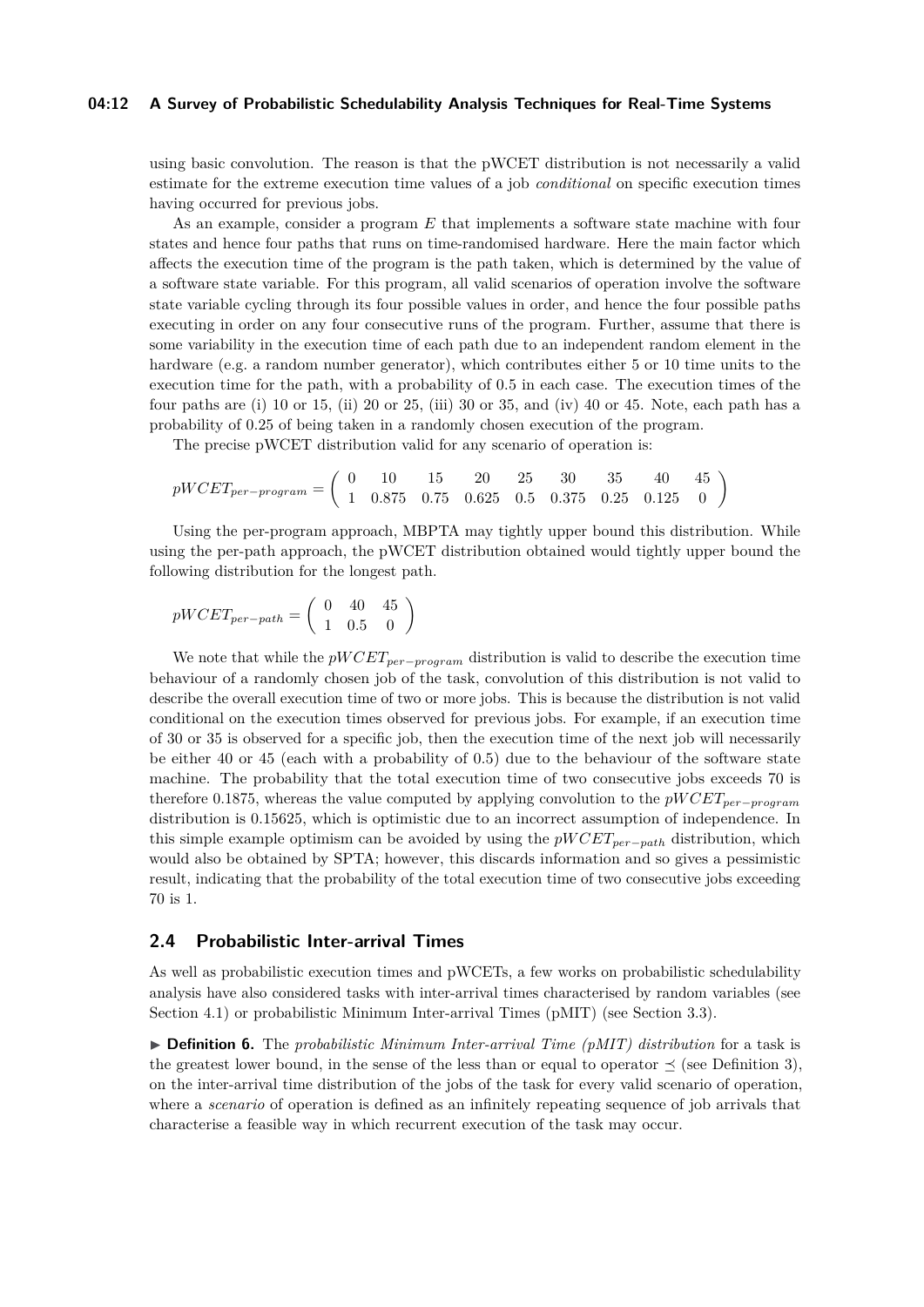For example, the pMIT of a task  $\tau_i$  may be described by  $\mathcal{T}_i = \begin{pmatrix} 5 & 10 \\ 0.3 & 0.5 \end{pmatrix}$ 0*.*2 0*.*8 meaning that the probabilistic minimum inter-arrival time is lower bounded such that a job of  $\tau_i$  has a probability of 0.8 of arriving 10 or more time units after the previous job, and a probability of 1.0 of arriving 5 or more time units after the previous job.

The pMIT distribution provides the following information, by reading off the probability of exceedance  $p$  (from the  $1$  - CDF) associated with a limit  $t$  on the inter-arrival time:

- **(i)** An upper bound *p* on the probability (with a long-run frequency interpretation) equating to the number of jobs that are expected to have an inter-arrival time of less than *t*, divided by the total number of jobs in a long (tending to infinite) time interval.
- **(ii)** An upper bound *p* on the probability that the inter-arrival time of a randomly selected job will be less than *t*. (This is broadly equivalent to the above long-run frequency interpretation). This contrasts with the sporadic task model which simply assumes that the minimum inter-

arrival time is bounded by some value  $T_i$  (which would be 5 in the above example), but gives no information about how often longer inter-arrival times may occur.

The majority of works surveyed that model inter-arrival times as random variables assume that the inter-arrival times between jobs of the same task and between consecutive jobs of one task and consecutive jobs of another task are *independent*. For example, one practical application described by Maxim and Cucu-Grosjean [\[106\]](#page-50-1) is vehicle reverse parking systems. Here, the inter-arrival time of the sensing task is randomised to avoid the possibility of systematic and repeated interference between the parking sensors of two vehicles that are reversing towards each other.

We note, however, that dependences are easily possible as a consequence of particular implementations. For example, the inter-arrival times of a task could follow a fixed pattern due to the operation of a software state machine which sets the next arrival time. This would give a fixed but repeating sequence, such as  $(5, 10, 5, 10, \ldots)$ . Further, two tasks could have inter-arrival times that are generated by a simple algorithm from the output values of a random number generator. They would have pMITs that are easily found from the properties of the random number generator and the algorithm used. In this case, the inter-arrival times of jobs of the same task would be independent, but the inter-arrival times between consecutive jobs of the two tasks would be in lock step i.e. correlated and dependent.

As with execution times and pWCETs, work on probabilistic schedulability analysis that considers tasks with inter-arrival times or pMITs characterised by random variables must take great care to either ensure that arrival times are independent or to handle dependences correctly.

### <span id="page-12-0"></span>**2.5 Probabilistic Real-Time Constraints**

In classical real-time systems, timing constraints are typically specified in terms of task deadlines. The relative deadline  $D_i$  of a task  $\tau_i$  is inherited by all of it's jobs. The deadline  $D_i$  specifies the maximum elapsed time that is permitted from the release of a job of the task until that job completes its execution. The time from the release to the completion of a job is referred to as its *response time*. The worst-case response time  $R_i$  of a task  $\tau_i$  is the longest possible response time of any of its jobs. If it can be proven, via schedulability analysis, that all jobs of a task will always complete by their deadlines, i.e. that  $R_i \leq D_i$ , then the task is said to be *schedulable*. If all the tasks in a system are schedulable, then the system itself is said to be schedulable.

Building upon these concepts, probabilistic real-time constraints are typically expressed in the form of *probabilistic deadlines* defined as follows:

**Definition 7.** The *probabilistic deadline* of a task  $\tau_i$  is given by the combination of a relative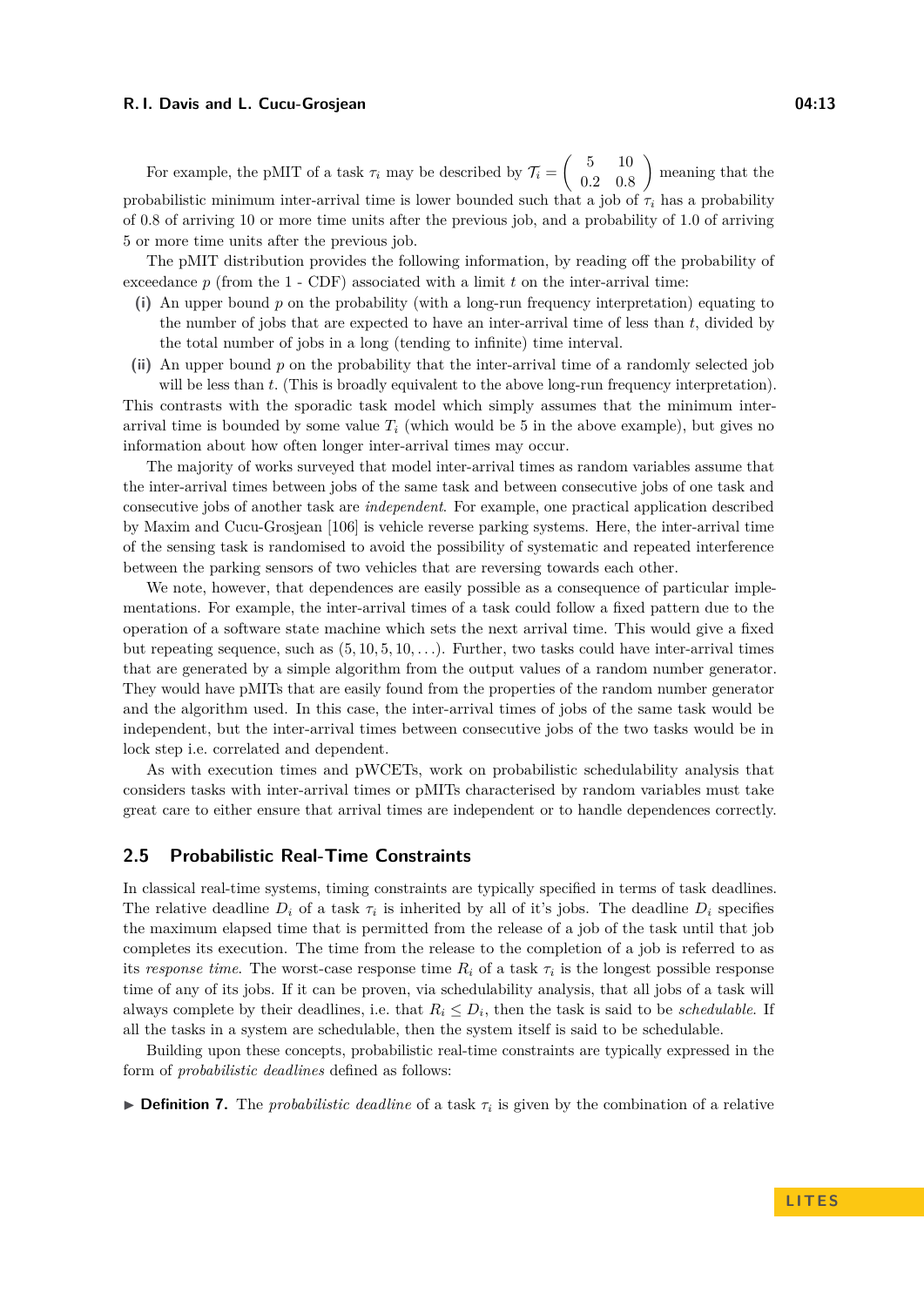### **04:14 A Survey of Probabilistic Schedulability Analysis Techniques for Real-Time Systems**

deadline  $D_i$  with a single (deterministic) value and a *threshold*  $\rho_i$  specifying the maximum acceptable probability that the deadline may be exceeded.

The concept of a probabilistic deadline has, in a few works, been extended to relative deadlines that may take a number of different values each with an associated probability, expressed as a discrete random variable  $\mathcal{D}_i$ . Again, a *threshold*  $\rho_i$  specifies the maximum acceptable probability that the deadline may be exceeded. In this survey, we use the term *probabilistic deadline* to refer to the simpler form defined above with a single value for  $D_i$ , and make a clear distinction when describing work that considers deadlines as random variables.

In the classical view of hard real-time systems any deadline miss is sufficient to make a task, and hence the system unschedulable, thus the pattern and probability of deadline misses are not considered relevant. By contrast, in probabilistic real-time systems there are a number of different ways in which the probability of a deadline miss can be considered and interpreted:

- **1.** As a probability with a long-run frequency interpretation equating to the expected number of missed deadlines divided by the total number of deadlines in a long (tending to infinite) time interval.
- **2.** As the probability that a randomly selected job will miss its deadline, which is broadly equivalent to the long-run frequency interpretation.
- **3.** As a bound on the probability that any specific job will miss its deadline.

These interpretations can be made considering the jobs belonging to (i) a specific task, (ii) a group of tasks that comprise a given application, or (iii) the system as a whole (i.e. all tasks). In the latter cases, there would be a threshold on the probability of deadline misses for each application, or a single threshold for the system as a whole; rather than thresholds for each task.

In the literature, the term *Deadline Miss Probability* (DMP) is often used to refer to the long-run frequency interpretation. This quantity is typically computed for task sets that are strictly periodic and thus have a behaviour which repeats after the hyperperiod or Least Common Multiple (LCM) of the task periods. In contrast, the term *Worst-Case Deadline Failure Probability* (WCDFP) is used to mean a bound on the probability that any specific job of a task will miss its deadline. This quantity is typically computed by reference to the probabilistic Worst-Case Response Time (pWCRT) of a task.

**Definition 8.** The *probabilistic Response Time (pRT)* of a job  $\tau_{i,j}$  of task  $\tau_i$ , denoted by  $\mathcal{R}_{i,j}$ , describes the probability distribution of the response time of the *j*-th job of that task, indexed from the start of the hyperperiod.

 $\triangleright$  **Definition 9.** The *probabilistic Worst-Case Response Time (pWCRT)* of a task  $\tau_i$ , denoted by  $\mathcal{R}_i$ , is an upper bound on the worst-case response time distribution for *any* job of the task.

Note the pWCRT of a task can be computed for both periodic and sporadic tasks by taking into account the worst-case arrival pattern.

If the tasks are strictly periodic (with a single value for their periods), then the deadline miss probability for a task can be computed by taking the average of the deadline miss probabilities of all of its jobs activated during a hyperperiod as follows:

**Definition 10.** The *Deadline Miss Probability DMP<sub>i</sub>* for a task  $\tau_i$  is given by :

$$
DMP_i = \frac{1}{n_{LCM}} \sum_{j=1}^{n_{LCM}} P(\mathcal{R}_{i,j} > D_i)
$$
 (6)

where  $n_{LCM}$  is the number of jobs of task  $\tau_i$  activated during the hyperperiod.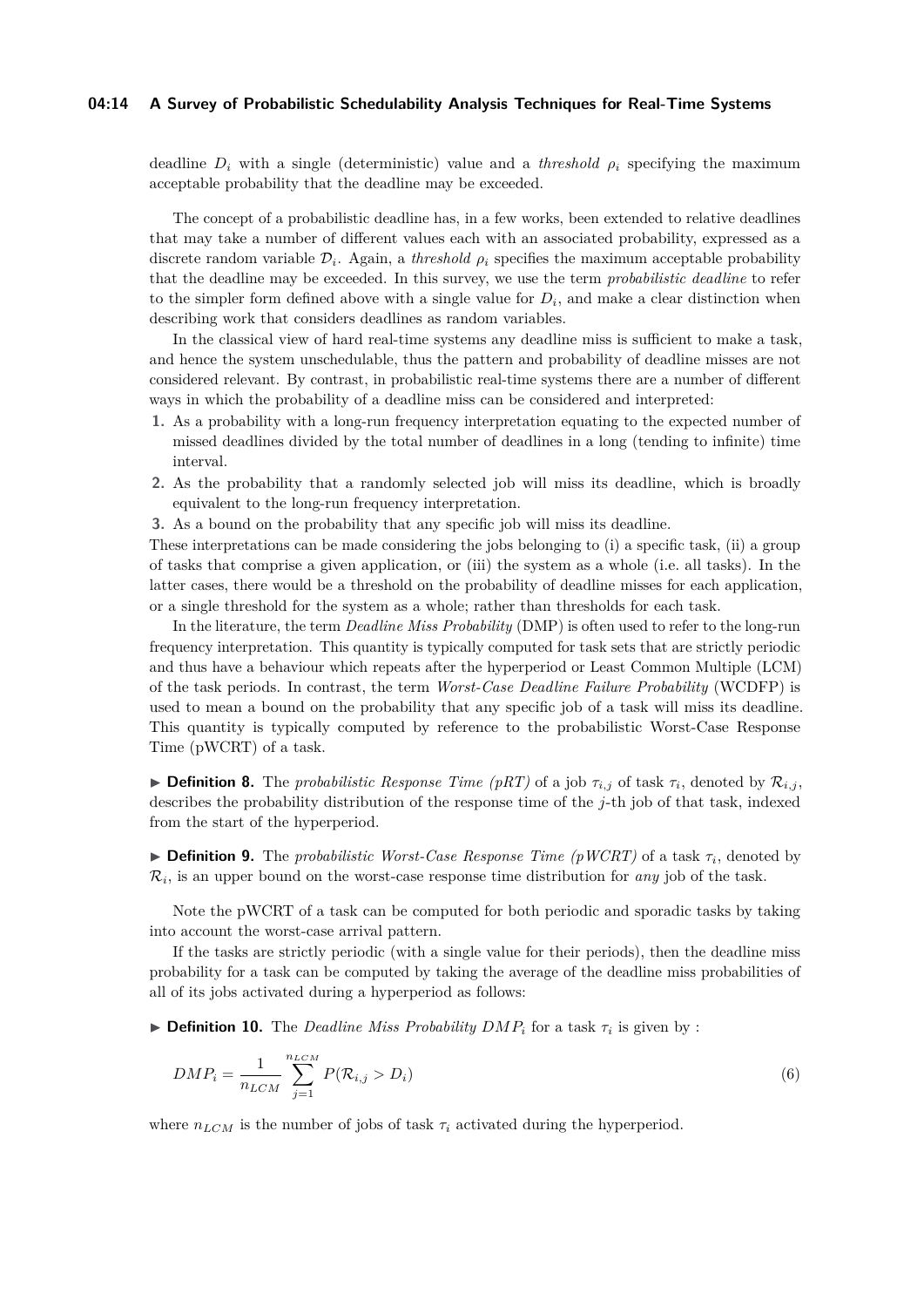$\blacktriangleright$  **Definition 11.** The *Worst-Case Deadline Failure Probability WCDFP<sub>i</sub> for task*  $\tau_i$  *is an upper* bound on the probability that any single job of the task misses its deadline, computed directly from the pWCRT distribution  $\mathcal{R}_i$  and the deadline  $D_i$  of the task as follows:

$$
WCDFP_i = P(\mathcal{R}_i > D_i) \tag{7}
$$

There are advantages and disadvantages to using the DMP and the WCDFP formulations. For strictly periodic task sets, it is possible to compute the DMP over the hyperperiod. (Note, this calculation becomes more complex if the task model permits a *backlog* of outstanding execution at the end of the hyperperiod, see Section [3.2\)](#page-17-0). For sporadic task sets the DMP formulation is not viable. This is because the deadline miss probability for the periodic case does not provide an upper bound on that for the sporadic case. As an example, consider a system with two tasks with minimum inter-arrival times  $T_1 = 10$  and  $T_2 = 15$ . Sporadic behaviour of task  $\tau_1$  which aligns every release of that task with a job of  $\tau_2$  may result in a larger deadline miss probability than strictly periodic behaviour with a period of 10. This can be seen by considering the degenerate case where both tasks have an execution time and a deadline of 1 with task  $\tau_1$  having the higher priority. With all releases synchronised, i.e. both periods set to 15, task  $\tau_2$  never meets its deadline, while if task  $\tau_1$  is released more frequently with a period of 10, and task  $\tau_2$  has a period of 15, then the deadline miss probability for task  $\tau_2$  becomes 0.5. Attempting to account for all possible phasings of jobs of sporadic tasks leads to problems of intractability, hence a different approach is needed.

The WCDFP formulation potentially introduces some pessimism, since the relationship between task periods means that not all jobs of a task may be subject to the maximum interference from other tasks; however, it provides a valid upper bound on the probability of deadline misses for systems where not all tasks have strictly periodic releases (i.e. for the sporadic task model).

Hard real-time systems in many application domains can in practice tolerate a small number of consecutive deadline misses, but cannot tolerate long black-out periods when no deadlines are met. In the literature on deterministic schedulability analysis these issues have been investigated in work on *weakly-hard real-time systems* [\[24,](#page-46-17) [25\]](#page-46-18), *m-k firm deadlines* [\[126\]](#page-50-20), *skip-over* [\[78\]](#page-48-20) techniques, and *typical worst-case analysis* [\[7\]](#page-45-6). The problem of reconciling requirements on the length of potential black-out periods (i.e. the number of consecutive missed deadlines) and a probabilistic treatment of deadline misses has, as far as we are aware, received little attention in the literature.

There are a number of issues here, which reflect long-run versus short-run viewpoints and the underlying issue of *independence*. We illustrate these problems via a simple example. Assume that we have two periodic task systems *A* and *B*, both with a hyperperiod that equates to four jobs of the task that we are interested in analysing. Further, let the probability that each of these jobs misses its deadline be as follows: system *A* (0*.*75*,* 0*.*75*,* 0*.*25*,* 0*.*25) and system *B* (0*.*5*,* 0*.*5*,* 0*.*5*,* 0*.*5). For both systems, the DMP for the task is 0*.*5; however, for system *A*, the WCDFP is 0*.*75, whereas for system *B* it is 0*.*5. Further, in order to reason about the probability of a black-out period equating to two consecutive deadline misses, we need to know if the response time distributions for the jobs, and hence the probabilities of deadline misses are independent or if they are correlated in some way. The probability that the first two jobs in the hyperperiod of system *A* both miss their deadlines would be 0*.*5625 if independence is assumed; however, it could be as high as 0*.*75 if the response times of the two jobs are positively correlated. We note that the response times of consecutive jobs of the same task may fail to be independent as a direct result of their execution times being dependent (e.g. due to dependences on shared software or hardware states, shared or correlated input variables etc.) or as an indirect result of interference from jobs of another task that exhibit execution time dependences.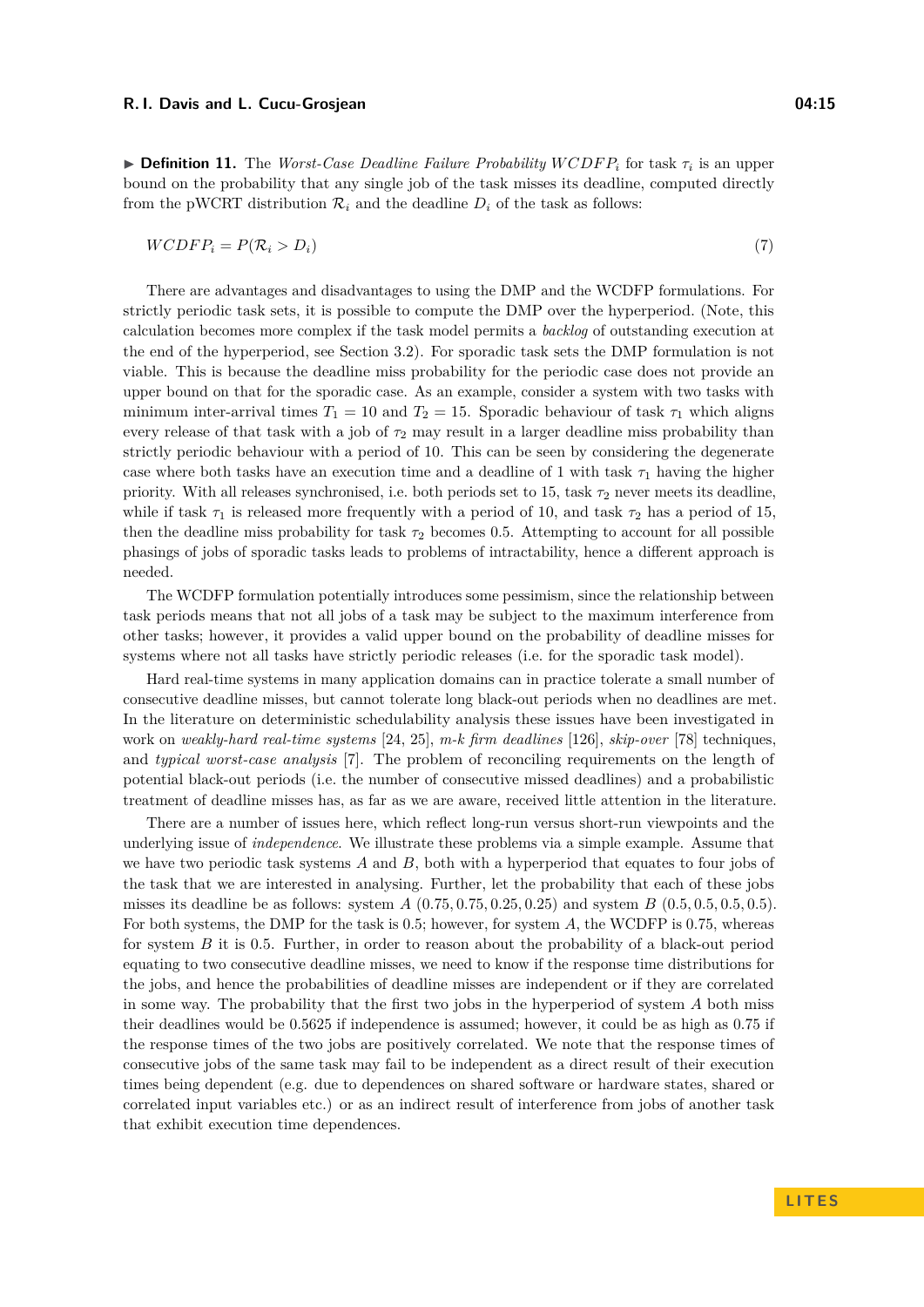### **04:16 A Survey of Probabilistic Schedulability Analysis Techniques for Real-Time Systems**

### **2.6 Summary**

In this section we described the fundamental building blocks used in probabilistic schedulability analysis, namely execution time distributions, response time distributions, and probabilistic deadlines. We also discussed the key underlying assumption in much of the literature on this topic: the independence of task execution times or pWCET distributions. We return to this issue in the conclusions. The next eight sections review the existing literature on probabilistic schedulability analysis.

### <span id="page-15-0"></span>**3 Probabilistic Response Time Analysis**

In this section we review work on probabilistic response time analysis. Comparing the probability distribution of the response time of a job of a task to its deadline enables the probability of a deadline miss for the job to be determined. For a task set with periodic release times, considering all these values for each job of the task over the hyperperiod (Least Common Multiple of task periods) enables the deadline miss probability for the task to be computed. Alternatively, some works derive the probabilistic worst-case response time distribution with respect to any job of the task, thus directly providing an upper bound on the worst-case deadline failure probability valid for any job. This latter approach works for both periodic and sporadic task sets.

In the following subsections, we classify and review papers according to the underlying task models that they support.

### <span id="page-15-1"></span>**3.1 Analysis for Periodic Tasks with No Backlog**

Initial work on probabilistic response time analysis focused on a simple task model where: (i) all tasks are periodic, (ii) the execution times of the jobs of each task are independent of those of other jobs of the same or different tasks, (iii) there is no *backlog* at the end of the hyperperiod, i.e. the worst-case processor utilisation is ≤ 1 and so the processor is guaranteed to be idle at the end of the hyperperiod.

In 1988, Woodbury and Shin [\[152\]](#page-52-2) introduced analysis that computes the deadline miss probability for periodic tasks. The analysis assumes that tasks can be described in terms of multiple paths, each of which has a single deterministic execution time and a probability of occurrence. Thus each job of a task effectively has a probability distribution for its execution time, composed from the information about the paths. The analysis iterates over the hyperperiod in steps equating to the Greatest Common Denominator of the task periods. It computes the execution time remaining from higher priority jobs at the start of each step, and the joint distribution of the execution time of the jobs released at the start of the step. This information is used to derive the response time distribution for each job in the hyperperiod, and hence the probability of deadline failure for each task over the entire hyperperiod (i.e. considering all of its jobs). The technique is suitable for scheduling policies where the priority of a job does not change between releases (i.e. fixed priority or EDF). We note that it is arguable whether meaningful analysis can be obtained by assuming that the probability of taking a given path is known, and that the paths taken by different jobs are independent. In practice, the path taken is typically determined by the inputs, which are unlikely to be independent, for example sensor values may change only slowly over time. Further, formulating the analysis on the basis of paths can lead to tractability issues, since the number of paths could in practice be very large.

*Probabilistic Time-Demand Analysis* (PTDA) for fixed priority preemptive scheduling was proposed by Tia et al. [\[143\]](#page-51-2) in 1995, based on the time-demand analysis technique given for the simpler case of WCETs by Lehoczky et al. [\[81\]](#page-48-21). With PTDA, at each scheduling point the cumulative probability distribution is computed (via convolution) for all job releases up to that point. This enables a bound to be computed on the probability that the task can meet its deadline.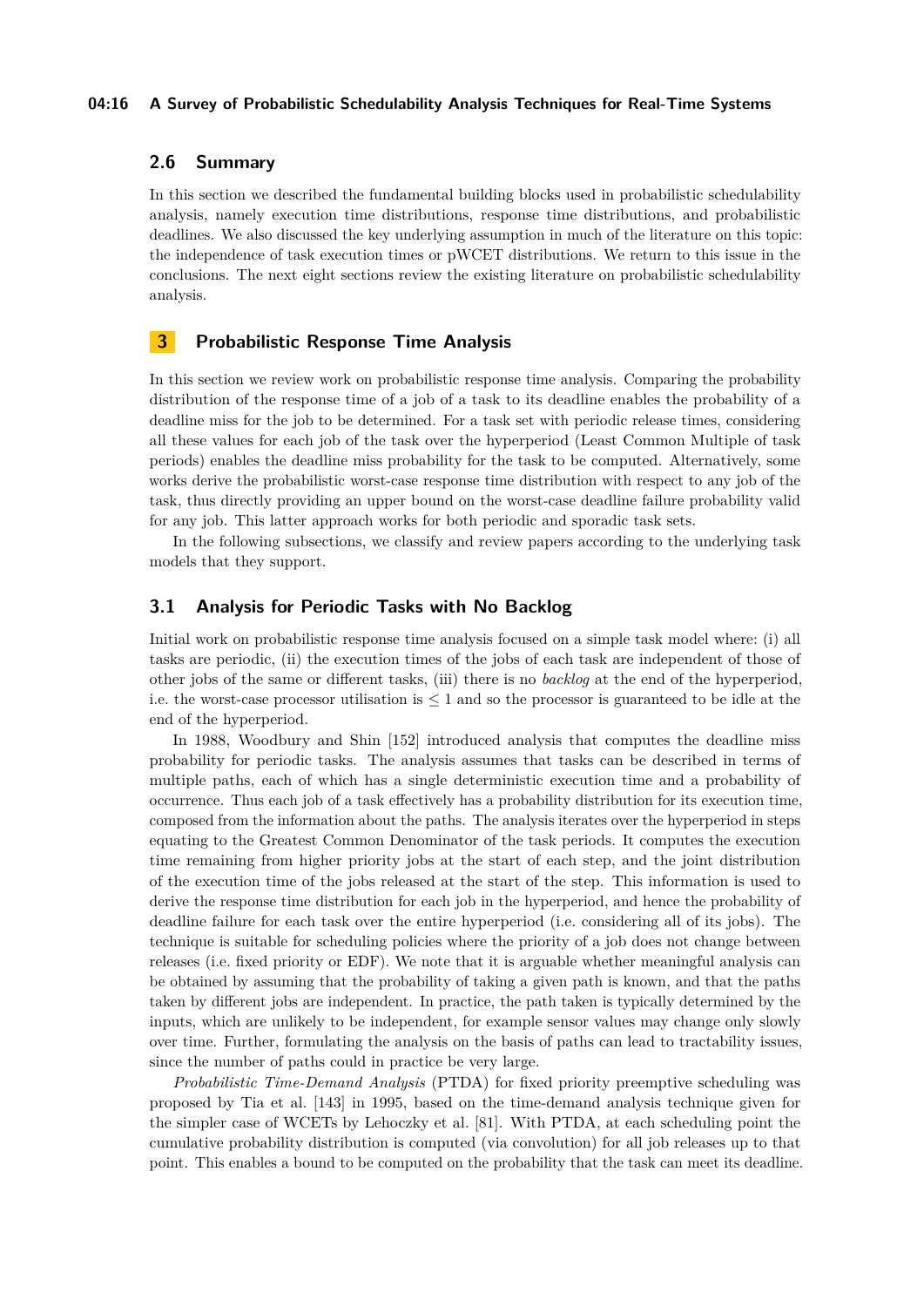The authors also propose a *transform-task* method of scheduling where part of the execution time distribution of each task (up to some specified value) is treated as a simple periodic task and guaranteed by time-demand analysis [\[81\]](#page-48-21). The remaining part of the distribution is considered as an additional sporadic task and runs under a sporadic server [\[139\]](#page-51-19). An alternative approach using EDF and slack stealing is also considered.

*Statistical Rate-Monotonic Scheduling* (SRMS) was introduced in 1998 by Atlas and Bestavros [\[13\]](#page-46-3). This method assumes that when a job is released then its execution time becomes known. SRMS consists of two parts, (i) admission control and (ii) a fixed priority (rate-monotonic) scheduling algorithm. The basic idea is to aggregate the capacity available to execute jobs of a task over multiple periods, equating to the so called *superperiod* given by the period of the next lower priority task. Jobs of a task are admitted if they can be executed within the remaining budget for the superperiod, and there is time available to do so before the deadline of the job, taking into account higher priority interference. Admitted jobs are then scheduled according to fixed priorities with rate-monotonic priority assignment. The authors show how the probability of admission can be computed for each period of a task within its superperiod. This allows quality of service guarantees to be computed in terms of the probability that a randomly selected job of a task will meet its deadline over an arbitrarily long time interval. Aside from the independence assumptions, the main drawback of SRMS is the requirement that job execution times become known upon release. In practice this is unlikely to be the case, however, in some cases execution times could be estimated from the input values.

*Stochastic Time-Demand Analysis* (STDA) for fixed priority scheduling, was developed in 1999 by Gardner et al. [\[60\]](#page-48-3). They note an issue with the prior work by Tia et al. on PTDA [\[143\]](#page-51-2) in that it is only valid if there is no backlog at the deadline of a task. The problem is similar to the classical case of fixed priority scheduling with arbitrary deadlines [\[82\]](#page-49-18). All jobs in a priority level-*i* busy period need to be considered, since the first job is not necessarily the one that exhibits the worst-case behaviour. The authors provide an analysis based on the priority level-*i* busy period and the backlog present at subsequent releases of each job. They remark that the worst-case pattern of releases might not necessarily be following synchronous release of all tasks. They explore this aspect by considering different phasing in simulation, but did not find any cases where the probability of deadline failure was higher for random phasing than in the synchronous case. The convolution operations required as part of STDA are also discussed. Here, the authors indicate that the Fourier transform may be used to reduce complexity from  $O(N^2)$  to  $O(N \log N)$  where N is the number of points in each distribution. To use a fast Fourier transform, the distributions must have the same number of points and the same sampling rate.

In 2015, Tanasa et al. [\[141\]](#page-51-3) studied the problem of determining probabilistic worst-case response time (pWCRT) distributions and hence deadline miss probabilities for a set of periodic tasks with execution times described by random variables. This work differs from earlier publications in that it describes the distributions via continuous variables and tightly approximates them with polynomial functions. This enables an analytical approach to be taken to their integration. The authors provide methods to compute the response time distribution for each job in the hyperperiod. They also introduce a method to compute the joint distribution between two jobs i.e. the probability that the response time of job  $k_1 \leq r_1$  AND the response time of job  $k_2 \leq r_2$ . The methods used have exponential complexity and are thus limited in their application. In the evaluation, the maximum utilisation is limited to 85% for the experiments examining the univariate distributions and to no more than 40% for the joint distributions, using small hyperperiods of 25 or so jobs. The authors highlight an interesting observation, that even when the execution time distributions are continuous, the response time distributions may be disjoint, containing gaps where there are values that cannot be obtained. This occurs as a result of an additional preemption from a higher priority task that has a minimum as well as a maximum execution time.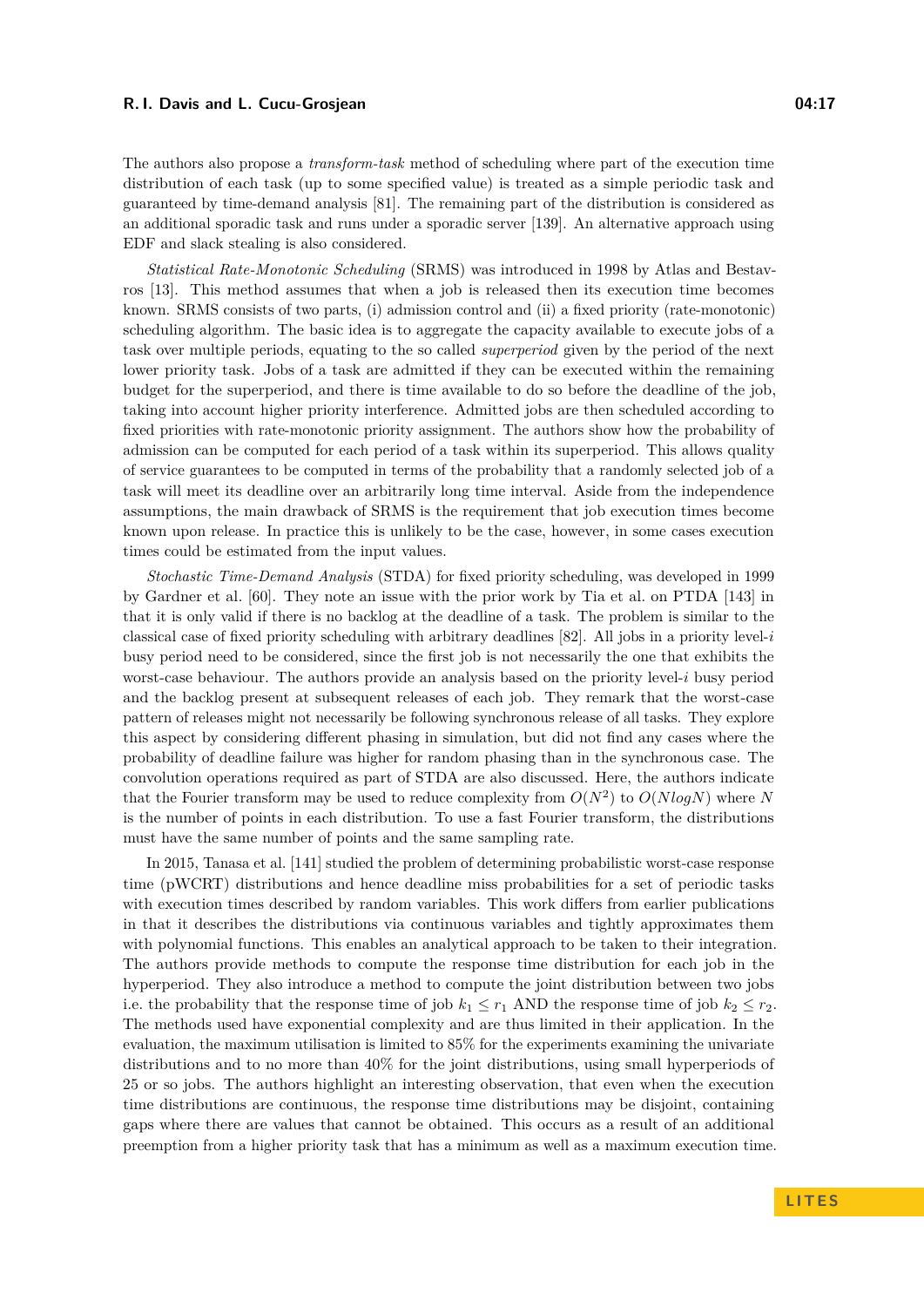### **04:18 A Survey of Probabilistic Schedulability Analysis Techniques for Real-Time Systems**

### <span id="page-17-0"></span>**3.2 Analysis for Periodic Tasks with Backlog**

In contrast to classical task models, task sets containing a number of tasks with execution times described by random variables can usefully have a total worst-case processor utilisation that exceeds 1. This means that there is a *backlog*, meaning outstanding task execution with a finite probability of occurrence, at the end of each hyperperiod. This backlog makes the analysis of probabilistic response times for each job in the hyperperiod much more complex. Diaz et al. addressed this problem in two seminal papers published in 2002 [\[54\]](#page-47-4) and 2004 [\[55\]](#page-47-5). This work has since been built upon by a number of other authors. Note the papers surveyed in this section also assume independence between the execution times of jobs of the same and different tasks, with the exception of the work of Ivers and Ernst [\[70\]](#page-48-5) which addresses the important issue of dependences.

In 2002, Diaz et al. [\[54\]](#page-47-4) noted that prior work on PTDA [\[143\]](#page-51-2) and SDTA [\[60\]](#page-48-3) assumes that the worst-case occurs for a job in the first busy period following synchronous release; however, this is not necessarily correct when the worst-case processor utilisation exceeds 1, and may lead to an under estimation of the response time distributions. They show that the *backlog* at the start of each hyperperiod is stationary provided that the average utilisation is less than 1. As the backlog at the end of one hyperperiod depends only on the backlog at the start of the previous hyperperiod, it can be modelled as a Markov chain. The authors show how to compute the stationary backlog, and use this backlog via a method of convolution (adding the execution of preempting jobs) and *shrinking* (shifting the distribution left and then accumulating the probabilities for all negative values at zero) to compute the response time distributions for each job of a given task over the hyperperiod. (A useful illustrative example is given in later work by the same authors [\[55\]](#page-47-5)). By taking the average of these distributions, the response time distribution for the task can be computed and hence a bound on its deadline miss probability determined. We note that the method requires that the release times of jobs are fixed (i.e. periodic rather than sporadic), and when the hyperperiod is large then finding the stationary backlog can be computationally very expensive.

Subsequent research into the same problem by Diaz et al. [\[55\]](#page-47-5) in 2004 discussed the concept of pessimism in probabilistic analysis, and introduced the concept of *greater than or equal to* between random variables (See Section [2,](#page-4-1) Definition [3\)](#page-7-2). The authors note that any approximations in the analysis, for example of response time distributions, must result in distributions that are *greater than or equal to* the precise distribution in order to ensure soundness. They prove various properties with respect to their analysis, including that approximating the backlog and execution time distributions with distributions that are greater than or equal to  $(\succeq)$  the precise distributions produces sound results, i.e. there is no under-approximation of response time distributions. We note that this concept is similar to the one of *sustainability* introduced later for deterministic schedulability analysis by Baruah and Burns [\[21\]](#page-46-19).

Diaz et al. [\[55\]](#page-47-5) highlighted and addressed three issues with their previous work [\[54\]](#page-47-4):

- **(i)** When the maximum utilisation exceeds 1, then the steady state backlog has an infinitely long tail.
- **(ii)** Starting with zero backlog and iterating over a number of hyperperiods, the backlog becomes closer and closer to the steady state backlog; however, the estimation remains optimistic.
- **(iii)** Probability distributions with a large number of points require a very large amount of memory and processing resource.

The problem of the infinite tail is solved via truncation and accumulation of the probabilities for larger values at  $\infty$ . A solution to the problem of a large number of points is suggested, accumulating values to the right, effectively a sound form of re-sampling (see Section [10.1](#page-41-1) for later work in this area). The authors also show how blocking due to shared resource accesses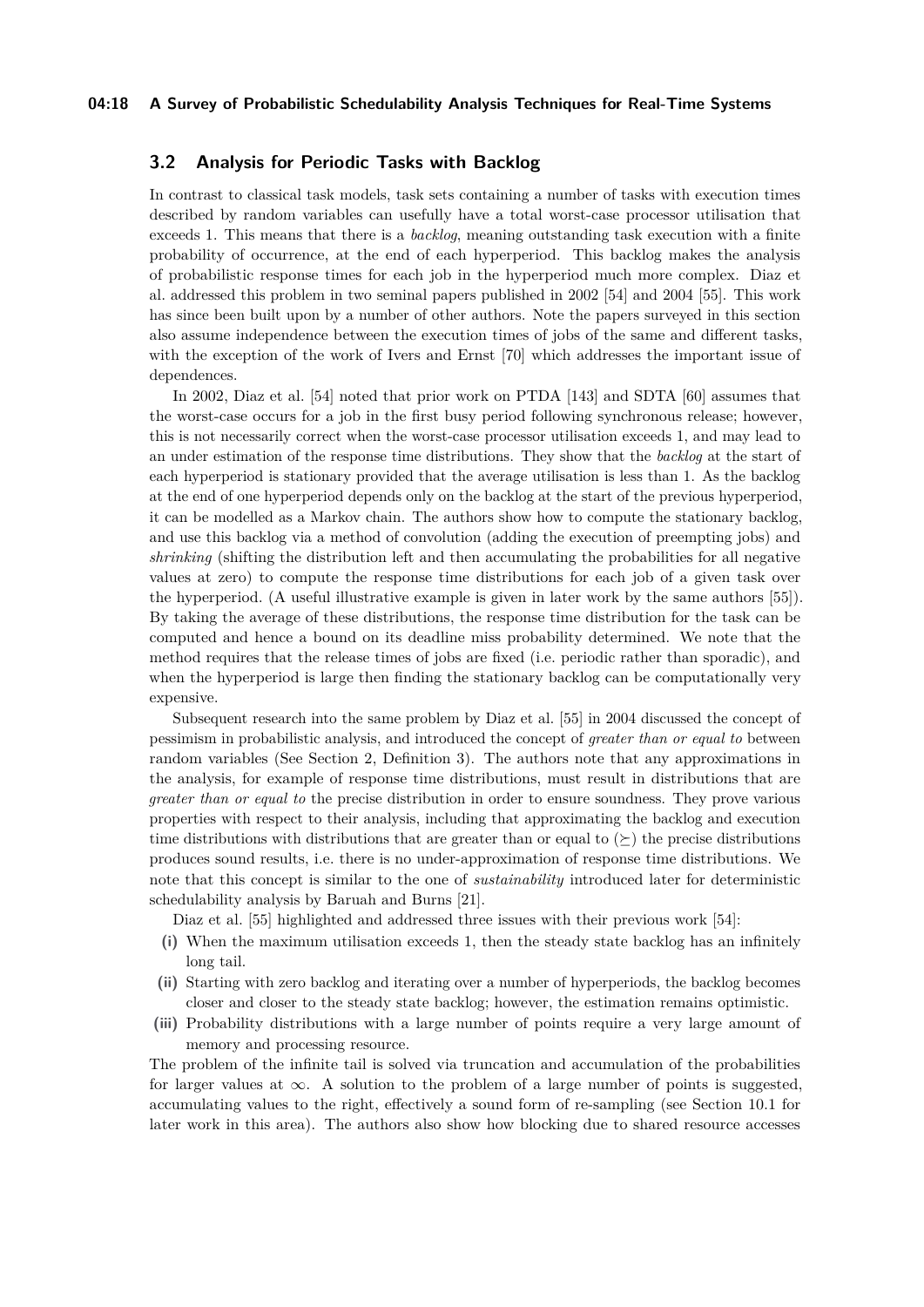can be accommodated as an extension to the task model by taking a *supremum* over all of the distributions for the execution time of relevant resource accesses. They also provide a sketch proof that the priority assignment algorithm of Audsley [\[15\]](#page-46-20), which is optimal in the deterministic case, remains optimal when execution times are described by probability distributions and schedulability is defined as meeting the probabilistic deadline for each task. This was later confirmed by the work of Maxim et al. [\[105\]](#page-50-0). In 2008, Lopez et al. [\[93\]](#page-49-4) extended the work of Diaz et al. [\[54,](#page-47-4) [55\]](#page-47-5) providing: (i) a set of transformations that can be made to the parameters of a system which are guaranteed to result in a response time distribution greater than or equal to  $(\succ)$  that for the original system; (ii) addressing issues related to the use of finite precision arithmetic; (iii) handling release jitter, by assuming the deterministic worst-case and its effect on the release times of jobs.

In 2005, Kim et al. [\[76\]](#page-48-4) built upon the analysis framework set out by Diaz et al. [\[54,](#page-47-4) [55\]](#page-47-5). They discuss three solutions to obtaining the stationary backlog, an exact solution for the Markov matrix which has a high computational cost, and two approximate solutions. The first approximate solution truncates the matrix; however, the way in which truncation affects accuracy is unresolved. The second approximation involves iteratively computing the backlog over a number of hyperperiods, and examining its convergence. The number of iterations needed to provide a given level of accuracy is however unknown in advance. The evaluation shows that the deadline miss probability computed over the hyperperiod may be considerably smaller than that computed for jobs in the busy period following a critical instant, e.g. via SDTA [\[60\]](#page-48-3). The complexity of backlog computation is shown to be  $O(j^2m^2)$  *per* job, where *j* is the number of the job and *m* is the number of points in the execution time distribution. In their conclusions the authors claim that the method could be indirectly applied to sporadic task systems by modeling them as a periodic system with periods equal to minimum inter-arrival times, and that this would give a safe approximation. We note that this assertion is not correct, as shown by the example given in Section [2.5.](#page-12-0)

The important problem of *dependences* between the execution times of jobs of the same task and jobs of different tasks was first addressed by Ivers and Ernst [\[70\]](#page-48-5) in 2009. They presented an analysis that accounts for the effect of unknown *dependences* between the execution times of jobs of tasks in a system using fixed priority preemptive scheduling. The authors give a motivating example which illustrates how dependences can have a marked effect on the response time distribution. Their simple example, which we presented as an exemplar in Section [2,](#page-4-1) shows that considering a worst-case convolution (i.e. matching the largest values from each distribution) is in general not sufficient to determine the worst-case deadline miss probability. The authors introduce a method based on probability boxes which soundly bounds the response time distribution in the presence of unknown dependences. The approach uses the concept of *copulas* to model the relationship between marginal distributions and the joint distribution of two random variables, and Frechet bounds that give upper and lower bounds on the relationship between the marginal distributions and the joint distribution. Probabilistic bounds are then given on the *sum* of the two random variables. These bounds have been shown to be sound and point-wise tight [\[151\]](#page-52-5). The method of Diaz et al. [\[54,](#page-47-4) [55\]](#page-47-5) is then lifted to probability boxes, enabling sound and tight bounds on the response time distributions to be computed for systems with unknown dependences between job execution times. Worked examples show that assuming independence when it does not exist can easily result in substantial optimism in the results.

In 2013, Tanasa et al. [\[140\]](#page-51-4) provided a probabilistic analysis of the response times of messages transmitted via the dynamic segment of FlexRay. The system model assumes that messages are queued for transmission periodically, but are subject to variable queuing jitter, stemming from the task that queues them, and that this jitter may be modelled via some probability distribution. The method determines the deadline miss ratio for each message over the hyperperiod of message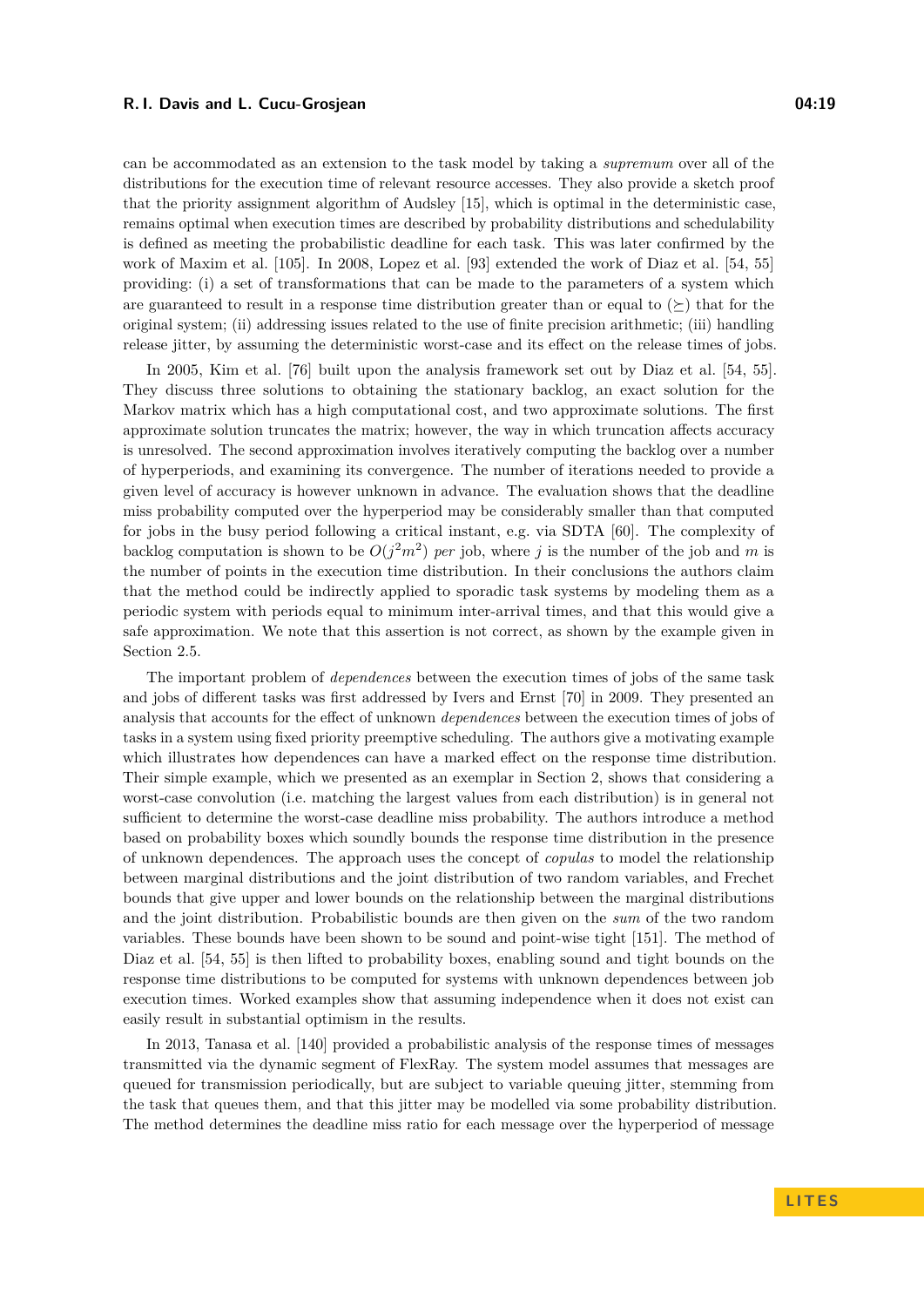### **04:20 A Survey of Probabilistic Schedulability Analysis Techniques for Real-Time Systems**

periods and the FlexRay cycle. To achieve this it first computes the possible backlog vectors at the end of the time interval by constructing a transition graph linking the backlog vector at the start of the interval to those backlog vectors that can possible stem from it at the end of the interval. We note that this transition graph may be very large depending on the length of the hyperperiod, the number of messages, and the number of possibilities in terms of different values of jitter. The authors use an MILP formulation to compute the transition graph and the vectors. As a second step, the method computes the probability that message instances miss their deadlines on each transition. In the third step, the deadline miss probability is computed by iterating over a number of hyperperiods. This provides an under approximation as the backlog converges towards a stationary value (see the earlier work of Diaz et al. [\[54\]](#page-47-4)). The method is computationally expensive and the authors implement part of it on a TeslaM2050GPU with 448 cores to help speed up processing.

### <span id="page-19-0"></span>**3.3 Analysis for More Complex Task Models**

Following initial work on periodic tasks, researchers have explored more complex task models. The majority of the research published in this area emanates from Cucu-Grosjean and co-authors. This includes work [\[41\]](#page-47-6) on sporadic task models where inter-arrival times are described by random variables, and subsequently the development by Maxim and Cucu-Grosjean of analysis [\[106\]](#page-50-1) for tasks with execution times, inter-arrival times and deadlines that are described by random variables. Further work by Maxim et al. [\[105\]](#page-50-0) explored issues of priority assignment. Note all of the research described in this section assumes that task parameters such as execution times and inter-arrival time are independent.

The first work in this area, by Cucu-Grosjean and Tovar [\[41\]](#page-47-6) in 2006, considered a model where tasks have constant execution times, but their inter-arrival times are modelled by random variables and have known probability distributions. The authors introduce a method of computing the probabilistic worst-case response time distribution for tasks under fixed priority preemptive scheduling. This model is useful for message streams where the message length is fixed, or varies very little, but the inter-arrival times may vary widely. In 2008, Cucu-Grosjean [\[40\]](#page-47-7) applied the method to the problem of deriving response time distributions for CAN messages where message arrivals are assumed to be independent and described by probability distributions in a range between some minimum and maximum values. The analysis assumes that the maximum utilisation of the system is less than 1, thus avoiding issues relating to backlog.

In 2011, Maxim et al. [\[105\]](#page-50-0) investigated three related problems of priority assignment in fixed priority preemptive systems where task execution times are described by random variables. They define the deadline miss probability for a job of a task, and the deadline miss probability<sup>[6](#page-19-1)</sup> for a task, which is effectively the expected deadline miss probability over all of the jobs in some long interval of time, for example the hyperperiod. The three priority assignment problems involve:

- **(i)** Finding a priority assignment that results in the deadline miss probability of each task being below the threshold specified for that task.
- **(ii)** Finding a priority assignment that minimises the maximum deadline miss probability over all tasks.
- **(iii)** Finding a priority assignment that minimises the average deadline miss probability over all tasks.

The authors give an example showing that rate-monotonic priority assignment is not optimal for problem (i) in the case of implicit deadline tasks. Optimal solutions to problems (i) and (ii) are

<span id="page-19-1"></span> $6$  Referred to as the deadline miss ratio in [\[105\]](#page-50-0).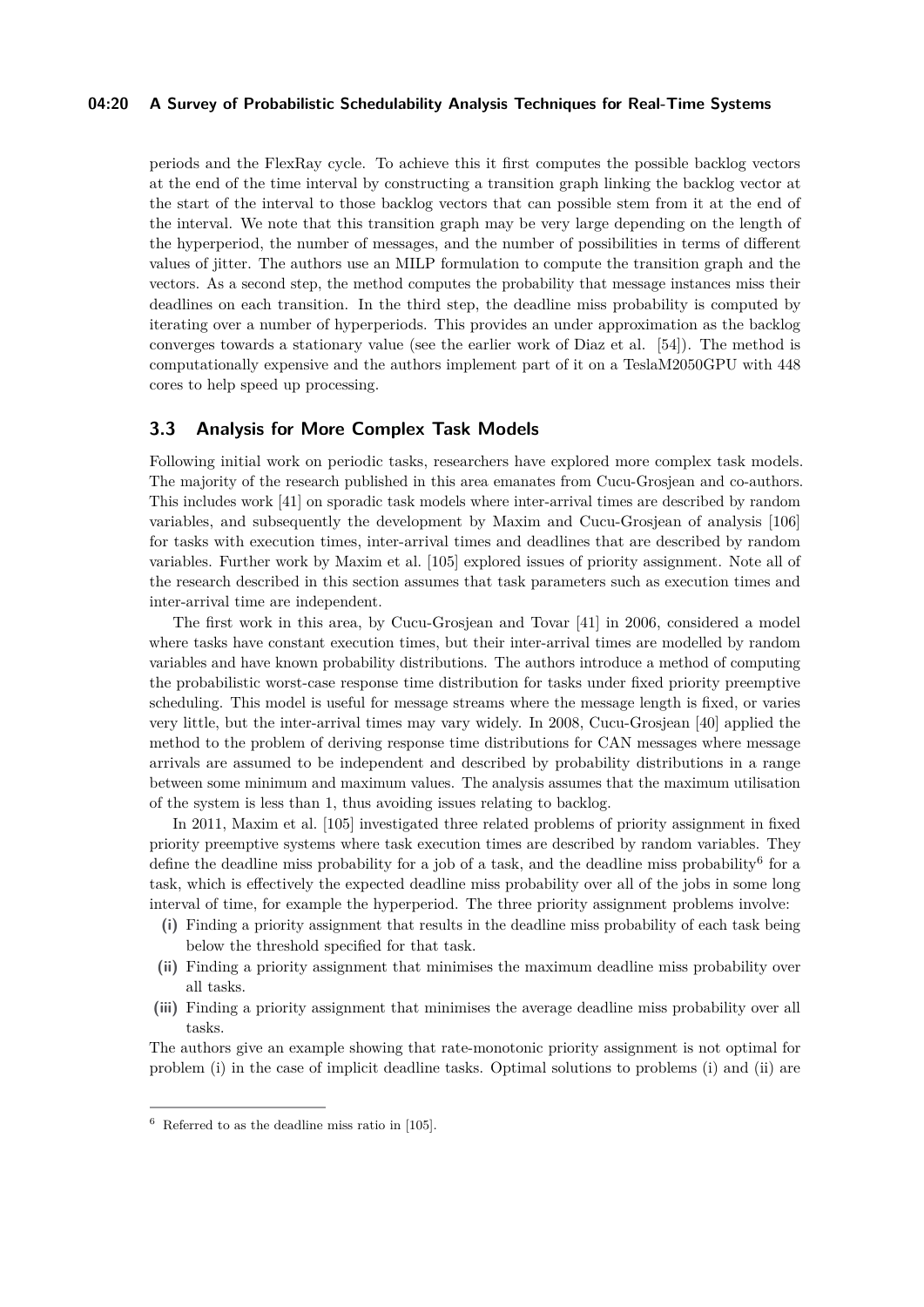given using a greedy approach similar to the optimal priority assignment algorithm of Audsley [\[15\]](#page-46-20). A greedy approach is shown to be non-optimal for problem (iii), and a tree-based search is proposed as a potential solution.

In 2013, Maxim and Cucu-Grosjean [\[106\]](#page-50-1) introduced *exact* probabilistic response time analysis for tasks which may have their worst-case execution times, inter-arrival times and deadlines described by independent random variables. The scheduler is assumed to be fixed priority preemptive. Deadlines are assumed to be constrained, i.e. not greater than the inter-arrival time to the next job of the same task. The authors show that for the task model considered, where incomplete tasks are aborted at their deadline, the worst-case response time distribution of any job of a task occurs for the first job in the synchronous busy period. The method presented is exponential in the number of tasks and the size of the random variables. They note that as the problem is a superset of the non-cyclic Generalised Multi-Frame (GMF) task model [\[115\]](#page-50-21) there cannot be a pseudo-polynomial time exact test. Re-sampling techniques [\[109\]](#page-50-18) are shown to be effective in reducing the complexity of the method in practice (see Section [10\)](#page-41-0). The method iteratively computes the response time distribution by considering each preemption following synchronous release. For each preempting job, it convolves the pWCET distribution of that job with the tail of the current response time distribution from the preemption point onwards. The result is scaled by the probability of the job preempting at that time. This is repeated for all possible preemption times for the job, and the resulting distributions coalesced. Iteration then moves on to the next preempting job. Iteration ends when the next possible preemption is later than the final point in the current response time distribution, or the deadline of the task under analysis is exceeded. The probability of a deadline miss can then be found by subtracting the deadline distribution from the final response time distribution, with the probability mass strictly greater than zero giving the probability of a deadline miss. The analysis has been implemented in a publicly available simulator and analysis tool called PanSim [\[104\]](#page-50-2). Note, motivation for variable inter-arrival times comes from an automotive application where ultra-sound parking sensors randomise their sampling frequency to avoid the reduced effectiveness that would occur if the same sampling frequency were used by two vehicles reversing back-to-back.

In 2016 Ben-Amor et al. [\[23\]](#page-46-4) derived probabilistic schedulability analysis for tasks with precedence constraints with execution times described by random variables, scheduled under EDF. They built upon the work by Chetto et al. [\[38\]](#page-47-19) for tasks with deterministic parameters, deriving an equivalent schedulability analysis for the probabilistic case. This includes proposing a new comparison operator between distributions for probabilistic response times (or execution times) and deadlines that are also described by independent random variables. This comparison is equivalent to the method of subtracting the deadline distribution used by Maxim et al. [\[106\]](#page-50-1). The authors note that the greater than or equal to operator  $(\succeq)$  of Diaz et al. [\[55\]](#page-47-5) cannot be used for such comparisons, since it would give optimistic results. For example, consider the two distributions  $\mathcal{R} = \begin{pmatrix} 1 & 3 \\ 0 & 0 \\ 0 & 1 \end{pmatrix}$ 0*.*9 0*.*1 ) and  $\mathcal{D} = \begin{pmatrix} 2 & 4 \\ 0 & 2 \end{pmatrix}$ 0*.*8 0*.*2 ). Even though  $\mathcal{D} \succeq \mathcal{R}$ , there is still a non-zero probability that the deadline is missed. This occurs when the response time has a value of 3 and the deadline has a value of 2. Assuming independence, then such a combination has a probability of 0*.*08 of occurring.

In 2018, Markovic et al. [\[103\]](#page-49-5) presented a probabilistic schedulability analysis for the limited preemption model where each task is scheduled using fixed priorities and preemption is only permitted at fixed preemption points. A key aspect of this problem is the selection of preemption points for each task from a larger set of possible preemption points. The system model used assumes that each task is divided into sub-tasks, separated by possible preemption points. Further, the execution time of each sub-task and the preemption overhead of allowing preemption at a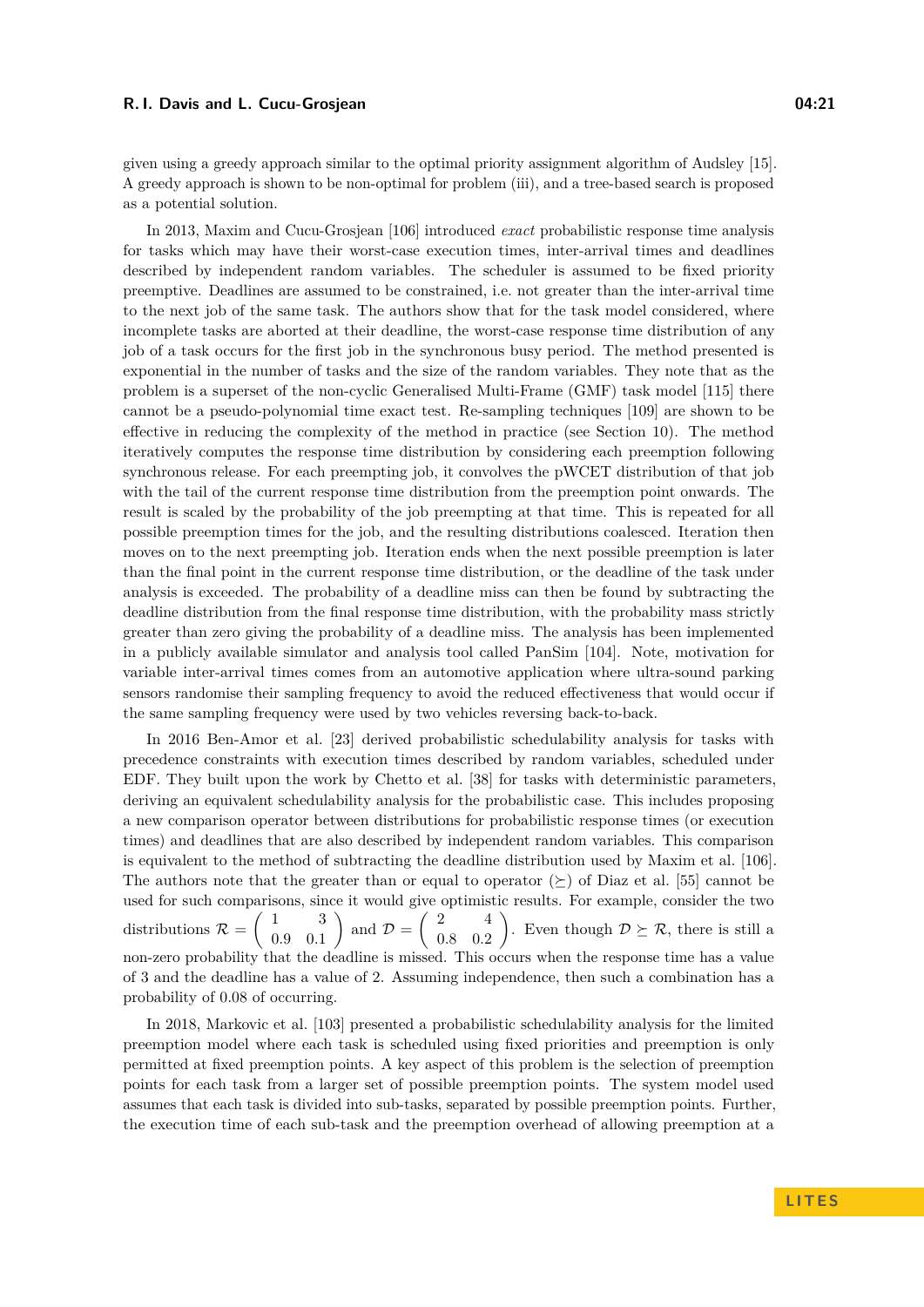### **04:22 A Survey of Probabilistic Schedulability Analysis Techniques for Real-Time Systems**

particular point are represented by pWCET distributions. The authors utilise the approach of Diaz et al. [\[54\]](#page-47-4), adapted along the lines of existing deterministic analysis for limited preemptive systems, to form a probabilistic schedulability analysis for limited preemption scheduling with fixed preemption points. Further, they propose an algorithm for preemption point selection, with the aim of minimising the deadline failure probability. This algorithm iterates over a number of confidence levels, starting at 1.0 and decrementing by a small step. The confidence level is used to reduce the pWCET distributions for sub-tasks and preemption point overheads to scalar values. This is done by taking the minimum value that does not have a probability of being exceeded that is more than the confidence level. This reduction of the random variables to scalar values enables an existing deterministic method to be used for preemption point selection. Once a set of preemption points have been selected then probabilistic schedulability analysis is used to determine the corresponding probability of deadline failure. The final preemption point selection is the one with the smallest probability of deadline failure found in any of the iterations. We note that by starting with a confidence level of 1.0, the algorithm is guaranteed to always find feasible solutions when the equivalent deterministic approach would do so.

Probabilistic Real-Time Calculus (an extension of Real-Time Calculus [\[142\]](#page-51-20)) was proposed in 2011 by Santinelli and Cucu-Grosjean [\[130\]](#page-51-5) with an extended journal version published in 2015 [\[131\]](#page-51-6). The authors study a task model where both execution times and inter-arrival times are described by independent random variables. A component model is used, with composability according to an *assume-guarantee* abstraction providing the basis for schedulability analysis. The model describes the resource demand of a task via a probabilistic upper bounding function (or curve). This curve upper bounds the cumulative demand as a function of the interval length *t* such that the probability that the actual demand exceeds the bound is less than a given probability threshold. Similarly, the resource supply (or service) is described by a lower bounding function (or curve) such that the probability that the actual supply is less than the bound is less than a given probability threshold. Different request and service curves may be obtained for different probability thresholds. The authors provide an algebra using Real-Time Calculus that facilitates the composition of systems from components and associated probabilistic schedulability analysis. The early work from 2011 [\[130\]](#page-51-5) provides analysis for fixed priority scheduling, with extensions to EDF and hierarchical scheduling given later in 2011 by Santinelli et al. [\[136\]](#page-51-7). The journal extension [\[131\]](#page-51-6) published in 2015 provides detailed proofs for the previous schedulability results. The same component-based formulation was also considered by Khan et al. [\[74\]](#page-48-6) in 2012 in the context of multiprocessor scheduling, with identical cores, an interconnect (e.g. a TDMA bus), and a fixed partitioning of tasks between cores. They propose a mapping between the level of assurance (ASIL) needed for the safety of a function and its components and the probability threshold used. In 2016, Santinelli [\[129\]](#page-51-8) proposed a component-based formulation for networks, similar to that previously proposed for tasks and processors [\[130,](#page-51-5) [131\]](#page-51-6). Here, the author considers the probability distribution for message payloads and inter-arrival times. We note that possible dependences between these distributions are not considered. The performance of the network is calculated for the case of AFDX switches implementing FIFO queues.

In 2014, Carnevali et al. [\[34\]](#page-47-8) proposed computing the probability of deadline misses within a time interval *t*, based on modelling tasks using Stochastic Timed Petri Nets. They consider fixed-priority non-preemptive scheduling of periodic tasks. Task execution times are modelled via Erlang distributions, the parameters of which are selected to tightly upper bound the pWCET distribution for the task obtained via EVT. This enables regenerative transient analysis based on stochastic state classes to be used to compute the probability that each task misses a deadline within a time *t*.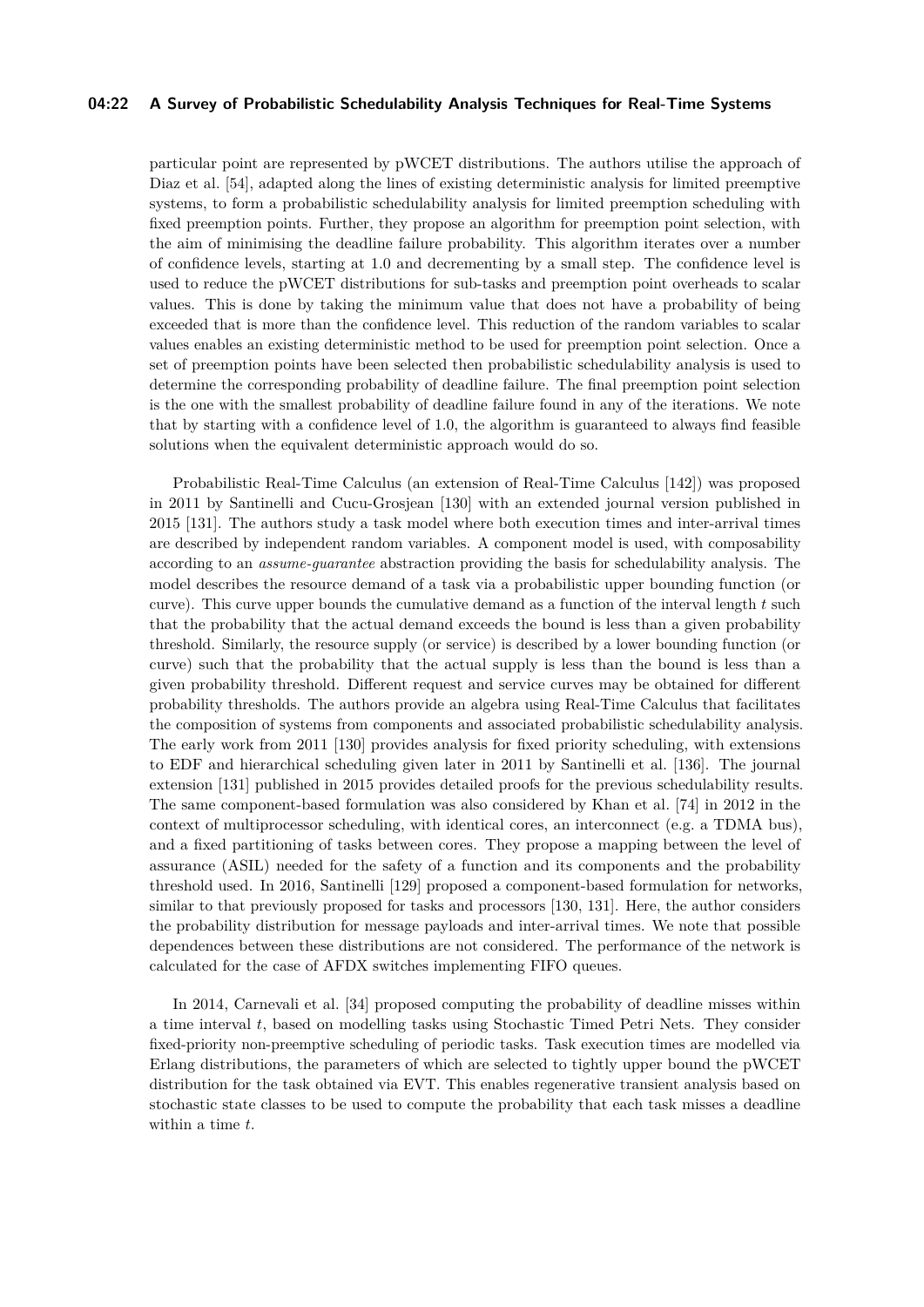### **3.4 Summary and Perspectives**

Probabilistic response time analysis aims to compute either the response time distribution for each job over a relevant interval (such as the hyperperiod for a set of periodic tasks) or the worstcase response time distribution obtained for the worst-case scenario in terms of job releases (for sporadic tasks). Deadline miss probabilities and hence schedulability can then be determined via comparison between response time distributions and deadlines. We highlight three important threads of research in this area:

- **1.** Diaz et al. [\[54\]](#page-47-4) showed how to compute the probabilistic response time distributions for a set of jobs of periodic tasks taking into account the potential backlog accruing at the end of the hyperperiod. They also proved key properties required to ensure that the results obtained from probabilistic response time analysis are sustainable over-approximations [\[55\]](#page-47-5).
- **2.** Ivers and Ernst [\[70\]](#page-48-5) showed that considering a worst-case convolution (i.e. matching the largest values from each distribution) is *not sufficient* to obtain a sound response time distribution when there are dependences between task execution times. They extended the approach of Diaz et al. [\[54,](#page-47-4) [55\]](#page-47-5) to tasks with execution times that are related via unknown dependences.
- **3.** Maxim and Cucu-Grosjean [\[106\]](#page-50-1) proved that for systems with constrained deadlines where incomplete tasks are aborted at their deadline then the worst-case response time distribution is assumed by the first job of each task following synchronous release. Using this result, they derived probabilistic response time analysis for systems where execution times, inter-arrival times, and deadlines are all described by independent random variables.

In a further thread of research, Santinelli and various co-authors [\[130,](#page-51-5) [136,](#page-51-7) [131,](#page-51-6) [129\]](#page-51-8) explored a probabilistic extension to Real-Time Calculus. We note that this approach relies heavily on the assumption that both the execution times and inter-arrival times of consecutive jobs are independent.

Two key problems that remain with probabilistic response time analysis are the tractability of the analysis for task sets of practical sizes (see Section [10](#page-41-0) for initial work in this area), and issues relating to dependences between execution times.

### <span id="page-22-0"></span>**4 Probabilistic Analysis assuming Servers**

In this section, we review probabilistic schedulability analysis for tasks that are run within servers. Servers provide a partitioning of the available processor time and thus isolate the execution of each task from interference due to other tasks running on the same processor. This is useful in simplifying the analysis and in removing concerns regarding dependences between the execution times of jobs of different tasks.

### <span id="page-22-1"></span>**4.1 Analysis for Server-based Systems**

The majority of the research in this area has been published by Abeni and co-authors, including the seminal initial work [\[2,](#page-45-0) [3\]](#page-45-1) from the late 1990s that also introduced the Constant Bandwidth Server, subsequent research that considers execution times [\[4,](#page-45-2) [121\]](#page-50-5) and also inter-arrival times [\[6,](#page-45-3) [99,](#page-49-6) [122\]](#page-50-3) described by independent random variables, and more recent work [\[59,](#page-48-8) [5\]](#page-45-4) that considers dependences between the execution times of jobs of the same task.

In 1998 and 1999, Abeni and Buttazzo [\[2,](#page-45-0) [3\]](#page-45-1) provided analysis for soft real-time tasks that have (i) variable execution times according to some probability distribution and fixed inter-arrival times, or (ii) fixed execution times and variable inter-arrival times according to some probability distribution. Jobs of a task are executed under a Constant Bandwidth Server (also introduced in the paper). This ensures independence between tasks, since each task can only utilise the capacity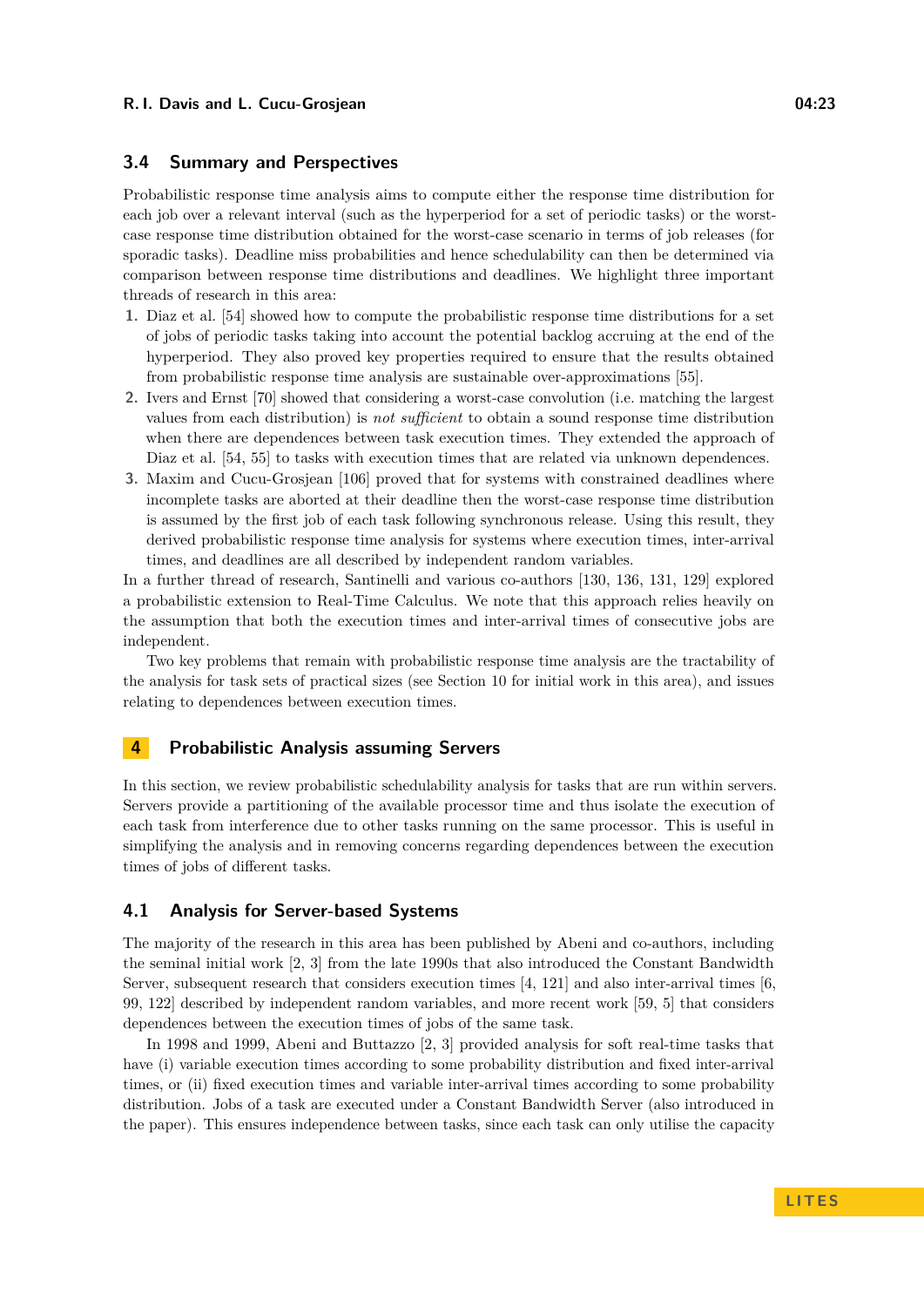### **04:24 A Survey of Probabilistic Schedulability Analysis Techniques for Real-Time Systems**

of its own server. The authors provide statistical guarantees determining the probability that jobs of a task will meet their deadlines. This is achieved by modelling the Constant Bandwidth Server as a queue and determining the stationary solution of the Markov chain for those cases where the queue is stable. Conditions for stability of the queue comprise ensuring that the average utilisation does not exceed the server bandwidth. The output is the probability distribution of the response time by which the jobs will finish. This can then be used to determine the probability of meeting deadlines and hence the quality of service of the soft real-time tasks. Subsequently in 2001, Abeni and Buttazzo [\[4\]](#page-45-2) extended their earlier work [\[2\]](#page-45-0) on variable execution times, by relaxing the assumption that the server period must exactly divide the task period. They show how to handle inter-arrival times that are expressed as a probability distribution by approximating this distribution in accordance with the value of the server period. With this approximation, larger server periods generally introduce more pessimism, but have the advantage of resulting in a smaller number of context switches.

The more complex model where tasks have both execution times and arrival times modelled via random variables with known probability distributions was addressed by Kaczynski et al. [\[72\]](#page-48-7) in 2007. They assume that there is no minimum time between arrivals for an aperiodic task and thus motivate the use of servers to prevent unbounded interference on other tasks. The authors extend the method introduced by Diaz et al. [\[54\]](#page-47-4) (see Section [3.2\)](#page-17-0) to this model, using a server for each task.

In 2012, Abeni et al. [\[6\]](#page-45-3) considered tasks with both execution times and inter-arrival times described by probability distributions. Jobs of these tasks are scheduled via resource reservations where each task has its own server. The authors present an efficient algorithm to compute a bound on the probability of deadline failure. As part of the method, the inter-arrival time distributions are soundly approximated by simpler distributions limited to multiples of the server periods. Further, incomplete execution time distributions can be handled, provided that the remaining probability for values over some limit is known. The method provides a valid bound provided that the expected utilisation of each task does not exceed the capacity of its server. Evaluation shows that the bound produced is sound and that the over-approximation is small compared to exact analysis, which takes over 1000 times longer in some cases. In further works in 2012, Manica et al. [\[99\]](#page-49-6) and Palopoli et al. [\[122\]](#page-50-3) also considered tasks with both execution times and inter-arrival times described by probability distributions. Manica et al. [\[99\]](#page-49-6) derived a model for tasks scheduled by a Constant Bandwidth Server. They show that the model takes the form of a Quasi-Birth-Death Process that can be solved using a numerical algorithm to determine a bound on the probability of a deadline miss. Palopoli et al. [\[122\]](#page-50-3) used a conservative model for the evolution of a periodic task scheduled via a periodic server to construct a closed-form bound on the probability of a deadline miss. The model again takes the form of a Quasi-Birth-Death Process which enables efficient numerical computation of the probabilities required. For tasks with implicit deadlines, the model is further simplified allowing analytical calculation of a lower bound on the probability of meeting the deadline. This bound enables server bandwidth to be appropriately sized in order to meet requirements on the maximum permitted probability of deadline failure. Evaluation shows that the approximation error in the closed-form solution is high when the server bandwidth is close to the expected utilisation of the task, but reduces to acceptable levels as the bandwidth increases. In the former case, the probability of a deadline miss is in any case high ( $>60\%$ ), and so the cases where the approximation error is large are unlikely to be those that are of practical interest. An important limitation of the methods proposed by Manica et al. [\[99\]](#page-49-6) and Palopoli et al. [\[122\]](#page-50-3) relates to their pessimism due to the fact that the model used neglects the server budget that may be shared between consecutive jobs of a task.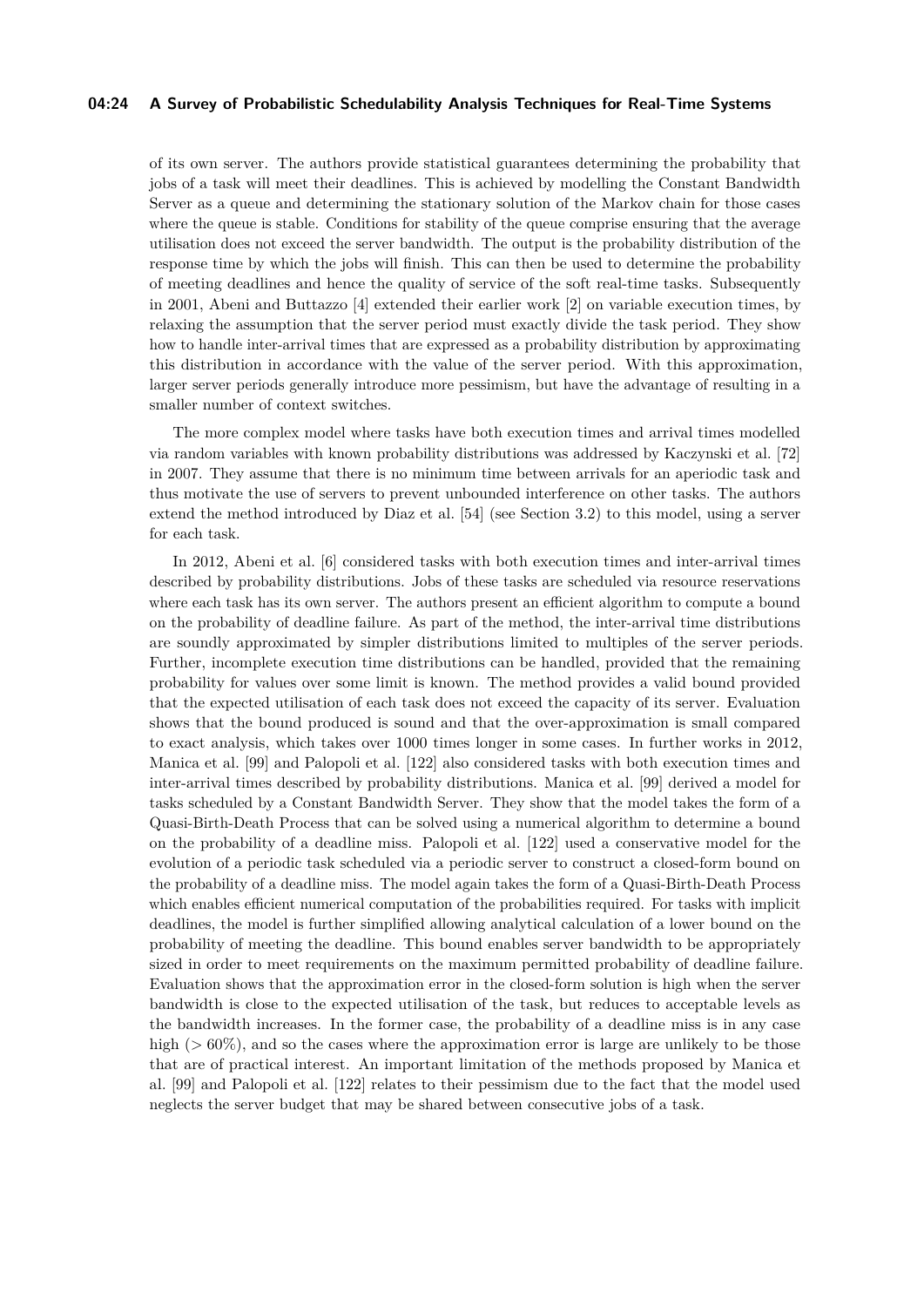In 2016, Palopoli et al. [\[121\]](#page-50-5) considered periodic tasks with execution times described by probability distributions. Jobs of these tasks are scheduled via resource reservations where each task has its own Constant Bandwidth Server. They model the evolution of a task scheduled via a resource reservation as a Discrete-Time Markov Chain that takes the form of a Quasi-Birth Death Process. The outcome of the analysis is an expression for the steady state probability of meeting the deadline. This is used to construct a numerical algorithm and also an analytical bound that can be used to determine the probability of meeting the deadline. The evaluation compares the performance of the analytical bound, the numerical algorithm, and the authors' previous method [\[6\]](#page-45-3). The results show that the analytical bound has a runtime that can be orders of magnitude faster, and provides a high degree of accuracy in the cases where the bandwidth provided by the server is sufficient such that the probability of meeting the deadline is high (*>* 90%). Further, the performance of the numerical algorithm can be tuned using a scaling factor, trading-off between runtime and accuracy. The effectiveness of the approach is demonstrated using a case study involving the playback of two video streams.

In 2017, Frias et al. [\[59\]](#page-48-8) noted that many real-time applications exhibit a wide variation in execution times and are resilient to occasional deadline misses. Such systems have previously been afforded probabilistic schedulability guarantees based on the use of a resource reservation scheduler and the assumption that execution times are independent and identically distributed (i.i.d.). They consider robotic applications where the execution time of the vision algorithms depends on the complexity of the scene while also exhibiting a random behaviour due to a random element of the search. Thus the i.i.d. assumption does not hold. Instead execution times may be described via a Hidden Markov Model (HMM). The authors show how to identify the different modes of execution, and for each mode the distribution of execution times, which are independent within the mode. The Markov Computation Time Model (MCTM) used enables an accurate estimation of the probability of missing deadlines. The effectiveness of the approach is evaluated on a robot vision case study (a lane detection algorithm for a robotic car) where it is shown to provide accurate results. By comparison analysis based on an i.i.d. assumption leads to significant and optimistic under-estimation of the probability of missing deadlines. In a further short paper in 2017, Abeni et al. [\[5\]](#page-45-4) show how the MCTM can be derived from a set of execution time measurements using the theory of HMM. Here, a task is modelled as having a number of states (modes) with probabilities for transitions between them. In each state the execution time is described by a different probability distribution, while within a state, the execution times are i.i.d. The method is able to estimate the number of modes from the raw execution time data. Assuming the number of states is known, then existing techniques (Baum-Welch algorithm) can be used to estimate the transition probability matrix and the probability distributions for the different modes. The authors therefore propose a method of finding the correct number of states via a gradient-like approach based on cross validation of the likelihood. The approach is validated on the robot vision case study (discussed above). It is also shown to recover a single state, as expected, for standard i.i.d. processes.

A software tool called PROSIT that supports the design and analysis of real-time systems based on the idea of probabilistic deadlines was initially described by Palopoli et al. [\[120\]](#page-50-4) in 2015, with a more extensive description of a later version of the tool given by Frias et al. in 2018 [\[146\]](#page-51-9). PROSIT provides analysis for fixed priority preemptive scheduling of periodic tasks with execution times described by random variables, based on the analysis of Diaz et al. [\[54,](#page-47-4) [55\]](#page-47-5). It also provides an analysis of server-based scheduling of periodic and aperiodic tasks with execution times and potentially also inter-arrival times described by random variables. Here, the execution times can either be i.i.d. or a Markov process. The tool implements the various analyses proposed by Palopoli et al. [\[122\]](#page-50-3) and Frias et al. [\[59\]](#page-48-8) . In the case of server-based scheduling, PROSIT can be used to optimise the reservations (server budgets) for periodic tasks so as to optimise the global quality of service.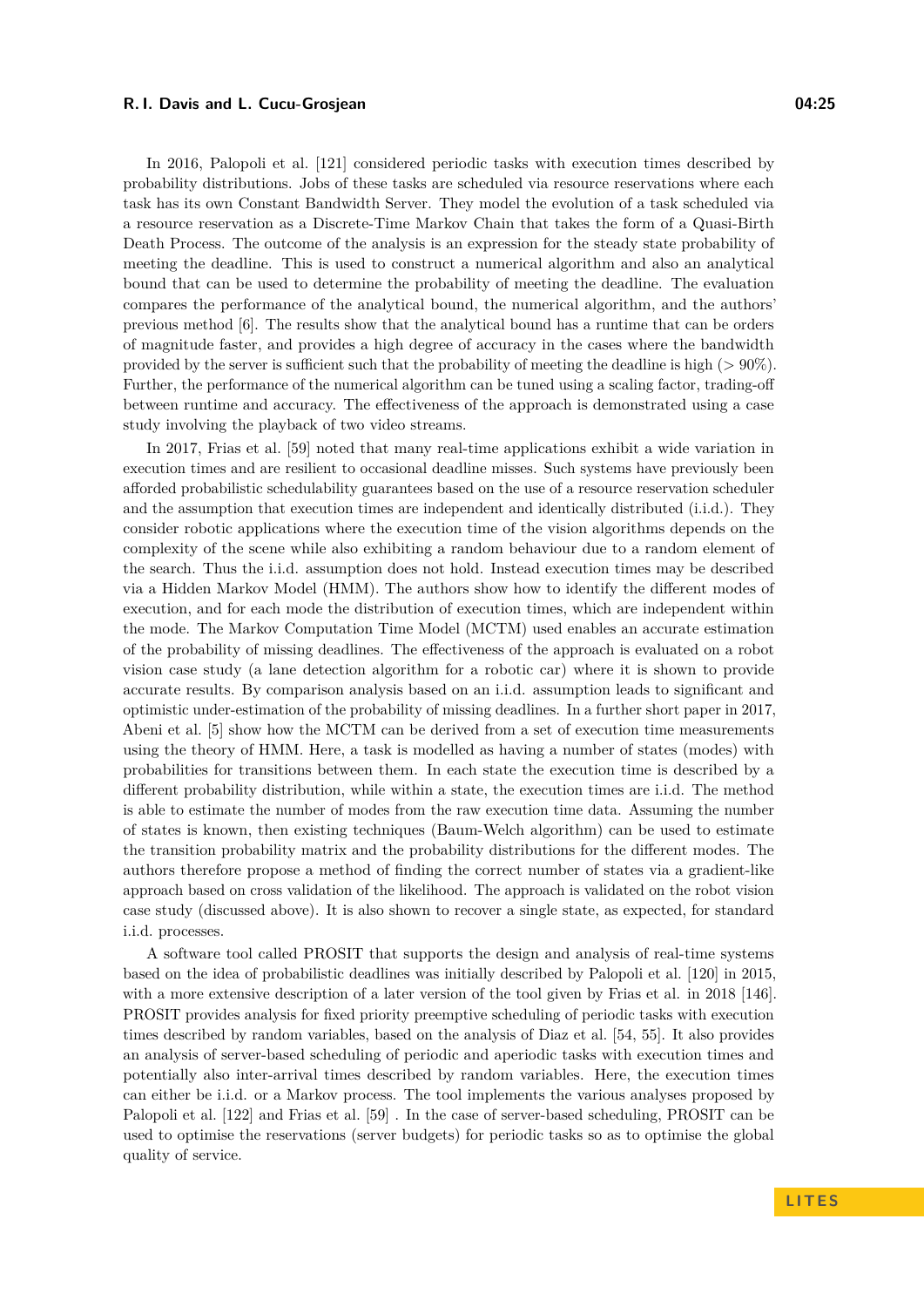### **04:26 A Survey of Probabilistic Schedulability Analysis Techniques for Real-Time Systems**

### **4.2 Summary and Perspectives**

In this section, we reviewed work on probabilistic schedulability analysis for tasks that are run within servers that provide a partitioning of the available processor time. The use of servers has the advantage that the execution of each task is isolated from interference by other tasks; however, it has the disadvantage that jobs requiring a long execution time cannot directly make use of spare capacity freed up by jobs of other tasks that have a shorter than expected execution time. Arguably, this removes one of the main advantages of probabilistic schedulability analysis, which can otherwise take advantage of that fact that it is unlikely that jobs of multiple tasks will simultaneously require their worst-case or near to worst-case execution times.

We highlight the important thread of research initiated by Abeni et al. [\[2,](#page-45-0) [3\]](#page-45-1) on probabilistic schedulability analysis for tasks that are run within servers, and the subsequent extensions of the analysis by Abeni et al. [\[6\]](#page-45-3), Manica et al. [\[99\]](#page-49-6), and Palopoli et al. [\[122\]](#page-50-3) to tasks with both execution times and inter-arrival times described by independent random variables. While the use of servers removes issues of dependences between tasks, the issue of dependences between jobs of the same task remain. In practice, it is often the case that jobs of the same task exhibit dependences between their execution times, due to input variables that change only slowly over time, as well as execution starting from similar software and hardware states. Only in the recent work of Frias et al. [\[59\]](#page-48-8) has this issue of dependences begun to be investigated. The analysis derived by Palopoli et al. [\[122\]](#page-50-3) and Frias et al. [\[59\]](#page-48-8) has recently been implemented in a software tool called PROSIT [\[146\]](#page-51-9).

## <span id="page-25-0"></span>**5 Real-Time Queueing Theory**

In this section, we review research based on Queuing Theory, which is the mathematical study of queues with the aim of deriving information about queue lengths and waiting times. Problems in queuing theory are typically described in Kendall's notation [\[73\]](#page-48-22) *A/B/C* where *A* is the distribution of arrival times, *B* is the distribution of service (execution) times, and *C* is the number of servers. For example  $M/G/1$  implies a Poisson or Markovian (M) arrival process, a General (G) execution time distribution, and a single (1) server.

### <span id="page-25-1"></span>**5.1 Analysis based on Real-Time Queuing Theory**

The majority of the research in this area has been published by Lehoczky and co-authors, including the seminal paper [\[83\]](#page-49-7) on Real-Time Queuing Theory from 1996, and its later mathematical formalisation [\[56\]](#page-47-9). Subsequent work has investigated the impact of quantisation on EDF queues [\[67,](#page-48-9) [154\]](#page-52-3), and extended the analysis to systems where jobs can be reneged, i.e. the remaining work of a job is discarded if its deadline is reached before it has completed execution [\[79\]](#page-48-11).

The origins of work in this area can be traced back to the 1950s. In 1957, Barrer [\[20\]](#page-46-5) considered the problem of queues with jobs that arrive according to a Poisson process, have execution times that follow an exponential distribution, i.e. an  $M/M/1$  queue in Kendall's notation [\[73\]](#page-48-22), and have a single fixed deadline. This work computes the ratio of the rate at which jobs miss their deadlines and are discarded to the arrival rate. In 1988, Panwar et al. [\[123\]](#page-50-6) considered the problem of single-server queues with deadlines on jobs which become known on their arrival. The aim here is to schedule the jobs so that the fraction of jobs served within their deadline is maximised. The authors show that the Shortest Time to Extinction (STE) policy is optimal for this problem, for a class of non-preemptive  $M/G/1$  queues that are work-conserving, i.e. do not permit inserted idle time, and where execution times are i.i.d random variables. The STE policy schedules the ready job with the earliest deadline that is still in the future. Jobs with expired deadlines are discarded.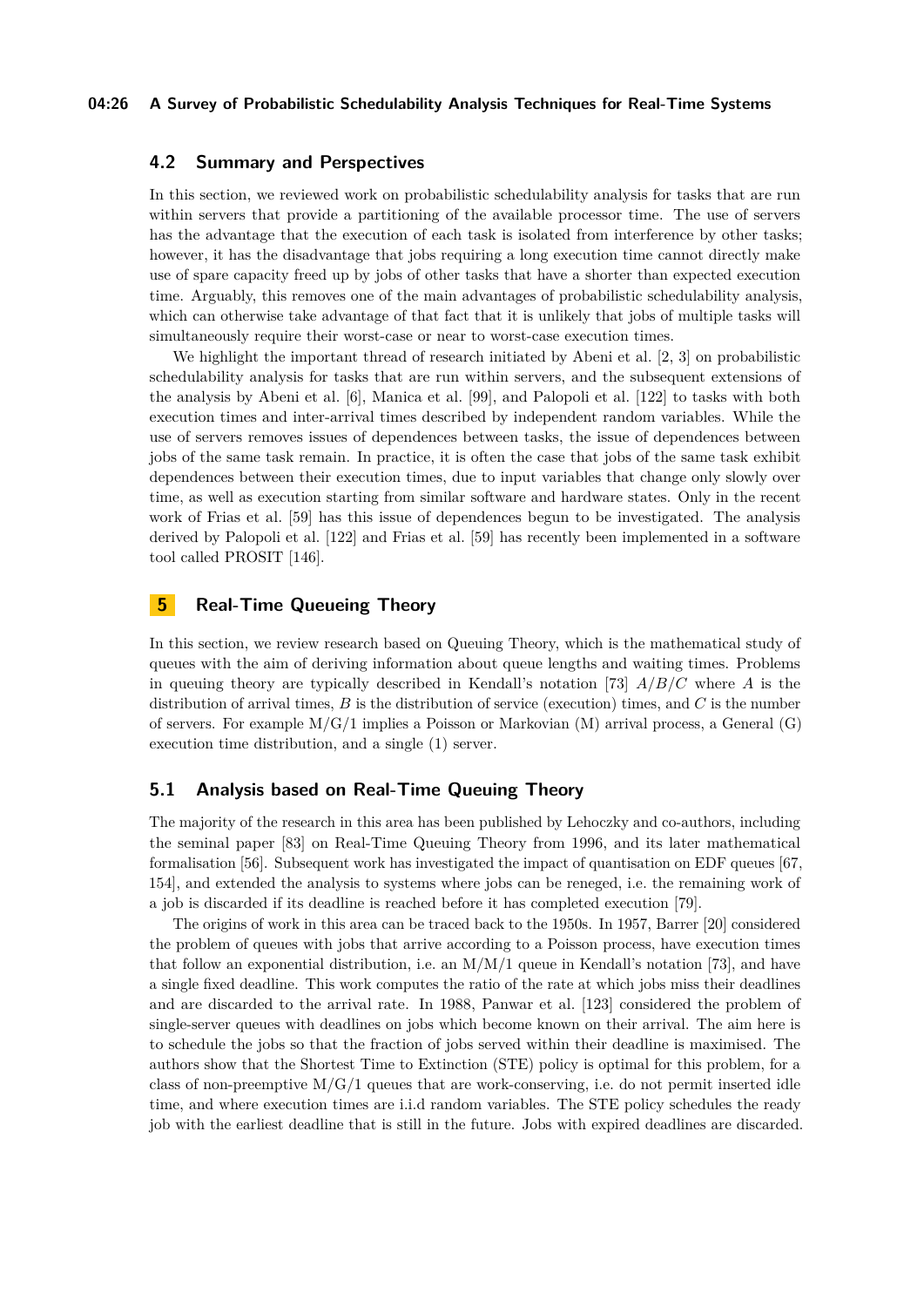They also showed that when inserted idle time is permitted, then policies from the STEI class are the best possible. (An STEI policy either schedules the job with the earliest unexpired deadline, or inserts idle time).

*Real-Time Queueing Theory* was introduced in 1996 by Lehoczky [\[83\]](#page-49-7) as a means of analysing soft real-time systems where tasks have execution times that exhibit a large amount of variation. In such systems, using deterministic upper bounds on response times would lead to the system being significantly under-utilised on average. The method extends heavy traffic queueing theory utilizing the fact that the number of tasks in the queue behaves like reflected Brownian motion under heavy traffic. The theory can estimate the *lead-time* profile (meaning the time to go until the deadline) for the tasks in the queue, based on the distributions of arrival time, execution time, and deadline, and the queueing policy (EDF and processor sharing policies were considered). The fraction of missed deadlines can be derived from the queue-length dependent lead-time profiles and the distribution of queue lengths obtained via queueing theory. We note that the heavy traffic phenomenon occurs only for processor utilisations close to 1, which implies long queues and which may imply large latencies. Real-Time Queueing Theory was subsequently placed on firm mathematical foundations by Doytchinov et al. [\[56\]](#page-47-9) in 2001. The heavy traffic constraint was subsequently relaxed by Zhu et al. [\[154\]](#page-52-3). Thus the main limitation in applying real-time queueing theory is that the probability distributions for all tasks must belong to the same family.

In 2002, Hansen et al. [\[67\]](#page-48-9) examined the effect that quantisation has on EDF queues with a stochastic traffic model (arrival times, execution times and deadlines). Instead of using precise relative deadlines, this method quantises them, assigning tasks the next smaller deadline from a small set. The authors found via simulation that using just 3 bits (8 quantisation bins) was sufficient to obtain performance for Q-EDF close to that of EDF. They found that a log bin quantisation was more effective than a uniform one, since the log bins provide better granularity for small deadlines. The small number of bits required is important for network scheduling where this information takes up bandwidth. Also in 2002, following on from the work of Hansen et al. [\[67\]](#page-48-9), Zhu et al. [\[154\]](#page-52-3) aimed to optimise the set of quantisation bins used by Q-EDF. Using Real-Time Queueing Theory [\[83\]](#page-49-7) they proved properties of a deadline distribution that would result in the worst-case behaviour for Q-EDF. It has tasks with deadlines that are at either end of the quantisation bins, leading to the maximum priority inversion. Hence they found that to minimise the maximum number of deadline misses for an arbitrary distribution of deadlines with the same minimum, maximum, and mean, one should create the bins by dividing the deadline range in a uniform way. Further they showed that with uniform bins 3-bits (8 bins) were sufficient for the performance of Q-EDF to converge to that of EDF in practical cases.

An alternative scheduling policy to EDF was examined by Gromoll and Kruk [\[63\]](#page-48-10) in 2007. They considered processor sharing where all active jobs in the queue receive an equal share of the available processor time, and used heavy traffic queueing theory to obtain approximations for the lead-time profile and the profile of times in the queue.

The analysis given by Lehoczky [\[83\]](#page-49-7) and Doytchinov et al. [\[56\]](#page-47-9) assumes that late jobs continue to execute. Complementary work by Kruk et al. [\[79\]](#page-48-11) in 2011 presented a heavy-traffic analysis of the behaviour of a single queue under an EDF scheduling policy adapted so that when the deadline of a job is reached, if the job has not yet completed, then its remaining work is discarded (referred to as *reneged*). The performance metric used is the fraction of work that is lost (reneged) due to missed deadlines. The authors show that this metric is minimised by using EDF scheduling. The evolution of the lead-time distribution of jobs in the queue is described by a measure-valued process. The heavy traffic limit of this process is shown to be a deterministic function of the limit of the scaled workload process which in turn is identified to be a doubly reflected Brownian motion. The fraction of reneged work in a heavily loaded system and the fraction of late work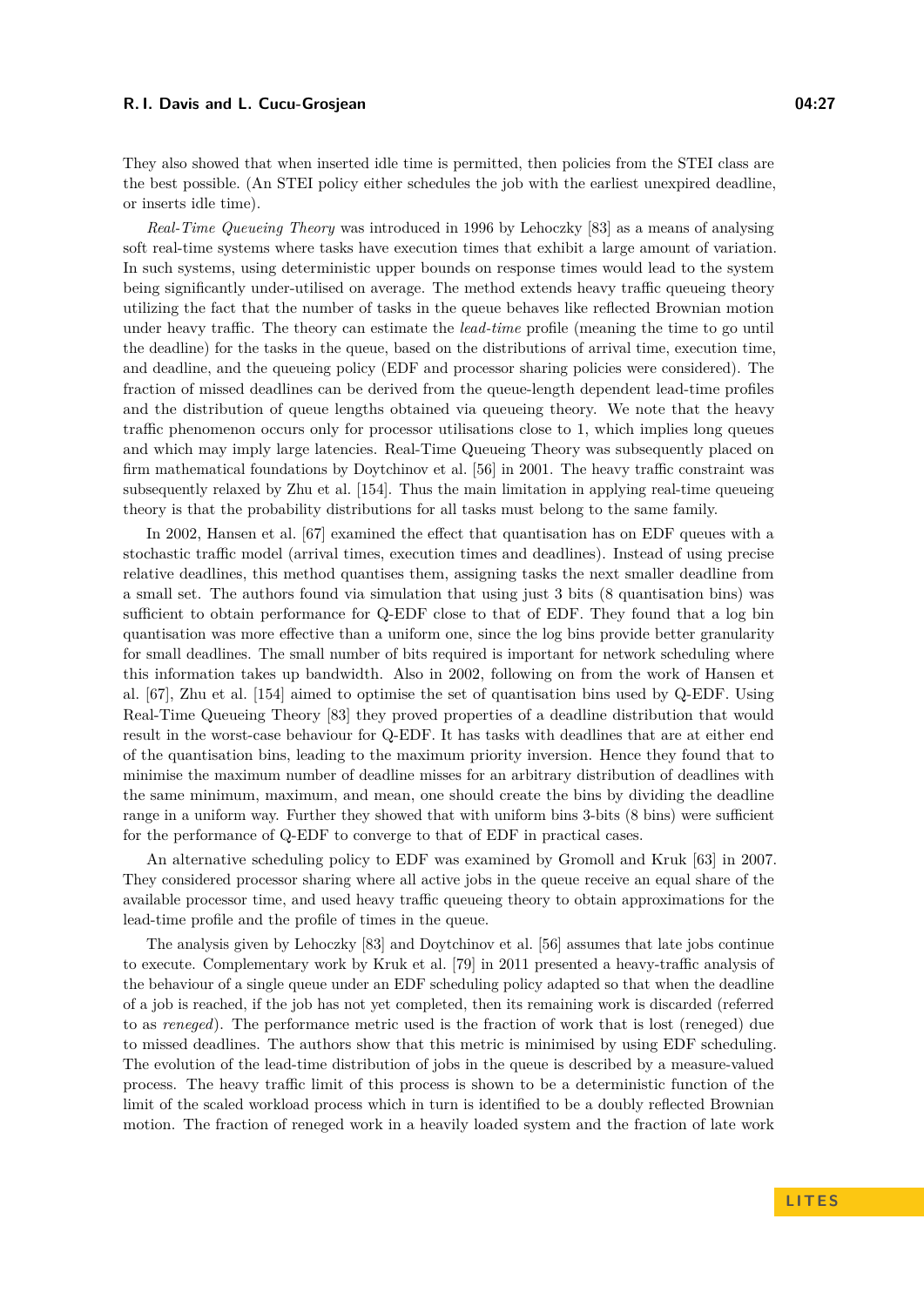### **04:28 A Survey of Probabilistic Schedulability Analysis Techniques for Real-Time Systems**

in the corresponding system without reneging are compared using formulas based on the heavy traffic approximations. These formulas closely match simulation results, which show that the amount of work lost (i.e. reneged or late) due to deadline misses is reduced by a factor of one to two orders of magnitude if remaining work is discarded at the deadline.

### **5.2 Summary and Perspectives**

In this section, we reviewed work on real-time queuing theory. The analysis used requires that the traffic intensity / processor utilisation is close to 1, where the queues are long, and the latencies may be high, which might not be acceptable in real systems. We note that although the theory does not characterise system behaviour at lower traffic intensities, the probability of deadline misses decreases as the traffic intensity decreases, all other parameters being equal. Thus the results for heavy traffic can serve as bounds on the behaviour at lower intensities.

We highlight the important thread of research initiated by Lehoczky [\[83\]](#page-49-7) and Doytchinov et al. [\[56\]](#page-47-9) on real-time queueing theory and its subsequent extension by Kruk at al. [\[79\]](#page-48-11) to an EDF scheduler that discards any incomplete jobs when their deadlines expire. The main limitation of real-time queuing theory is that it requires job execution times, arrival times, and deadlines to be independent, which may not be the case in real systems.

### <span id="page-27-0"></span>**6 Probabilities from Faults**

In this section we review work on probabilistic schedulability analysis where random variables are used to represent the occurrence of some form of fault. Initial research focused on faults occurring in tasks running on a processor and the impact of fault recovery operations; however, the main thread of research in this area concerns Controller Area Network (CAN), a broadcast bus that is widely used in the automotive industry for in-vehicle networks.

### <span id="page-27-1"></span>**6.1 Analysis of Fault Recovery on Processors**

Research into probabilistic schedulability analysis for systems with faults was initiated by Burns and co-authors [\[33,](#page-46-6) [30,](#page-46-7) [27,](#page-46-8) [26\]](#page-46-9), who considered the impact of fault recovery operations on tasks running on a processor.

In 1999, Burns et al. [\[33\]](#page-46-6) addressed fault tolerant hard real-time systems. They introduced the concept of a probabilistic guarantee on schedulability for a fixed priority preemptive system. This is achieved by incorporating the cost of fault recovery (e.g. re-running a task, recovery block, executing since the last check point) into the analysis, along with the minimum time between faults. It is assumed that a single fault causes a detectable error in a single task. Sensitivity analysis is then used to determine a threshold on the minimum time between faults that can be tolerated by the system, while still meeting all deadlines. This threshold and the lifetime of the system are then used as parameters in a fault model which determines the probability that no two faults will occur closer together than the threshold during the lifetime of the system. Faults are modelled as a *homogeneous Poisson process* which enables this probability to be analytically computed, or upper and lower bounded using a simpler approach. We note that the approach is potentially somewhat pessimistic, since the schedulability analysis considers only a critical instant corresponding to synchronous release, whereas over much of the lifetime of the system the phasing of tasks may be such that a higher fault rate could be tolerated. Nevertheless, the method provides a valid lower bound on the probability that all jobs will meet their deadlines over the lifetime of the system.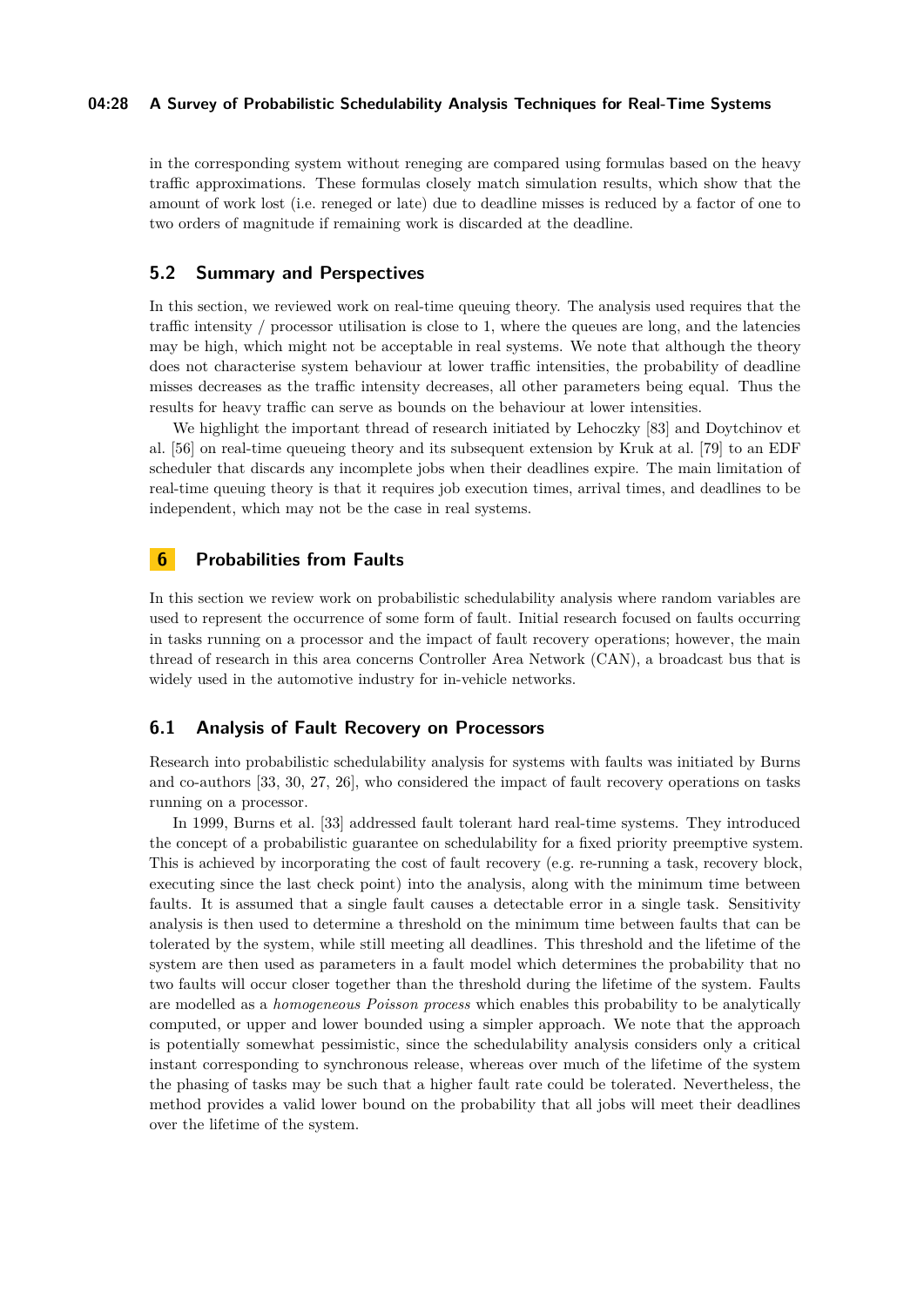Further work by Burns et al. [\[30\]](#page-46-7) in 2003 looked at how conventional response time analysis [\[71,](#page-48-23) [14\]](#page-46-21) could be extended to provide probabilistic guarantees. They remarked on the limitations of a deterministic approach: (i) in fault tolerant systems, fault arrivals are inherently stochastic, (ii) more complex applications have widely varying execution times, (iii) even for simple applications, advanced processor architectures (with cache, pipelines etc.) lead to wide variability in execution times. The authors present two methods of accounting for fault arrivals in response time analysis. The first method computes the maximum schedulable periodic fault rate from modified response time equations using sensitivity analysis [\[124\]](#page-50-22). An upper bound can then be derived on the probability of failure due to faults arriving closer together than the maximum tolerated rate. The second method computes the response time assuming no faults and then determines the maximum number of faults that could occur in that time with a probability higher than a specified threshold on the probability of failure. This number of faults is then added and the extended response time computed. This process iterates until it converges or the deadline is exceeded.

In 2004, Broster and Burns [\[27,](#page-46-8) [26\]](#page-46-9) presented a simple method for computing probabilistic worst-case response times when there is just one task that has arrivals described by a probability distribution. This method is based on the approach taken to probabilistic modelling of fault arrivals on CAN [\[28\]](#page-46-11) (see Section [6.2\)](#page-29-0). The method works by computing the response times  $R_i^0$  to  $R_i^m$  for task  $\tau_i$  assuming 0 to *m* random arrivals of the higher priority task with random behaviour. It then determines the probability that each response time occurs. For example to obtain response time  $R<sup>2</sup>$ , there must be exactly two arrivals within that interval, excluding the case where there are no arrivals in  $R_i^0$  or exactly one arrival in  $R_i^1$ , since the latter cases result in a smaller response time. Once the probability of each response time has been computed, then the probability of deadline failure can be determined.

Also in 2004, Kim and Kim [\[75\]](#page-48-12) presented a method of probabilistic schedulability analysis for harmonic task systems under Dual-Modular Temporal Redundancy (DMTR). DMTR utilises two processors to simultaneously run duplicates of each task, with execution split into sub-tasks that execute in defined time slots. At the end of each time slot, comparisons are made between the outputs of the sub-task duplicates. If they are the same, then processing proceeds with the next sub-task, otherwise the duplicates are re-executed and comparisons made between the four outputs (two new and two previous). If two or three matching outputs are found, then processing can proceed, otherwise the duplicate sub-tasks are executed again. A maximum of three time slots can be used for each sub-task, corresponding to three separate temporary data areas available to the processor. The authors derive a probabilistic schedulability analysis for the DMTR model, assuming transient faults that occur according to a Markov model with arrivals according to a Poisson process and an exponentially distributed duration. The approach is formulated using state transition probability matrices. The authors use their formulation to determine the optimal number of sub-slots to use given a fixed checkpointing overhead. They note that there are issues with the complexity of the analysis and restrict their examples and evaluation to three tasks.

In 2011, Aysan et al. [\[18\]](#page-46-10) provided a probabilistic schedulability analysis for tasks, running under fixed priority preemptive scheduling, that are subject to faults in the form of error bursts. The model of recovery is that errors detected at the end of a task lead to the subsequent execution of an alternate, or the re-running of the original task. The error model analysed consists of bursts of errors occurring with a minimum inter-arrival time  $(T_E)$ , with each burst having a duration described by a probability distribution and a number of errors within it separated by an intra-burst minimum inter-arrival time. Sensitivity analysis is used to compute the minimum value for  $T_E$  for each burst length in the distribution such that the task set remains schedulable if error bursts of that duration are separated by at least  $T_E$ . For each burst length and associated minimum value of *TE*, the probability of the system remaining schedulable over its lifetime is computed, based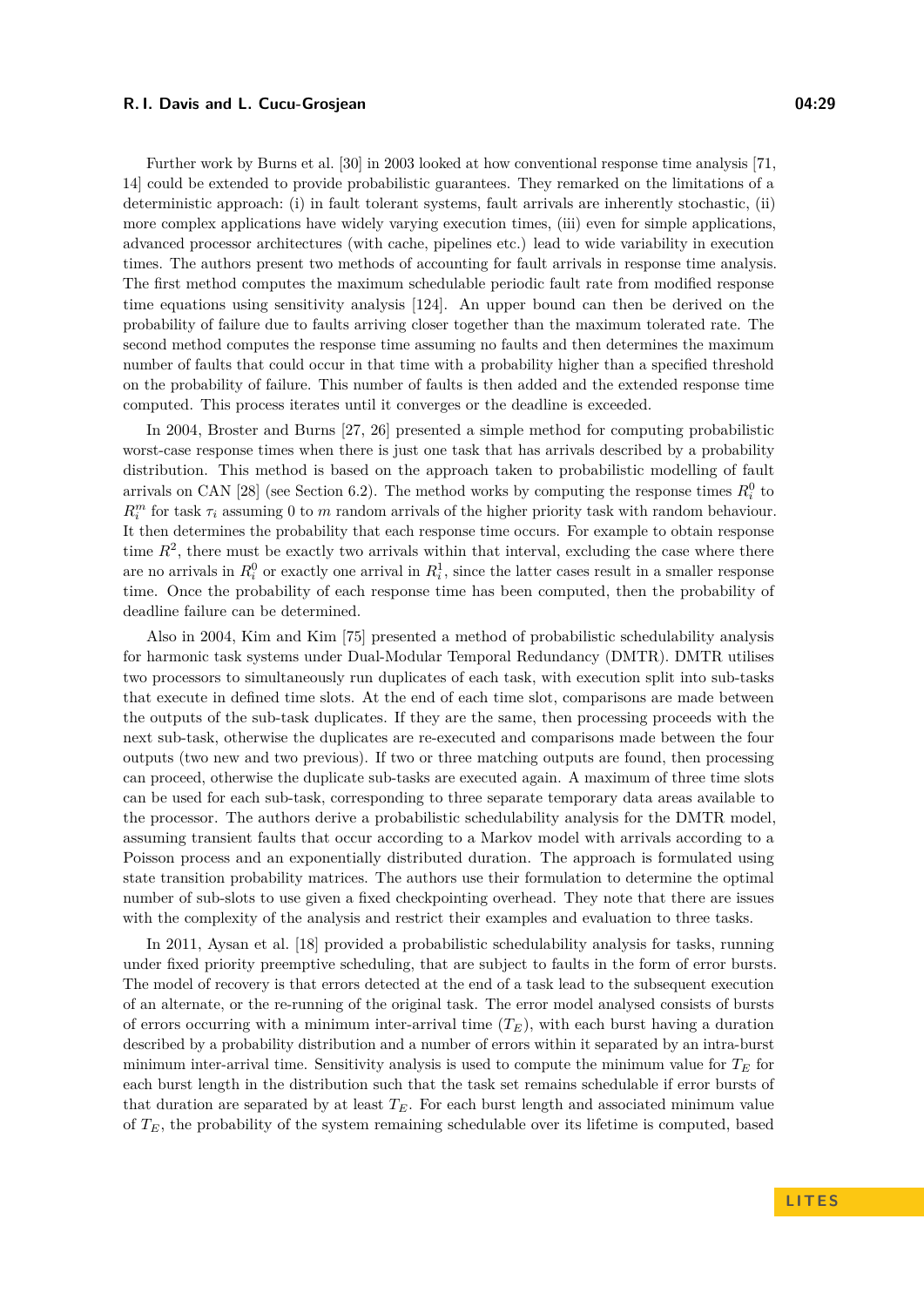#### **04:30 A Survey of Probabilistic Schedulability Analysis Techniques for Real-Time Systems**

on a Poisson distribution of events (burst arrivals). This information is then used to compose the overall probability of the system remaining schedulable for its lifetime. The analysis takes account of the fact that errors may impact both the task of interest (whose schedulability is being checked) and higher priority tasks that may execute within its response time.

Error occurrence described by a two-state discrete Markov model was considered by Short and Proenza in 2013 [\[138\]](#page-51-10). This model specifies two states G and B (Good and Bad) and the probabilities for the transitions between them. Further, associated with each state is the probability of error occurrence while in that state. This model is a general one that can describe bursts of errors with probabilistic inter-arrival times between the start of each consecutive burst, and probabilistic inter-arrival times between the errors within a burst. The authors derive an efficient closed-form bound on the maximum number of errors occurring in an arbitrary time interval *t* according to this model, subject to a required confidence level or probability *r*. This bound can be used to provide a function giving the number of errors that must be tolerated as a function of *t* for the system to operate with a probability of failure that is no more than  $1 - r$ . The authors show how this function can be incorporated into standard schedulability analysis for EDF providing a "one-shot" analysis that can determine if a simple fault tolerant EDF-scheduled system can operate with a probability of deadline failure that is lower than  $1 - r$ . We note that a similar approach could be applied to fixed priority scheduling by integrating the bound into response time analysis.

In 2016, Santinelli et al. [\[134\]](#page-51-11) discussed the idea of a C-Space (the space of task execution times that lead to a feasible, i.e. schedulable system) and how it can be adapted to a probabilistic model of execution times. The authors consider separate pWCET distributions resulting from (i) nofault (or *LO-safe*) and (ii) fault (or *HI-safe*) behaviour for each task. These pWCET distributions are used to determine discrete execution time budgets with a probability of being exceeded of, for example,  $10^{-9}$  for each task, assuming (i) no-fault and (ii) fault behaviour. The C-Space can then be used to indicate the probability of each combination of execution time budgets being exceeded (assuming i.i.d. execution times), and hence whether a particular set of execution time budgets can be considered feasible for a given combination of behaviours that have to be accommodated (for example task  $\tau_1$  considering LO-safe behaviour with no faults, and task  $\tau_2$ considering HI-safe behaviour with faults).

### <span id="page-29-0"></span>**6.2 Analysis of Fault Recovery on CAN**

Controller Area Network (CAN) is a broadcast bus used for in-vehicle networks. Messages sent on CAN have a bounded length and are transmitted according to a fixed priority non-preemptive scheduling policy, with the message ID also representing the message priority (see Davis et al. [\[50\]](#page-47-20) for full details of the protocol and its analysis). CAN has strong error checking mechanisms that can detect faults that result in bit-errors on the bus and so cause message corruption. The protocol ensures that any message that fails to be transmitted correctly will be later re-sent. Hence faults result in an additional load on the bus due to re-transmissions, which can potentially result in deadline misses. Even though CAN is a deterministic protocol and the messages have bounded lengths, the random occurrence of faults means that analysis techniques are needed that can determine the probability of messages failing to meet their deadlines. A significant thread of research in this area began with the work of Navet et al. [\[117\]](#page-50-7) in 2000. This was built upon by Broster et al. [\[28,](#page-46-11) [29\]](#page-46-12), and Davis and Burns [\[48\]](#page-47-10), and later adapted to more complex message arrival functions by Axer et al. [\[17\]](#page-46-14).

In 2000, Navet et al. [\[117\]](#page-50-7) proposed a fault model for messages on CAN based on random arrivals, where faults are assumed to occur according to a Poisson distribution. They introduce the idea of a *tolerable error threshold*, corresponding to the maximum number of errors that a message can tolerate before it becomes unable to meet its deadline. This threshold is then used in a calculation of the worst-case deadline failure probability (WCDFP).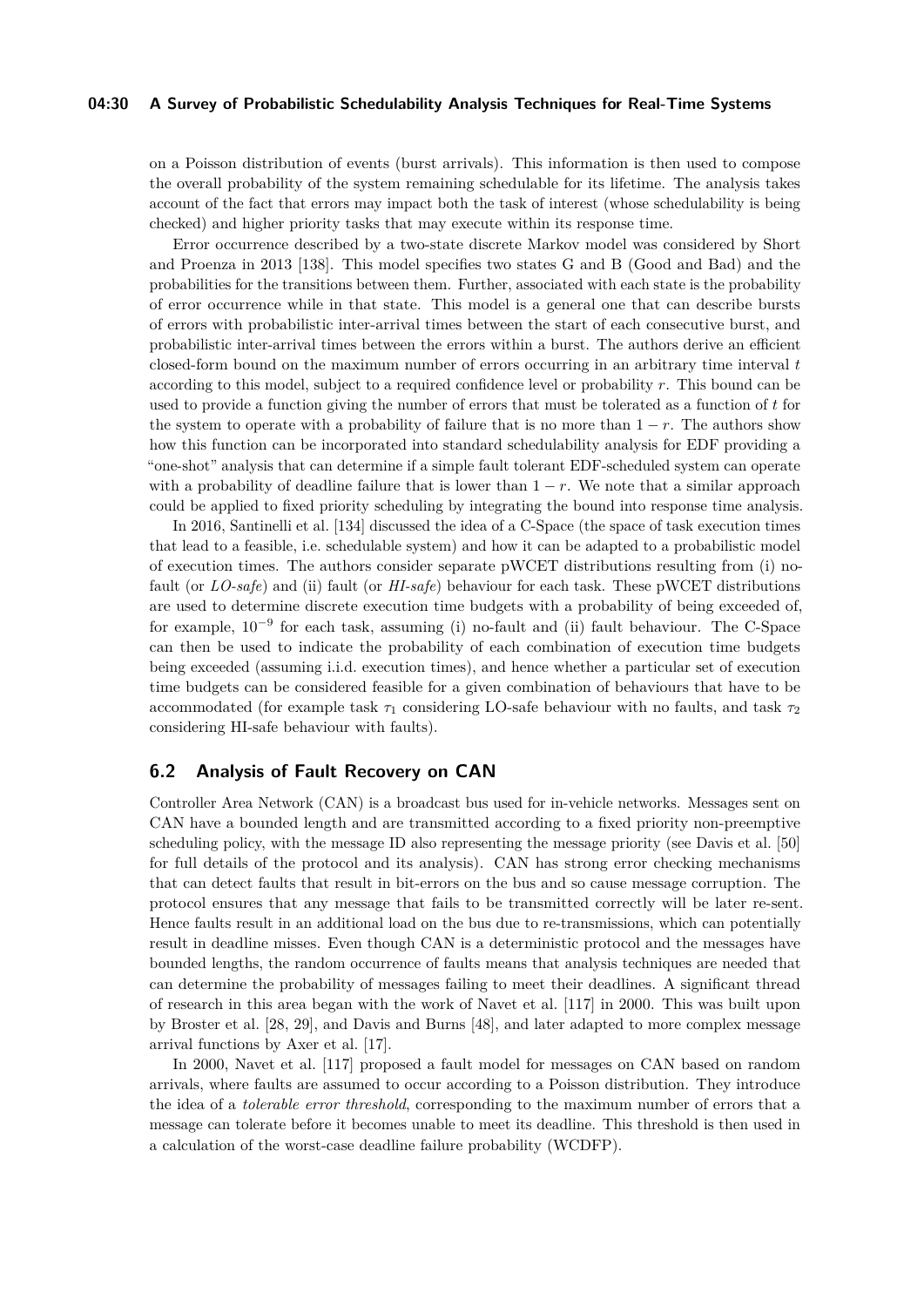Subsequently, in 2002, Broster et al. [\[28,](#page-46-11) [29\]](#page-46-12) extended the work of Navet et al. [\[117\]](#page-50-7), correcting and improving upon the WCDFP analysis. (We note that this work is based on early analysis of CAN that contains a number of flaws, but the method could easily use the correct equations that were derived by Davis et al. [\[51\]](#page-47-21) in 2007). The analysis works by deriving the probability  $p(R_m|K)$  that a worst-case response time of  $R_m|K$  occurs, where  $R_m|K$  corresponds to the worst-case response time for message *m* when exactly *K* faults occur between it being queued for transmission and transmission completing, i.e. within the response time of the message. The calculation of  $R_m|K$  assumes the worst-case scenario, i.e. the maximum delay due to blocking, maximum interference from higher priority messages, and maximum bit stuffing. The probability that *K* faults occur in a given time interval is obtained from the Poisson distribution of faults. The probability  $p(R_m|K)$  is computed for values of K from zero to the maximum number of faults that the message can tolerate without missing its deadline. The sum of these probabilities lower bounds the probability that the message will be successfully transmitted by its deadline, hence subtracting this sum from 1 gives an upper bound on the worst-case deadline failure probability. We note that due to the worst-case assumptions in the response time calculation, this WCDFP may be significantly larger than the actual probability of deadline failure averaged over a large number of instances of the message. In 2012, Axer et al. [\[17\]](#page-46-14) extended the approach of Broster et al. [\[28\]](#page-46-11) to more complex arrival functions for messages, including the case where messages have arbitrary deadlines.

The work of Broster et al. [\[28,](#page-46-11) [29\]](#page-46-12) was improved upon by Axer and Ernst [\[16\]](#page-46-22) in 2013. They considered the probabilistic schedulability analysis of messages on CAN assuming a Poisson distribution of faults. They present a method of probabilistic response time analysis based on the use of probability distributions representing queueing delays, busy period lengths, and response times. The key idea is to represent the worst-case total transmission time for each message including its re-transmission due to faults as a probability distribution, based on the probability of *k* faults occurring *within* transmission of that specific message. This is possible since the Poisson fault model is memoryless. The schedulability analysis derives from the deterministic response time analysis for CAN [\[51\]](#page-47-21) adapted to consider probability distributions. The authors show how to compute the longest priority level-*i* busy period that can occur with a probability that is above some small threshold of interest. The response time distributions for each message of priority *i* in the busy period are then computed using a process of convolution and splitting. An upper bound on the probability that the response time of any message of priority *i* in the busy period will exceed an arbitrary time *t* (e.g. its deadline) can then be obtained from these distributions. Evaluation shows that the results given by the analysis are very close to the empirical distribution obtained via Monte Carlo simulation. Further, the probability of failure using typical fault rates for CAN is approximately one order of magnitude better than can be obtained via the analysis of Broster et al. [\[28,](#page-46-11) [29\]](#page-46-12). The reason being that the latter approach pessimistically assumes that the largest possible re-transmission time (for any higher priority message) occurs on every fault.

In 2009, Davis and Burns [\[48\]](#page-47-10) introduced algorithms that determine Robust Priority Assignments (RPA) [\[47\]](#page-47-22) for messages sent over CAN. They also investigated a probabilistic variant of this problem. This work builds on prior analysis of the worst-case deadline failure probability (WCDFP) for CAN messages in the presence of faults by Navet et al. [\[117\]](#page-50-7) and Broster et al. [\[28,](#page-46-11) [29\]](#page-46-12). The authors derive a Probabilistic RPA algorithm which determines a robust and optimal priority ordering, in the sense that it returns a priority ordering which minimises the maximum WCDFP over all messages, provided that a schedulable priority ordering exists. The algorithm builds on the optimal priority assignment algorithm of Audsley [\[15\]](#page-46-20). A case study example shows that using the Probabilistic RPA algorithm can result in a worst-case failure rate that is orders of magnitude better than that obtained using deadline monotonic priority assignment (e.g. a failure rate of 1 in 28,500 compared to values in the range 1 in 500 to 1 in 1000).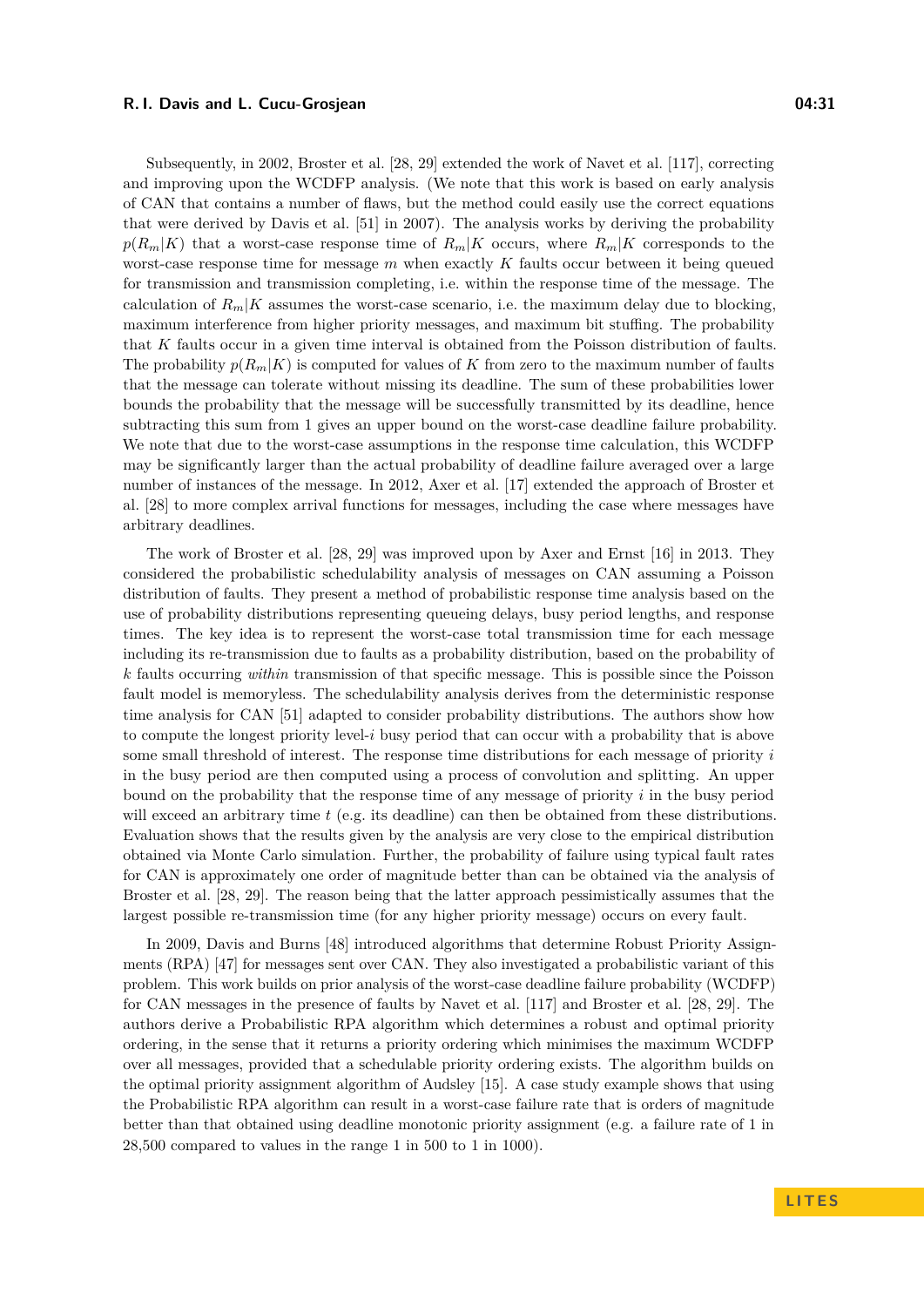#### **04:32 A Survey of Probabilistic Schedulability Analysis Techniques for Real-Time Systems**

With CAN, the physical layer employs *bit stuffing* to ensure that there are enough transitions in polarity to maintain synchronisation between the nodes on the network. Thus within each message transmission, a bit of opposite polarity is inserted after every five consecutive bits of the same polarity. This increases the transmission time of the messages. In 2003, Nolte et al. [\[119\]](#page-50-8) provided a probabilistic worst-case response time analysis for messages on CAN. They used distributions of the number of stuff bits, as opposed to worst-case values, to calculate probabilistic response times based on the critical instant. The authors assume independence between the distributions of the number of stuff bits for different messages and between those numbers for instances of the same message. We note that it is unlikely that such independence would exist in practice. For example consider the situation at start up, when the vehicle is not moving. Many of the signals in the CAN messages may be at their default values e.g. zero, which incur a large number of stuff bits. Further many values (temperatures, pressures etc.) change only slowly over time, thus it is reasonable to expect a strong correlation between the values in one instance of a message and the next, and hence a strong correlation between the numbers of stuff bits.

A probabilistic analysis for CAN messages and end-to-end latencies in an automotive system was presented by Zeng et al. [\[153\]](#page-52-4) in 2009. They build upon the basic approach of Diaz et al. [\[54,](#page-47-4) [55\]](#page-47-5) (see Section [3.2\)](#page-17-0), with a number of approximations and adaptations for distributed systems connected via CAN. Task execution times are assumed to be independent and described by probability distributions. Similarly, the transmission times of CAN messages are also assumed to be independent and described by probability distributions, in this case accounting for the varying levels of bit-stuffing assuming variable message contents. The key approximation introduced for CAN involves handling the lack of synchronisation between messages sent by different ECUs. (The entire system is not simply periodic). This is done by approximating all messages sent by a remote ECU via a single *characteristic message* that has a probability distribution and values for its transmission time equating to the number of messages of priority *i* or higher that may be released at the same time. For example if there are two messages with periods of 10 and 40 sent by the ECU, then the characteristic message will have a period of 10 (the greatest common denominator) and a probability distribution indicating 1 message with a probability of 0.75 and 2 messages with a probability of 0.25. The authors note that this introduces some inaccuracy into the analysis and it may be quite pessimistic for long intervals of time. Further, there is also the potential for optimistic (i.e. unsound) results. The analysis is, however, intended as an approximation to be used in design space exploration rather than as an upper bound. The characteristic message is given an offset and random jitter to account for the lack of synchronisation between messages transmitted by different ECUs. Messages sent by the same ECU as the message under analysis are treated as individual messages, since their phasing with respect to the message of interest is known. Blocking due to lower priority messages is also accounted for by assuming that the probability of such messages being transmitted is uniform over the hyperperiod. Again, the authors note this is a potential source of inaccuracy. The analysis method follows that of Diaz et al. [\[54,](#page-47-4) [55\]](#page-47-5), first the stationary backlog is computed at the start of the hyperperiod (of messages on the ECU that transmits the message under analysis), then the backlog at the release time of each message instance is computed, and finally, the response time distribution of each message instance within the hyperperiod. These are averaged to obtain the response time distribution of the message. The evaluation considers a 69 message case-study based on an experimental vehicle. The results show that the stochastic analysis provides results that are close to those obtained via simulation averaged over 10<sup>8</sup> different relative phasings. The analysis is subsequently extended to end-to-end latency (i.e. tasks communicating across multiple ECUs and two CAN buses). Again, the analysis results are a close fit to those obtained via extensive system level simulation. The key advantage of the stochastic analysis over simulation is its speed e.g. 8 seconds of analysis versus 20 hours of simulation. This means that the analysis is much better suited for use in design space exploration.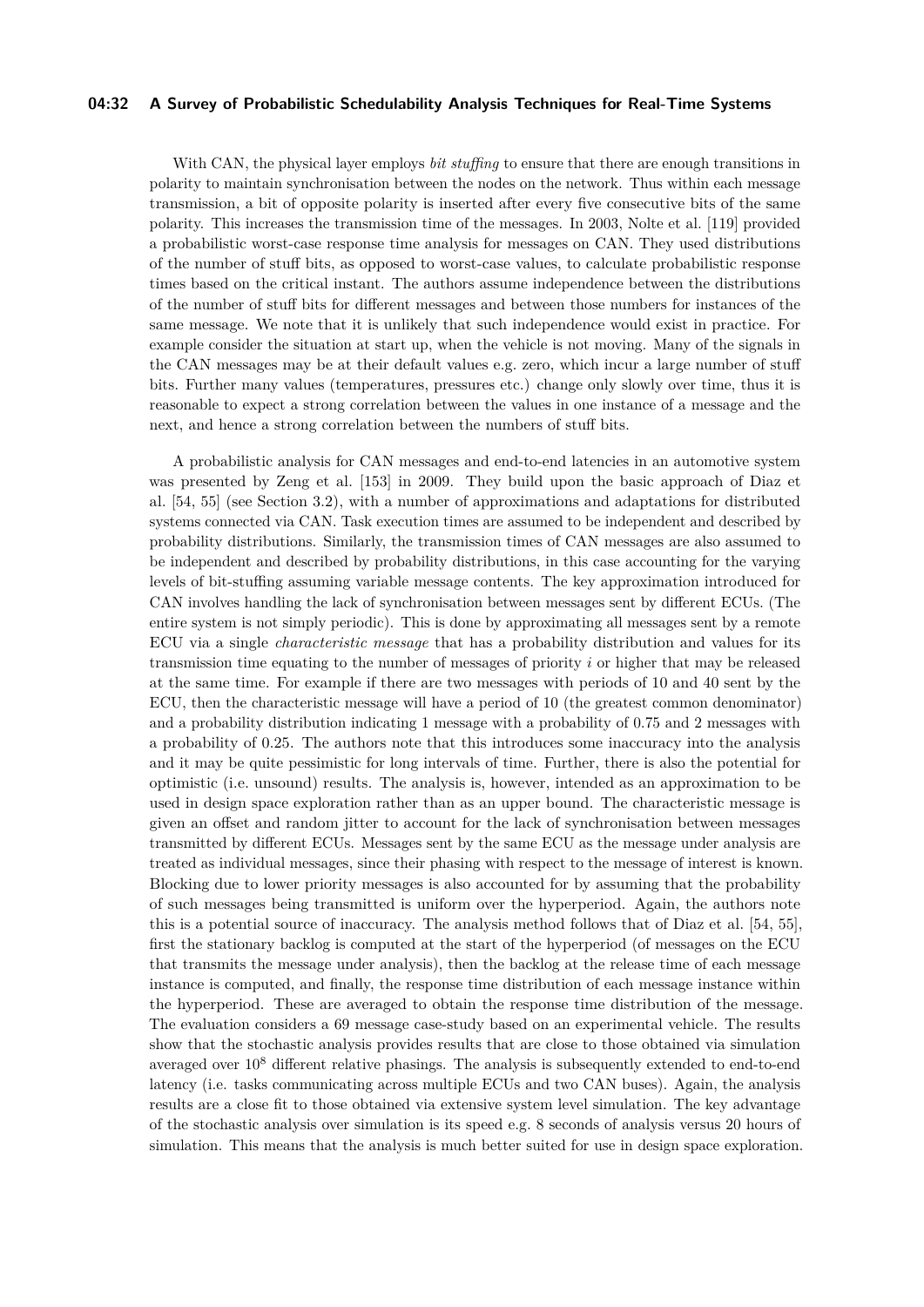Building on their prior work on probabilistic schedulability analysis for tasks [\[18\]](#page-46-10), in 2012 Aysan et al. [\[19\]](#page-46-13) derived probabilistic schedulability analysis for CAN under a general fault model. This model considers fault bursts of a duration described by a probability distribution. The analysis proceeds in three steps: (i) For each potential burst duration in the distribution, sensitivity analysis is used to determine the minimum inter-arrival time  $T_E^{burst}$  of errors within that burst such that the system remains schedulable. (ii) An upper bound is computed on the probability of a smaller inter-arrival time than  $T_E^{burst}$  occurring within the burst for each duration. These bounds are then used to determine an upper bound on the probability that the minimum tolerable inter-arrivals times for errors are violated for all potential fault durations over the mission duration. (iii) Finally, the probability of unschedulability is computed from the probability of two bursts occurring too close together and the probability of the minimum tolerable inter-arrival time of errors within a burst being violated.

### **6.3 Summary and Perspectives**

In this section we reviewed work on probabilistic schedulability analysis where random variables are used to represent the occurrence of some form of fault. Beginning with initial work by Burns et al. [\[33\]](#page-46-6) in 1999, we can trace an important thread of research providing probabilistic schedulability analysis for fixed priority systems, in particular Controller Area Network (CAN), under an assumed fault model [\[117,](#page-50-7) [28,](#page-46-11) [29,](#page-46-12) [48,](#page-47-10) [16,](#page-46-22) [17\]](#page-46-14). This work derives effective estimates of the worst-case probability of deadline failure, and provides the tools needed to assign message priorities in such a way as to make the system as robust as possible to the occurrence of faults. The main issue with this line of research is whether the fault models used reflect reality; however, the method is sufficiently flexible to incorporate any reasonable fault model where the probability of some number of faults is monotonically non-decreasing in the length of the time interval considered.

### <span id="page-32-0"></span>**7 Statistical Analysis of Response Times**

Previous sections reviewed work on probabilistic schedulability analysis based on analytical models of the system. By contrast, in this section we review work that takes a statistical approach, treating the system as a "black box" and making observations of response times from which an estimation of the response time distribution and hence deadline miss probabilities can be derived.

One of the key methods used in this thread of research is Extreme Value Theory (EVT). An overview of the use of EVT in measurement-based probabilistic timing analysis can be found in the companion survey [\[52\]](#page-47-3), with more detailed information given in Stuart Coles' textbook on the subject [\[39\]](#page-47-18). Here, we provide a brief synopsis, focusing on the Extreme Value Theorem (or Fisher–Tippett–Gnedenko theorem). This theorem states that if the normalised maximum of a sequence of i.i.d. random variables converges, then the limit distribution belongs to either the Gumbel, Frechet, or reversed Weibull family of distributions. In practice, EVT may be applied using the *Block Maxima* method as follows: (i) obtain a representative sample of observations (e.g. response times), (ii) check using appropriate statistical tests that the sample of observations collected is analysable using EVT, (iii) divide the sample into blocks of observations of a fixed size, and take the maxima for each block, (iv) fit a *Generalised Extreme Value* (GEV) distribution (i.e. reversed Weibull, Gumbel, or Frechet distribution, depending on the shape parameter) to the distribution of the maxima, (v) check the goodness of fit between the distribution of the maxima and the fitted GEV distribution. The GEV distribution so obtained then approximates (estimates) the distribution of the *extreme values* of the sampled distribution. We note that if the underlying (measured) distribution is badly behaved, then the normalised maximum may not converge to any of the limit distributions, in which case the method is not applicable. This can be determined by appropriate statistical tests.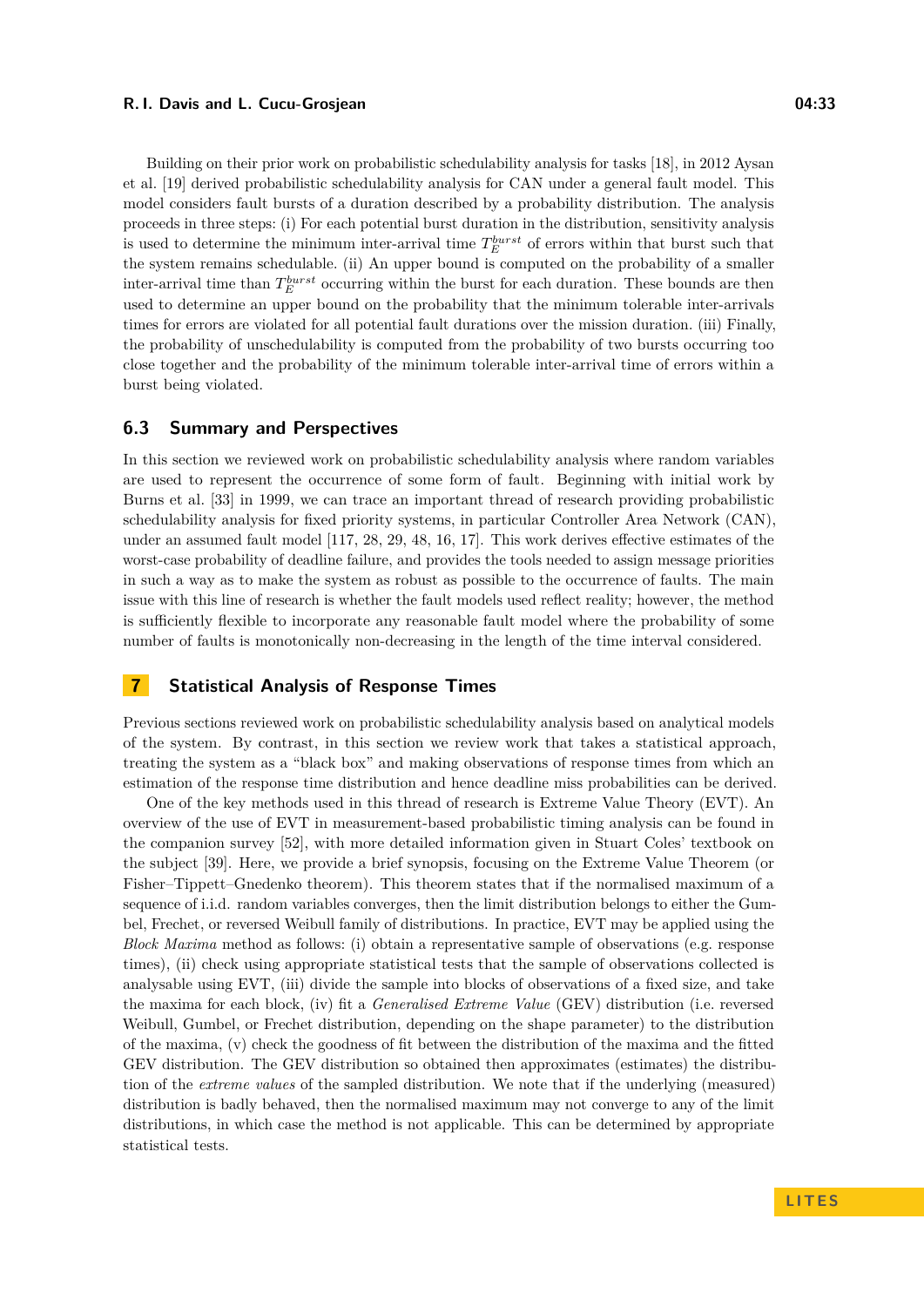### **04:34 A Survey of Probabilistic Schedulability Analysis Techniques for Real-Time Systems**

### <span id="page-33-0"></span>**7.1 Statistical Estimation**

A number of authors have sought to apply statistical methods to estimate response time distributions and deadline miss probabilities. The main thread of research in this area comes from Lu, Nolte, and their co-authors [\[96,](#page-49-8) [97,](#page-49-9) [94,](#page-49-10) [95\]](#page-49-11) with a recent investigation into the soundness of such approaches by Maxim et al. [\[111\]](#page-50-10).

The theory of *Large Deviations* [\[144\]](#page-51-21) was applied by Navet et al. [\[116\]](#page-50-9) in 2007 to the problem of estimating the mean or the sum of the response times of a series of aperiodic jobs. This method makes use of frequency histograms of response times that are obtained via measurement. It assumes that the response times of jobs of an aperiodic task are i.i.d. The authors note that this is not the case with the response times of periodic tasks, since the interference from other tasks follows a pattern over the hyperperiod due to the release times of higher priority tasks. The method provides an estimation of the probability that the mean response time of a sequence of *n* jobs of the task will exceed some value *x*, for all values of *x*.

In 2010, Lu et al. [\[96\]](#page-49-8) introduced a method of estimating probabilistic worst-case response times (pWCRT) using Extreme Value Theory (EVT). They record observations of response times, obtained from simulation. EVT is then applied to these observations, using the Block Maxima method, with the distribution of the maxima fitted to a Gumbel distribution using a *χ*-squared test. The authors present an algorithm which searches for an appropriate block size to use, while enforcing a minimum of 30 blocks. The results are compared to those obtained via a Monte-Carlo search (i.e. keeping the largest response time found from a set of randomised simulations) and also via meta-heuristic search applied on top of Monte-Carlo simulation. The evaluation considers three system models (M1-M3) indicative of those used in robotic control systems. Here, tasks exhibit strong dependences through asynchronous message passing, shared global variables, and runtime changes to task periods and priorities. The system models used in the evaluation vary in complexity. The validation model based on M1 is amenable to conventional response time analysis techniques, and so an exact worst-case response time could be determined. By contrast, M3 has intricate dependences via message passing, global shared variables, and changes in task periods and priorities. The evaluation results show that the EVT-based approach requires far fewer simulation runs (approx. 6% as many) to produce meaningful results compared to the Monte-Carlo and search-based methods. Following on from this work, Lu et al. [\[97,](#page-49-9) [94,](#page-49-10) [95\]](#page-49-11) refined the method, using a form of simple random sampling to break dependences between observations. They also sought to ensure that the pWCRT value returned by their tool (RapidRT) for a given probability of exceedance is an upper bound with an appropriate level of confidence. This is done by repeating the process of obtaining observations and applying EVT *n* times to produce *n* pWCRT distributions. The set of values at a probability of exceedance of 10<sup>-9</sup> from each of these distributions is then checked to see if it complies with a normal distribution. If so, the pWCRT value returned is the one that corresponds to the desired level of confidence (e.g.  $3\sigma \approx 99.7\%$ ). In their final work in this area, Lu et al. [\[95\]](#page-49-11) evaluated their method using a case study based on an industrial robotic control system with the results compared against a state of the art method based on using meta-heuristic search to guide Monte Carlo simulation to determine parameters that will lead to long response times. Note such simulation requires a detailed model of the system. Four levels of system complexity were explored containing from  $40-60$  tasks,  $7-12$  queues, and in the case of the most complex system, run-time priority and period changes, unbounded message passing, and task offsets. The proposed method was shown to bound the estimates obtained via meta-heuristic search and Monte Carlo simulation, with no more than 15% pessimism.

Subsequent work in 2013 by Liu et al. [\[91\]](#page-49-12) applied EVT to the problem of estimating the worst-case response times of messages on a CAN bus. Due to the scheduling policy used, the distribution of observations and their maxima show multiple peaks. Such distributions are difficult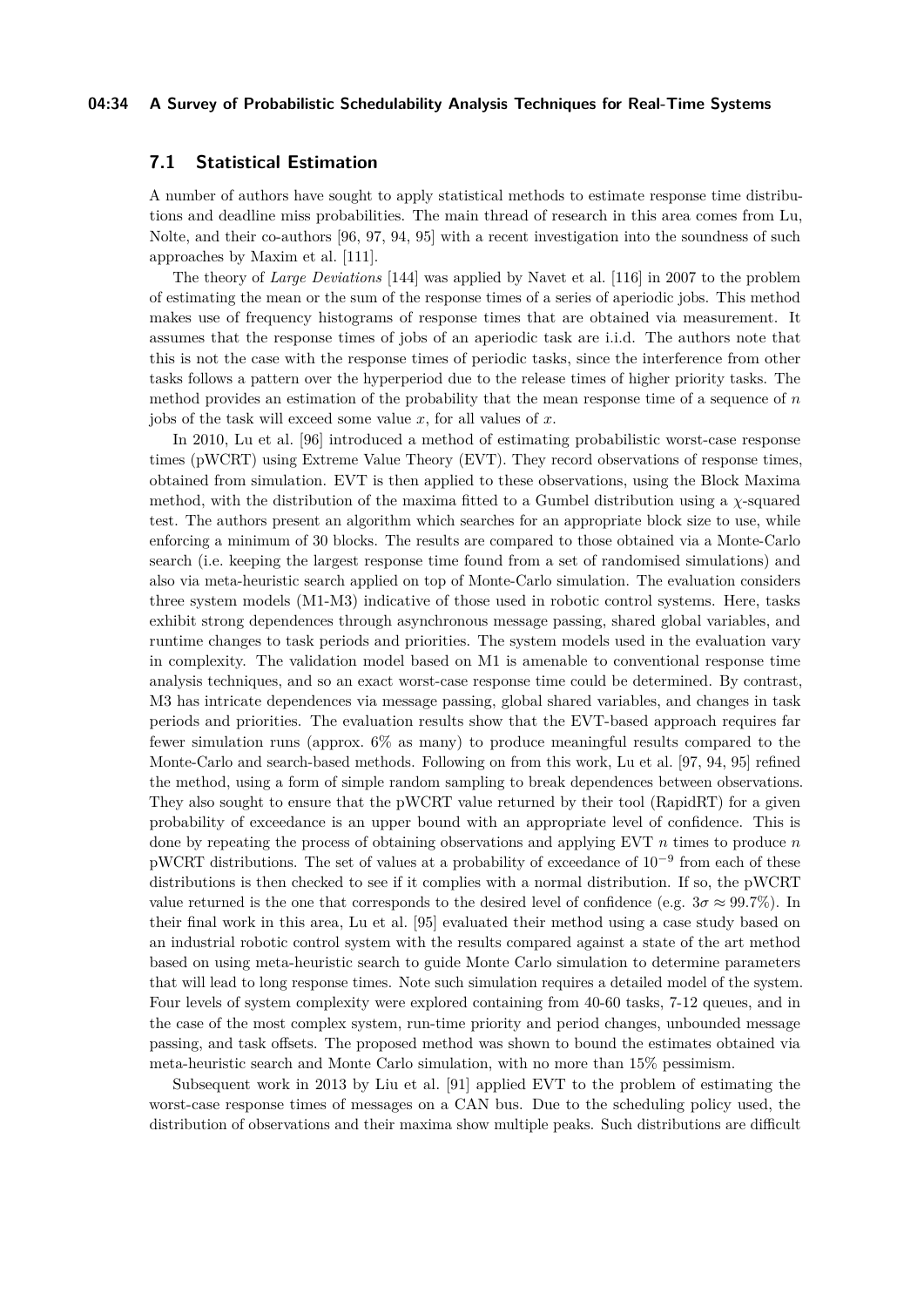to analyse, since they cannot be fitted to the known EVT distributions. To address this problem the authors use a filtering method which aims to reduce the distributions to single peaks by discarding observations below a threshold. (This threshold is set such that the mean value of observations above the threshold is greater than or equal to their median value). Evaluation shows that the method provides results that are only a few percent pessimistic compared to response time analysis for CAN [\[50\]](#page-47-20) using computed worst-case values.

The soundness and precision of applying statistical techniques to determine the probabilistic worst-case response time (pWCRT) distribution of tasks was investigated by Maxim et al. [\[111\]](#page-50-10) in 2015. They noted that to obtain meaningful results, a ground truth is required. In other words the pWCRT must be known. This is far from simple, and may not be possible for tasks in a real system. Therefore they constructed a simulation of task behaviour based on pWCET distributions, which could potentially be obtained from a real system. The approach obtains the ground truth via probabilistic worst-case response time analysis using the method given by Maxim et al. [\[106\]](#page-50-1) (see Section [3.3\)](#page-19-0), which determines precise pWCRT distributions from the input pWCETs. The ground truth is compared to a number of statistical approaches. These include fitting to Normal, reversed Weibull, and Gumbel distributions, and an EVT-based approach using the Block Maxima method. The evaluation shows that fitting to a Normal or reversed Weibull distribution is unsound with approximately half of the pWCRTs under-estimating the probability of a deadline failure. Fitting to a Gumbel distribution produced better results in this respect with about 10% unsound results. Using the EVT-based approach, none of the results were unsound; however, there was an increase in pessimism compared to directly fitting a Gumbel distribution.

### **7.2 Summary and Perspectives**

In this section we reviewed research that takes a statistical approach to estimating response time distributions. Of particular note is the work by Lu et al. [\[96,](#page-49-8) [97,](#page-49-9) [94,](#page-49-10) [95\]](#page-49-11) and Maxim et al. [\[111\]](#page-50-10). The former showing that EVT can provide meaningful predictions of the tail of response time distributions even in the case of systems with intricate dependences, and the latter showing that the results from EVT are sound compared to the ground truth, while those from directly fitting a distribution to the observations are not.

All of the work reviewed in this area has focused on single processor systems. For tasks running on COTS multi-core platforms there are significant difficulties involved in obtaining precise worst-case response times via analytical methods due to issues of cross-core contention. The application of statistical methods to directly predict the extreme values of the response time distributions for tasks in such systems could potentially provide some solutions to this problem. This is an interesting area for future research.

### <span id="page-34-0"></span>**8 Probabilistic Analysis of Mixed Criticality Systems**

The term Mixed Criticality System (MCS) is used to describe real-time systems where applications with different *criticality levels* (meaning different levels of assurance required against failure) are integrated onto the same hardware platform. This integration gives rise to research questions in terms of how to reconcile the conflicting requirements of sharing for efficient resource usage and separation for reasons of assurance [\[31\]](#page-46-23). In 2007, Vestal [\[145\]](#page-51-22) described a mixed criticality task model whereby LO-criticality tasks have a single worst-case execution time estimate *C*(*LO*), and HI-criticality tasks have two estimates *C*(*LO*) and *C*(*HI*), with the latter, larger estimate obtained via methods that give a higher level of confidence / assurance that it will not be exceeded. (For example *C*(*LO*) might be an upper bound on the longest execution time observed during testing, while  $C(HI)$  may be a conservative value obtained via detailed static timing analysis). The timing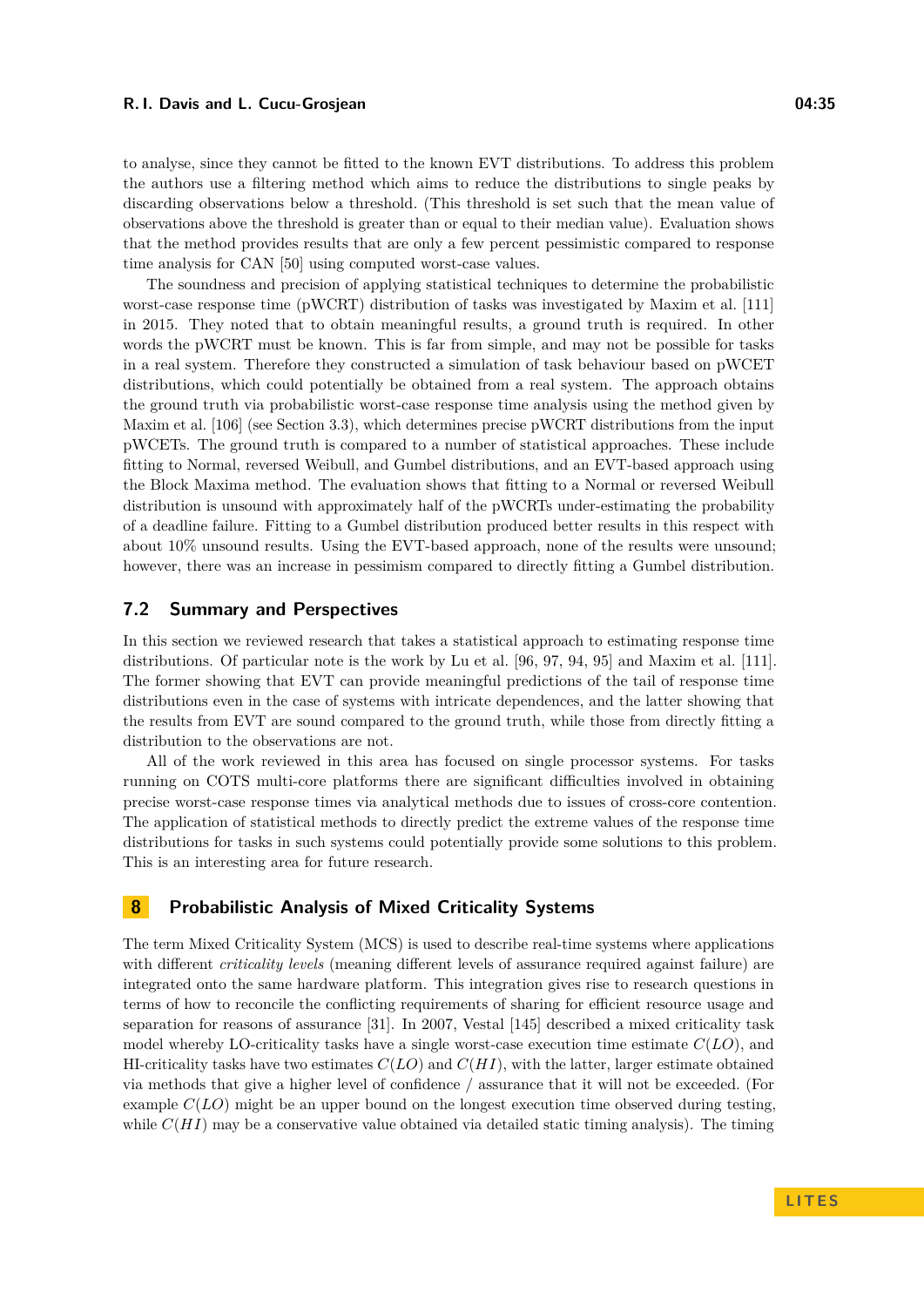### **04:36 A Survey of Probabilistic Schedulability Analysis Techniques for Real-Time Systems**

constraints placed on the system require that all tasks meet their deadlines provided the *C*(*LO*) budgets are not exceeded; however, if a HI-criticality task exceeds its *C*(*LO*) budget, then it is *only* required that the HI-criticality tasks meet their deadlines, assuming that they execute for at most their  $C(HI)$  budgets. This required behaviour reflects the different failure rates that may be acceptable at different criticality levels (see the discussion in Section [1\)](#page-0-0). For more information on research into scheduling mixed criticality systems, see the survey by Burns and Davis [\[31\]](#page-46-23).

In this section we review recent research on probabilistic schedulability analysis for MCS. These methods typically use a richer representation based on execution time or pWCET distributions, rather than the discrete execution time budgets *C*(*LO*) and *C*(*HI*) at different criticality levels assumed by Vestal's model [\[145\]](#page-51-22). Here, one may consider the *C*(*LO*) and *C*(*HI*) budgets from Vestal's model as two points on the *x*-axis of the 1 - CDF of a pWCET distribution (see Figure [2](#page-7-1) in Section [2\)](#page-4-1), each with an associated probability of exceedance (i.e. the corresponding *y*-axis value).

### <span id="page-35-0"></span>**8.1 Analysis for Mixed Criticality Systems**

Research into probabilistic schedulability analysis for mixed criticality systems is in its infancy with a small number of papers published from 2015 onwards. The majority of these works are short papers that have appeared in workshops. A necessarily brief review of them is given below.

In 2015, Santinelli and George [\[132\]](#page-51-12) presented preliminary work on probabilistic schedulability analysis for MCS scheduled using EDF. They investigated how schedulability varies with task execution times, referred to as the probabilistic C-space. Later the same year, Guo et al. [\[64\]](#page-48-13) extended the mixed criticality task model with a single exceedance probability value for the low assurance budget of each HI-criticality task, and used probabilistic analysis to improve schedulability.

In 2016, Maxim et al. [\[107\]](#page-50-11) adapted probabilistic response time analysis from [\[106\]](#page-50-1) (see Section [3.3\)](#page-19-0) to fixed priority preemptive scheduling of MCS using the Adaptive Mixed Criticality (AMC) and Static Mixed Criticality (SMC) schemes [\[22\]](#page-46-24). They compared this analysis to the equivalent deterministic methods, highlighting the performance gains that can be obtained by utilising more detailed information about worst-case execution time estimates described in terms of probability distributions. This work was extended by Maxim et al. [\[108\]](#page-50-12) to provide a more precise analysis, and also to examine by how much the execution time budgets of LO-criticality tasks can be increased by employing probabilistic rather than deterministic schedulability analysis methods.

In 2016, Alahmad and Gopalakrishnan [\[9,](#page-46-15) [8\]](#page-46-16) studied the problem of scheduling mixed criticality job sets with execution times described by random variables. The aim of this work is to compute implementable scheduling policies that meet the probabilistic timing constraints. The problem is modelled as a Constrained Markov Decision Process (CMDP), with feasible policies obtained using a linear program.

In 2016, Draskovic et al. [\[57\]](#page-47-11) examined fixed priority preemptive scheduling of MCS of periodic tasks with execution times described by random variables. They employed the method of Diaz et al. [\[54\]](#page-47-4) (see Section [3.2\)](#page-17-0) to compute the probability of a deadline miss for every job in the hyperperiod, and from that the overall deadline failure rate. They also computed the expected time before a change to HI-criticality mode, and showed that this expected time depends on the LO-criticality execution time budget allocated to HI-criticality tasks. A smaller budget results in a lower probability of deadline failure, but a shorter expected time before a transition to HI-criticality mode.

In 2017, Abdeddaim and Maxim [\[1\]](#page-45-5) derived probabilistic response time analysis for mixed criticality tasks under fixed priority preemptive scheduling, adapting the techniques of Maxim and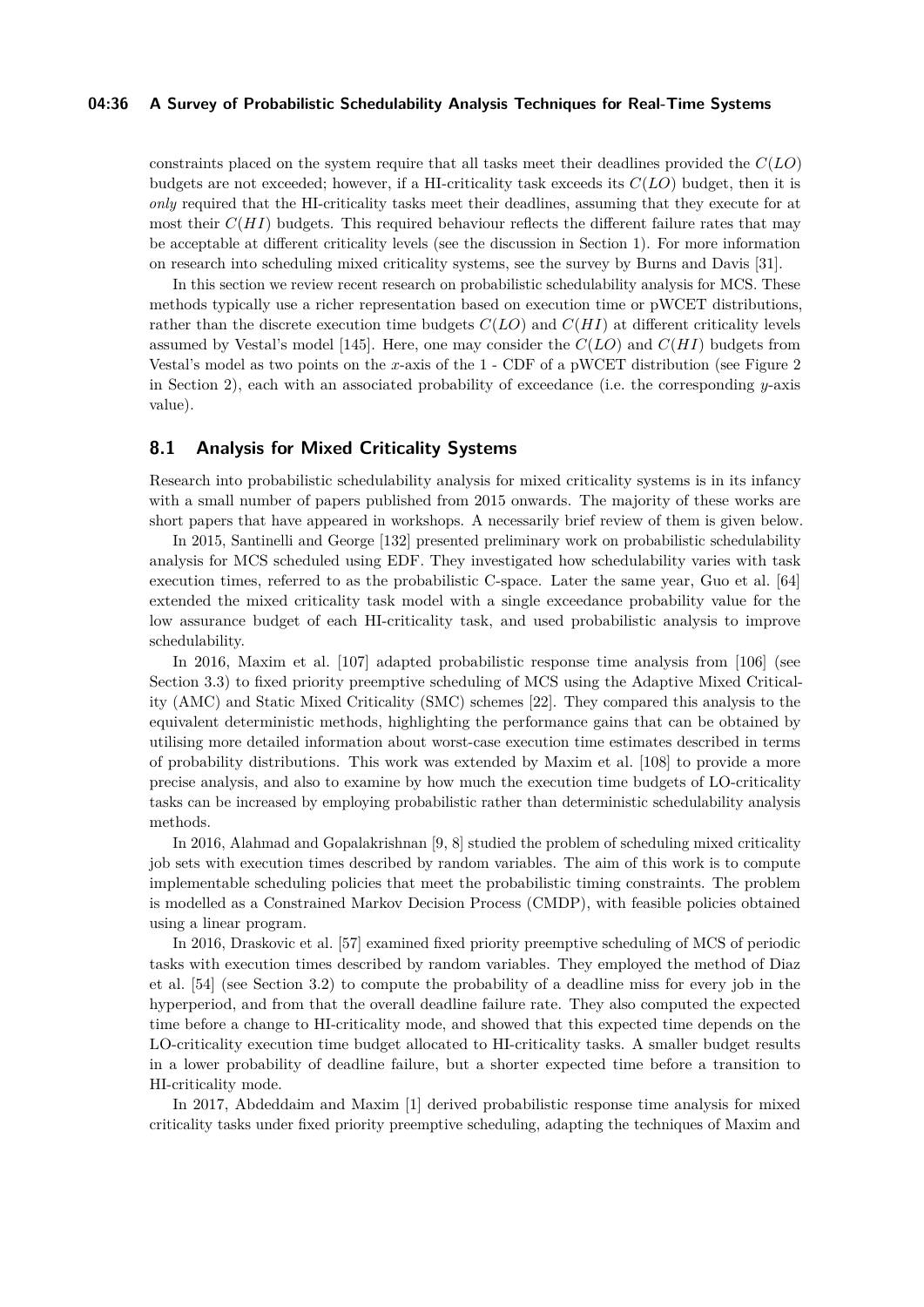Cucu-Grosjean [\[106\]](#page-50-1) (see Section [3.3\)](#page-19-0) to the MCS model. The analysis computes the probability of deadline misses for each task in each criticality mode. This work does not assume any monitoring, hence lower criticality tasks are assumed to continue executing in higher criticality modes.

In 2017, Kuttler et al. [\[80\]](#page-48-14) introduced an algorithmic approach to probabilistic schedulability analysis called *symbolic scheduling*. They considered an extension of AMC [\[22\]](#page-46-24) where the priorities of LO-criticality tasks are reduced (to below that of any HI-criticality task) when the system switches to HI-criticality mode. Assuming this behaviour, they calculate the probability of each job of a LO-criticality task meeting its deadline. The method applies to periodic tasks. Conceptually, it considers every possible combination of execution times, forming a tree where each path from root to leaf represents a possible behaviour of the system. The disadvantage of this naive approach is that the tree quickly becomes very large. Symbolic scheduling is therefore used, whereby paths that may have different execution times but agree on the order of jobs and their success or otherwise in meeting deadlines are combined. The evaluation shows that considering only the probabilistic worst-case response time (i.e. the behaviour at the critical instant) can be pessimistic in its estimate of the probability of LO-criticality jobs missing their deadlines.

### **8.2 Summary and Perspectives**

In this section we reviewed research on probabilistic schedulability analysis for Mixed Criticality Systems (MCS). These methods consider MCS described using execution time or pWCET distributions rather than the conventional  $C(LO)$  and  $C(HI)$  WCET estimates / execution time budgets of Vestal's model [\[145\]](#page-51-22). This additional information provides the potential for improvements in schedulability and in the size of the budgets that can be afforded to different tasks, see for example the work of Maxim et al. [\[108\]](#page-50-12). MCS are a hot topic of real-time systems research. A probabilistic view of MCS would appear to provide an excellent match to requirements that are specified in terms of levels of assurance and failure rates. We note, however, that research in this area is currently in its infancy with a small number of works starting in 2015, the majority of which are workshop papers or other short publications. (For a comprehensive review of other research into MCS see the survey by Burns and Davis [\[31\]](#page-46-23)).

### <span id="page-36-0"></span>**9 Miscellaneous**

In this section, we review research that explores miscellaneous aspects of scheduling and schedulability analysis for probabilistic real-time systems, including task graphs and precedence constraints, analysis for multiprocessor systems, miscellaneous models and techniques, and position papers.

### <span id="page-36-1"></span>**9.1 Task Graphs and Precedence Constraints**

The majority of the research in this area was published by Manolache et al. in a series of papers [\[100,](#page-49-13) [101,](#page-49-14) [102\]](#page-49-15) from 2001 to 2008.

In 2001, Manolache et al. [\[100\]](#page-49-13) presented a method of analysing systems with precedence relations between tasks described by task graphs, and task execution times described by probability distributions. They assume that the tasks are periodic with a reasonably small hyperperiod. The method is applicable only to non-preemptive scheduling algorithms such as fixed priority and EDF that do not alter job priorities between scheduling points (i.e. task release times and deadlines). It is assumed that if a job misses its deadline, then it is aborted. The first step in the analysis is to divide the hyperperiod into so called *Priority Monotonic Intervals* (PMI) de-marked by job release times and deadlines. The stochastic process is then constructed and analysed at the same time, thus reducing memory requirements. A stochastic process state consists of the index of the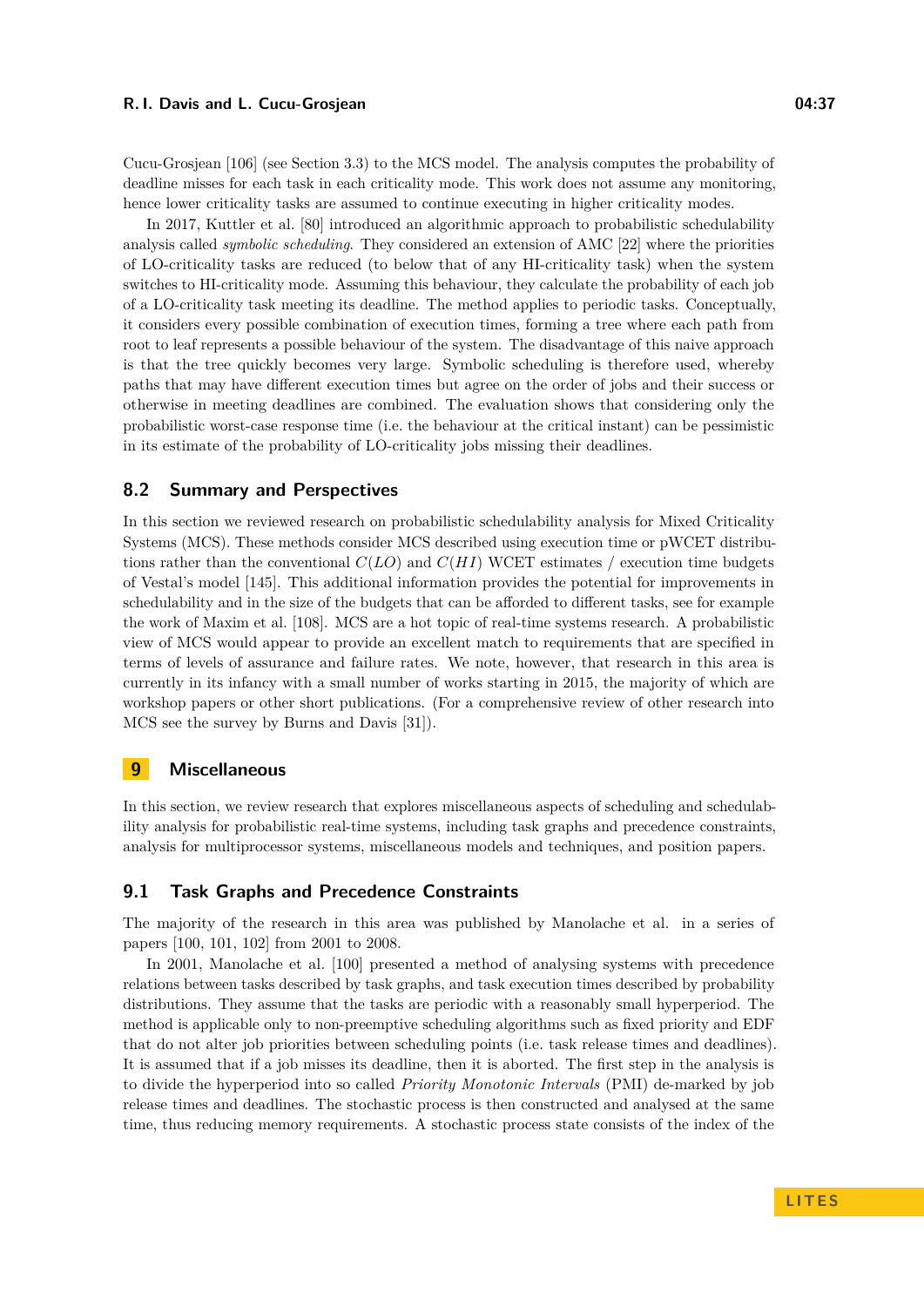### **04:38 A Survey of Probabilistic Schedulability Analysis Techniques for Real-Time Systems**

currently running job, the start time of the job, and the indices of the ready jobs. The number of next states depends on the number of possible execution times of the job. As this number can be very large, states are grouped together, while still preserving the Markovian property. States are processed in order, by PMI first, and then within a PMI by highest priority ready job. The method thus determines the expected deadline miss probability for each task. Evaluation shows that the method is effective for tasks sets of cardinality up to 20 and hyperperiods from 360 to 5040. Subsequently, in 2004, Manolache et al. [\[101\]](#page-49-14) extended their earlier work [\[100\]](#page-49-13) to the case where tasks may continue to execute beyond their deadlines. Such overruns are restricted by limiting the maximum number of jobs of the same task that can exist in the system at any given time. On the release of a task, if this limit would be exceeded, then there are two options: discard the oldest job of the task, or reject the new job. Evaluation shows that rejecting the new job leads to much greater complexity, since a bound is removed on the number of successor states. The authors also discuss possible extensions to preemptive scheduling, but note that the complexity of the method would be greatly increased. Later, in 2008, Manolache et al. [\[102\]](#page-49-15) proposed a solution to the problem of task priority assignment and mapping in a multiprocessor system. The task model is the same as in their previous works [\[100,](#page-49-13) [101\]](#page-49-14). The method is based on a Tabu search, with various approximations used to reduce the complexity of computing estimates of the deadline miss probability and thus the fitness function used in the search.

In 2003, Hua et al. [\[69\]](#page-48-15) proposed a method of using probabilistic descriptions of task execution times to optimise other parameters of interest in multimedia systems, such as energy consumption. The model considered is a task graph, where the tasks in the graph are executed in a fixed order, and must be completed by a given deadline. The application i.e. the task graph is executed periodically. The system must meet a *completion ratio* condition, effectively a threshold on the expected proportion of a large number of instances of the task graph that will meet their deadlines. A simple formula is given for computing the completion ratio based on the execution time distributions. This formula has exponential complexity, since it effectively considers all combinations of possible task execution times from the distributions. An approximation is therefore used that starts with each task assigned its WCET, and then while the deadline is not met, it removes the largest value from one of the task execution time distributions. This lowers the overall execution time, but decreases the completion ratio. Eventually, either the task graph is deemed schedulable with an acceptable completion ratio, or the completion ratio becomes too small. The value to remove is chosen in a greedy way, by selecting the one that gives the largest reduction in overall execution time, weighted by how much the completion ratio is reduced. The authors also describe an offline/online algorithm for minimising energy consumption via dynamic voltage and frequency scaling (DVFS). The aim here is to either drop jobs or to extend their execution to reduce energy consumption, while meeting the specified threshold on the completion ratio. We note that it is implicitly assumed that the execution time of a job becomes known at the point when it is released, which may not be possible to achieve in practice.

### <span id="page-37-0"></span>**9.2 Multiprocessor Analysis**

Below, we cover the few works on probabilistic schedulability analysis for multiprocessor systems. The relative absence of work in this area contrast strongly with the wealth of research into conventional schedulability analysis techniques for multiprocessor systems, (see Davis and Burns [\[49\]](#page-47-16) for a survey).

In 2002, Nissanke et al. [\[118\]](#page-50-13) and Leulseged and Nissanke [\[86\]](#page-49-16) described a probabilistic framework for investigating the schedulability of tasks on a multiprocessor, with execution times and deadlines modelled via probability distributions. Each task has a fixed period, and its behaviour is represented by points on a cartesian graph of remaining execution time versus laxity.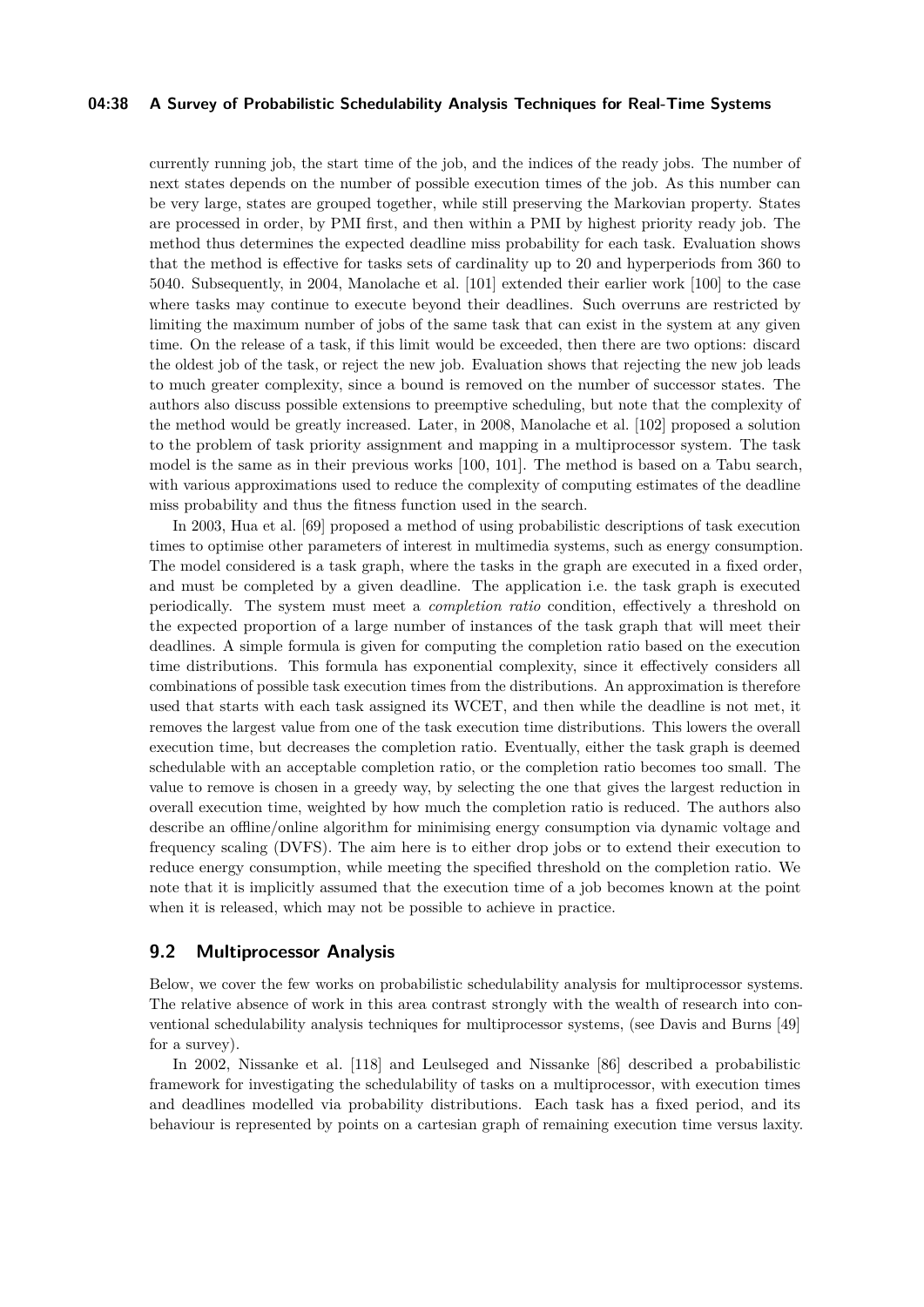A set of non-zero probabilities characterise the task as arriving with a certain execution time and laxity. Between arrival times, remaining computation times and laxities are also described by probabilities, but evolve according to the scheduling algorithm, reaching either negative laxity indicating a missed deadline or zero remaining computation time indicating completion. By knowing the probability of realising each scenario, and the competition between tasks at the same priority, the probability of a task being executed is computed. This enables calculation of the execution patterns of all tasks over the hyperperiod, enabling the various properties of interest to be derived. The movement of tasks through this scheduling domain depends on the probability of *m* processors being assigned tasks to execute that are in a particular state (specified by laxity and execution time), and also on the arrival rate. Overall, the framework can be used to determine performance indicators such as expected deadline failure rate, success rate, number of tasks executing, number of tasks at a particular point etc. The authors propose that a probabilistic scheduling policy could be determined by prescribing a probability to executing tasks based on their location in the scheduling domain. These probabilities could be obtained by solving an optimisation problem with the aim of maximising some performance indicator of interest, such as the expected success rate.

In 2010, Mills and Anderson [\[112\]](#page-50-15) extended prior work on tardiness bounds for global EDF (GEDF) scheduling to tasks with execution times described by i.i.d. random variables. For such systems, they derived a bound on expected mean tardiness for all tasks. Subsequently in 2011, Mills and Anderson [\[113\]](#page-50-14) generalised their previous work to address tasks with stochastic execution times (specified via mean and variance) scheduled via sporadic servers under GEDF or any other global scheduling algorithm with bounded tardiness. They proved a worst-case tardiness bound when the system has a worst-case utilisation that is bounded by the number of processors, and an expected or average-case tardiness bound when the average-case utilisation is bounded by the number of processors. This latter bound does not require knowledge of the task's WCET, or even for the WCET to be bounded. Hence the average-case tardiness bound can be computed on the basis of the mean and variance obtained from representative execution time observations. An example shows that the computed tardiness bounds are much tighter that those derived previously [\[112\]](#page-50-15).

In 2014, Liu et al. [\[92\]](#page-49-17) considered how to deal with dependencies between the execution times of jobs of a task. They build upon the work of Mills and Anderson [\[113\]](#page-50-14), thus assuming that tasks are scheduled via sporadic servers under GEDF. The key idea is to represent the stochastic execution times of the task via two components: (i) a fixed threshold, and (ii) an excess over that threshold. The idea is that by tuning the threshold to an appropriate level, the non-zero excesses over the threshold become independent. (This notion is similar to the one of extremal independence, where extreme execution time values are sufficiently rare and far apart as to be independent). Using an *independence threshold* for each task enables the system designer to balance the need for a tractable probabilistic analysis based on modeling execution times as independent random variables, and the need to avoid a pessimistic provision based on deterministic worst-case reasoning. The authors integrate the concept of independence thresholds into the prior approach of Mills and Anderson [\[113\]](#page-50-14). They present a measurement process based on statistical tests of independence that is able to find the smallest threshold such that dependences are effectively eliminated. Finally, they show via an MPEG video decoding case study that the overall approach is highly effective, on average achieving a two-fold reduction in the required server execution time budgets compared to deterministic worst-case provisioning.

In 2015 and a later journal extension in 2017, Wang et al. [\[149,](#page-51-13) [148\]](#page-51-14) proposed a task partitioning algorithm for fixed priority preemptive scheduling of tasks with execution times described by independent random variables on a homogeneous multi-core platform. They explored four different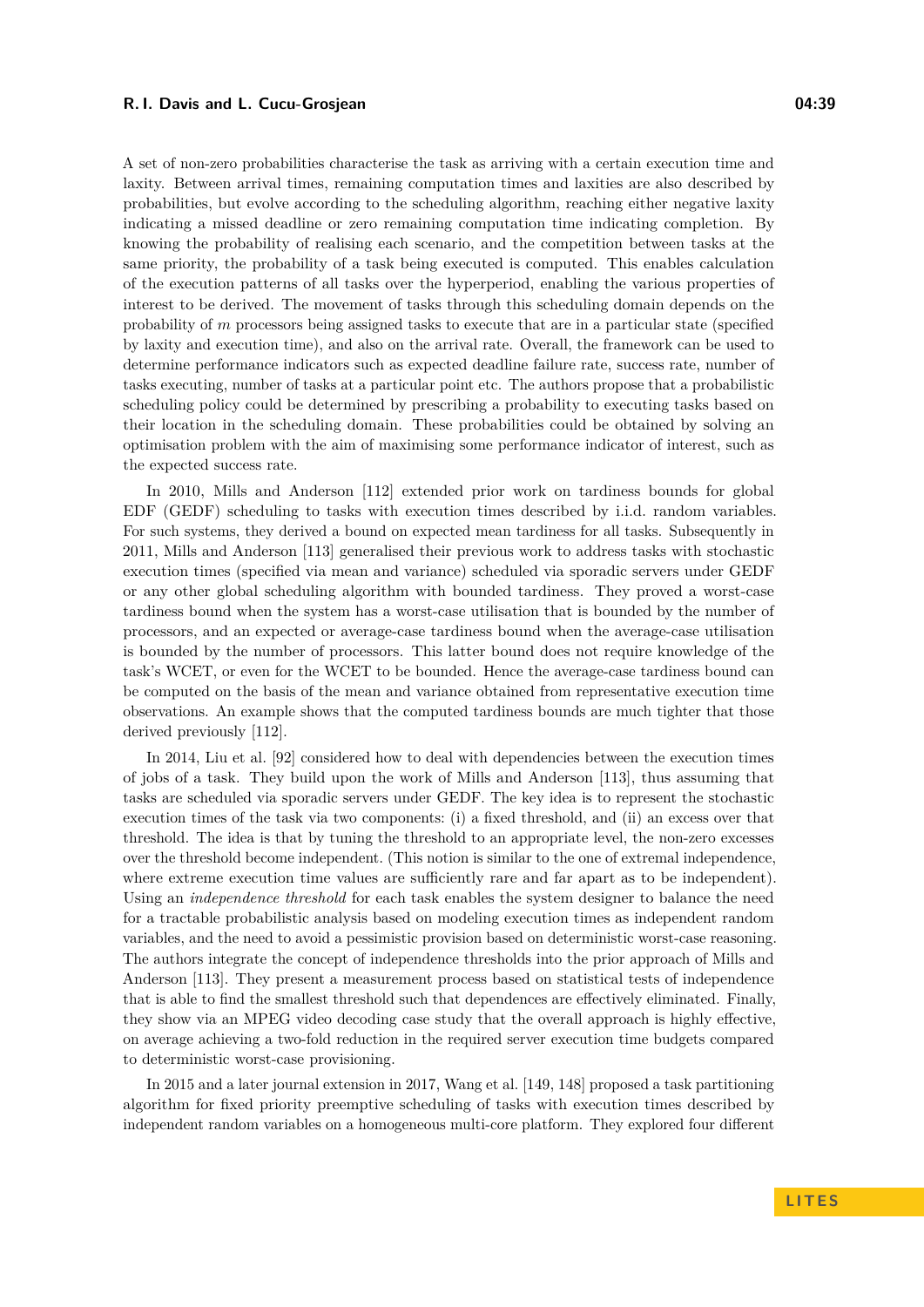### **04:40 A Survey of Probabilistic Schedulability Analysis Techniques for Real-Time Systems**

heuristics that quantify the degree of harmonicity among the tasks assigned to a processor. These are mean-based, variance-based, cumulative distribution-based, and distribution sum-based. The evaluation shows that these heuristics significantly outperform existing (deterministic) methods in terms of the number of cores required to ensure that probabilistic timing guarantees are met (i.e. that all tasks meet their deadlines with an acceptable probability). Later work by Ren et al. [\[128\]](#page-51-15) built upon the above work addressing some of its drawbacks. In particular, the partitioning approach employed by Wang et al. [\[149,](#page-51-13) [148\]](#page-51-14) can suffer from fragmentation. Ren et al. address this issue by combining a consideration of both harmonicity and probabilistic workload. Their approach first orders the tasks by decreasing expected utilisation and selects the highest expected utilisation task as a reference task. It then selects tasks to add to the subset containing the reference task based on harmonicity. Tasks are added until no further task can be added without the subset failing the probabilistic schedulability test for a single processor. The selected subset of tasks is then assigned to one processor and the method repeats for the remaining unassigned tasks. Evaluation using synthetic task sets shows that this approach is both more effective and has a shorter average runtime than the previous partitioning approach of Wang et al. [\[149,](#page-51-13) [148\]](#page-51-14).

### <span id="page-39-0"></span>**9.3 Miscellaneous Models and Techniques**

In this subsection we review work relating to miscellaneous models and techniques such as randomised job dropping and imprecise computation.

In 2001, Hu et al. [\[68\]](#page-48-16) studied fixed priority preemptive systems with task execution times described by random variables. They argue that finding the probability of each task missing its deadline does not give the full picture for a system and can be misleading. Instead, they propose that the probability of failures is assessed over *state cycles* corresponding to the intervals between job releases for periodic tasks. They reason that a *state* is only feasible if all of the jobs that are ready in that state meet their deadlines. (A job with a long deadline may thus affect the feasibility of multiple states). The overall probability of system feasibility is assessed by determining the expected number of feasible states over the total number of states in the hyperperiod, or as an approximation a shorter interval such as the task period. The focus on states ensures that correlations between different jobs missing their deadlines are captured. We note that this method does not consider the backlog at the end of the hyperperiod and thus is only applicable if the worst-case processor utilisation does not exceed 1. Constrained deadline periodic tasks are assumed. The method is also extended to EDF. The complexity of the method is exponential in the number of values in the execution time distributions, with the exponent being the number of releases of the task within the hyperperiod. It therefore seems unlikely that the method is viable for systems that do not have both a small number of tasks and a short hyperperiod.

Also in 2001, Hamann et al. [\[65\]](#page-48-17) integrated a probabilistic description of execution times with the imprecise computation model based on *mandatory* and *optional* components [\[90\]](#page-49-19). They assume that each task is composed of a single mandatory part that must be guaranteed to complete by its deadline and multiple optional parts for which only soft (probabilistic) guarantees are required. It is assumed that the execution time distribution is provided for each part of a task, and that the WCET is known for the mandatory part. A simple analysis is given that determines the size of the reservation required to guarantee the mandatory part and to provide the desired probabilistic guarantee that a required percentage of the optional parts complete. This is achieved by convolving the execution time distributions, hence their independence is assumed. The approach is motivated by multimedia examples involving the decoding of MPEG frames, with I and P frames mandatory and B frames optional.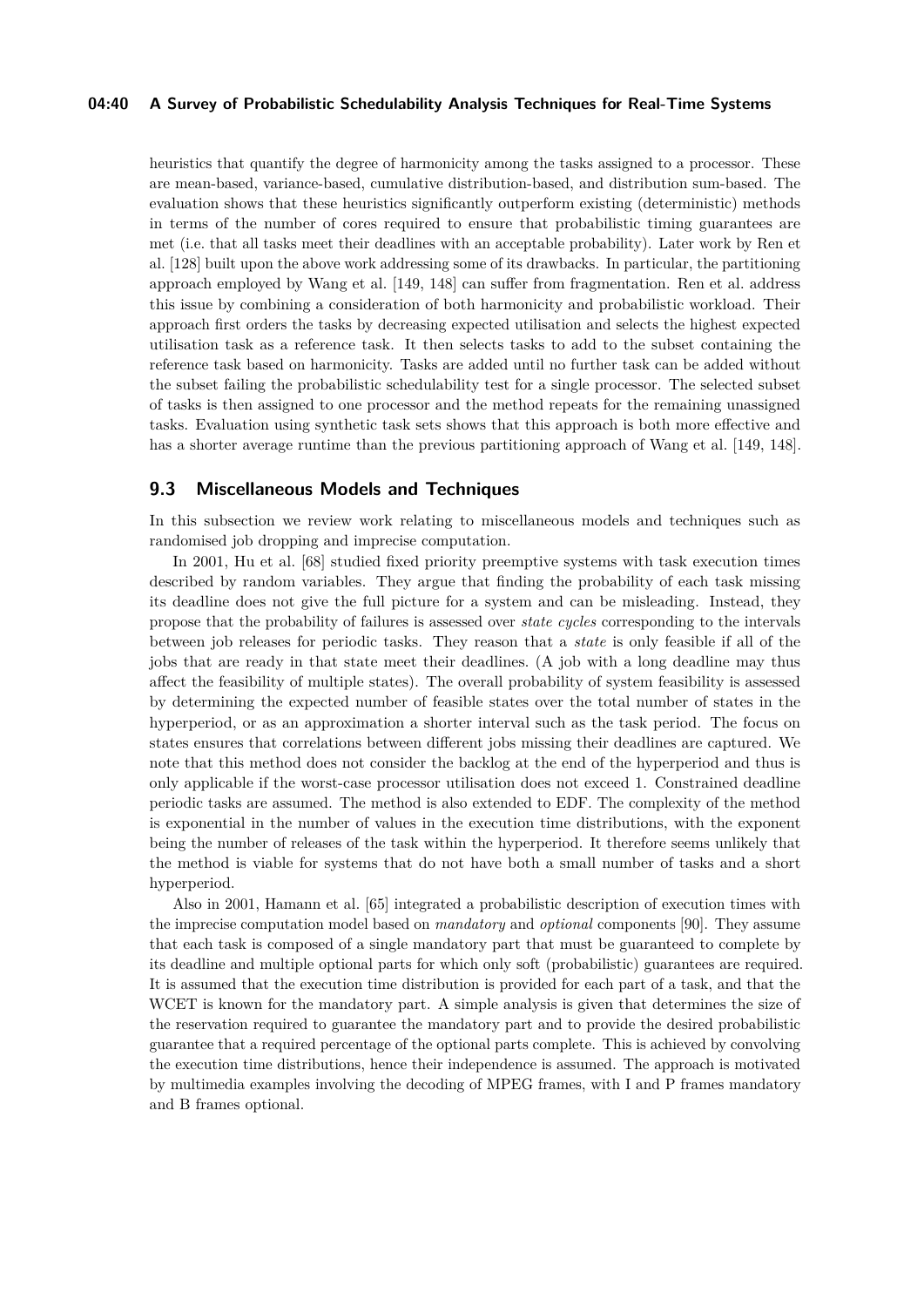In 2002, Kim et al. [\[77\]](#page-48-18) proposed an alternative to task-level or job-level isolation based on *randomised dropping*. The motivation for this approach is that isolation does not allow sharing of processing resources when a job executes in less time than reserved for it. In the model addressed in this work, periodic tasks are assumed to have independent execution times with known probability distributions, and are assigned an execution time budget that they can use without triggering the dropping mechanism. Typically this corresponds to the expected or average execution time. Job scheduling is via EDF; however, each job also has one or more trigger values on the execution time that it uses. When one of these trigger values is reached, there is an associated probability that the job will be dropped. By tuning these values and the probabilities of dropping, the interference on other jobs can be limited in a probabilistic way. The authors propose a stochastic analysis for their model, based on a Markov process. They derive the Markov chain over multiple hyperperiods, and compute the stationary backlog distribution. This is then used to determine the response time distribution and deadline miss probability for each job, and hence also for each task. The randomised dropping is modelled as an adjustment to the execution time distribution for each task. Evaluation shows that the method is successful in achieving a high probability of deadlines being met in an otherwise overloaded system.

In 2009, Gopalakrishnan [\[61\]](#page-48-19) explored the idea of sharp utilisation thresholds in fixed priority preemptive scheduling of periodic tasks. They show that for task sets chosen uniformly at random, there is a transition around some utilisation *U* where the probability of an implicit deadline task set being schedulable under rate-monotonic scheduling changes from 1 to 0. The width of this transition depends on the cardinality of the task set and tends to a sharp threshold (i.e. an interval of zero width) as the number of tasks tends to infinity. A similar result giving a sharp synthetic utilisation (or density) threshold was obtained for aperiodic tasks, where a task's density is given by its execution time divided by its relative deadline. This work provides a highly efficient means of admitting task sets at runtime based on a simple utilisation-based test, while ensuring that there is a high probability that the task sets will be schedulable. For soft real-time systems this approach could be much more effective than using hard utilisation bounds [\[89\]](#page-49-20), below which there are no task sets that are unschedulable.

### <span id="page-40-0"></span>**9.4 Position Papers**

The following works discuss some requirements for probabilistic schedulability analysis to be useful in practice, as well as issues relating to independence.

In 2012, Quinton et al. [\[125\]](#page-50-16) set out four requirements (or conditions) that must be satisfied by probabilistic analysis for it to be useful: (i) it must be efficient enough to scale to real systems, (ii) it must provide meaningful results for system designers, (iii) the model used must be practical (i.e. simple enough to be provided by the designer) or automatically generated, (iv) any assumptions made by the analysis must be formally described so they can be validated. They note that most existing probabilistic approaches determine the distribution of response times, but can say nothing about the behaviour of the system in a short and bounded time window. In other words, they cannot answer the question, "can deadline misses occur in a burst?" (See the discussion in Section [2.5\)](#page-12-0).

In 2013, Cucu-Grosjean [\[42\]](#page-47-12) considered different types of *independence* in the context of probabilistic real-time systems. A key aspect of this work is the discussion covering the definition of, and the differences between, probabilistic execution time distributions (pET) of jobs and probabilistic worst-case execution time distributions (pWCET) of tasks. The author notes that since the pWCET distribution upper bounds all the pET distributions for the jobs of a task (in the sense of the greater than or equal to operator  $\succeq$  on random variables defined in [\[55\]](#page-47-5)), then the pWCET distribution of a task is *by definition* probabilistically independent with respect to jobs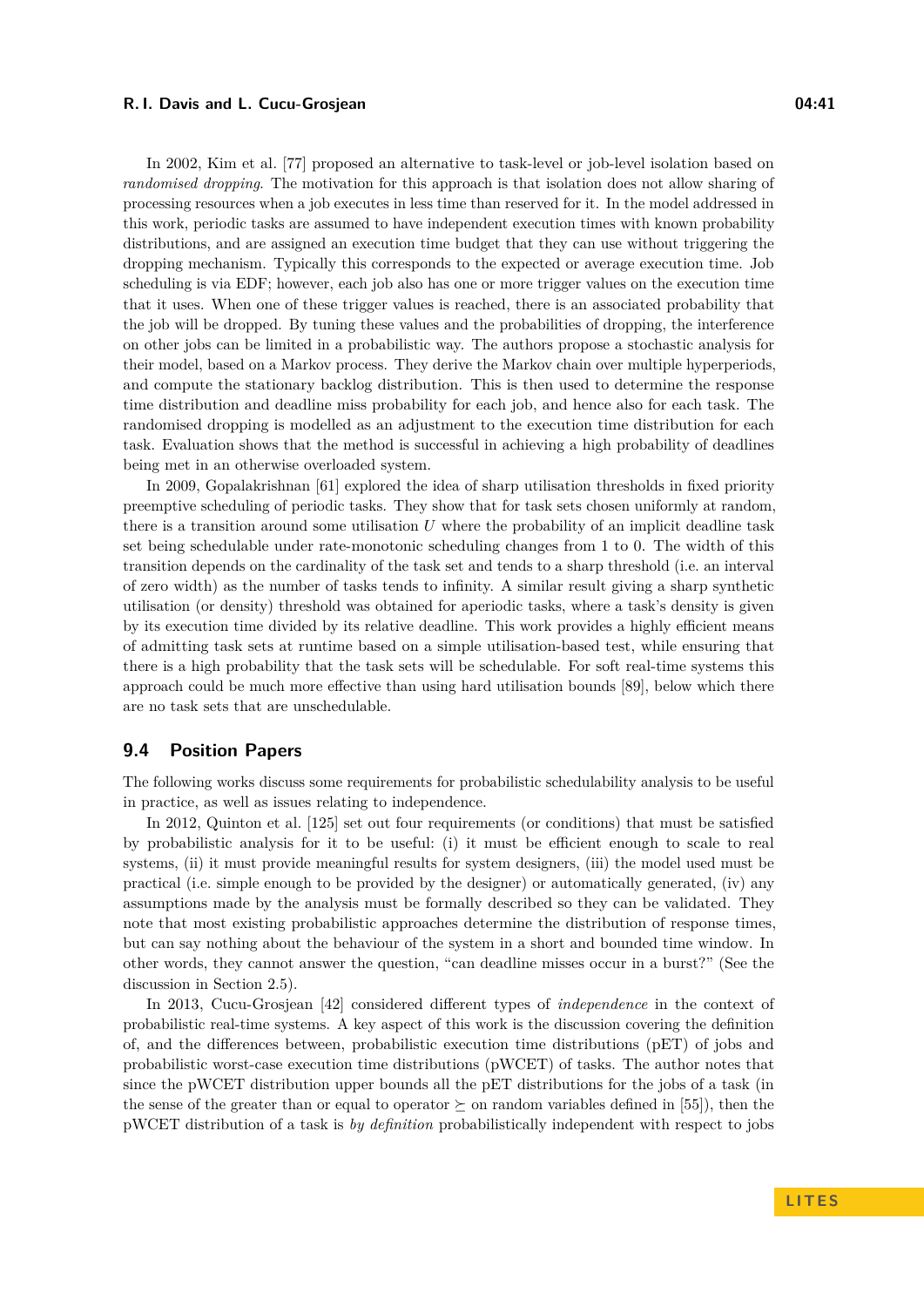### **04:42 A Survey of Probabilistic Schedulability Analysis Techniques for Real-Time Systems**

of the same or different tasks. They also highlight the differences between independence between tasks (as required by the Liu and Layland model [\[89\]](#page-49-20)), probabilistic independence between random variables (needed so that basic convolution may be used to determine probabilistic response times), and statistical independence between observations of execution times. In a paper accompanying an invited talk at the ETR summer school in 2013, Cucu-Grosjean [\[43\]](#page-47-13) discusses different types of independence (probabilistic, statistical) [\[42\]](#page-47-12) and also recaps the work on probabilistic schedulability analysis [\[54\]](#page-47-4) and probabilistic WCET analysis [\[44\]](#page-47-2) for real-time systems, re-sampling techniques [\[109\]](#page-50-18), and priority assignment policies [\[105\]](#page-50-0).

### **9.5 Summary and Perspectives**

In this section, we reviewed works that explore different aspects of scheduling and schedulability analysis for probabilistic real-time systems. Here, we highlight the work of Liu et al. [\[92\]](#page-49-17) that provides a means of dealing with dependencies between the execution times of jobs of a task via an *independence threshold*, and the work of Gopalakrishnan [\[61\]](#page-48-19) that provides a simple but highly effective probabilistic admission test for soft real-time task sets. We note that while there is substantial literature on conventional schedulability analysis for multiprocessor systems (see Davis and Burns [\[49\]](#page-47-16) for a survey), with a handful of exceptions, research into probabilistic schedulability analysis has focused on uniprocessor systems. Further, there are now a large number of papers focused on providing conventional schedulability analysis for tasks running on multi-core platforms, taking into account the effects of contention for shared hardware resources (interconnect, memory hierarchy, I/O system etc.) between tasks running in parallel on different cores. There appears to be little if any published work on probabilistic schedulability analysis for such systems. This is an important area that could benefit from future research.

### <span id="page-41-0"></span>**10 Addressing Issues of Intractability**

Much of the research into probabilistic schedulability analysis relies on combining execution time distributions via basic convolution. A naive assessment of basic convolution would assume that it has exponential complexity  $O(m^n)$  where *m* is the number of points in each distribution and *n* is the number of distributions convolved. While this is correct in terms of the theoretical worst-case, in practice the range of values in each distribution is such that the overall complexity is far lower. For example, assuming that the largest (integer) value in an execution time distribution is *N*, then the number of points in the intermediate distribution after *m* convolutions is at most *mN*, and hence the overall complexity of *m* convolutions is  $O(Nm^2)$ . Nevertheless, probabilistic response time analysis involving realistic numbers of tasks with a spread of periods of a few orders of magnitude can involve significant computation. In this section, we review works that seek to reduce the amount of computation required, while in some cases trading faster calculation for pessimism in the results.

### <span id="page-41-1"></span>**10.1 Re-sampling**

Re-sampling reduces the number of values present in a discrete probability distribution, and therefore reduces the amount of computation required in convolution operations involving that distribution. This improvement in efficiency comes at a cost of reduced accuracy or pessimism in the results.

In 2010, Refaat et al. [\[127\]](#page-51-16) presented a method of reducing the complexity of the analysis of Diaz et al. [\[54,](#page-47-4) [55\]](#page-47-5) and Kim et al. [\[76\]](#page-48-4) by re-sampling the execution time distributions used. Their method involves taking *k* random samples from the probability distribution and assigning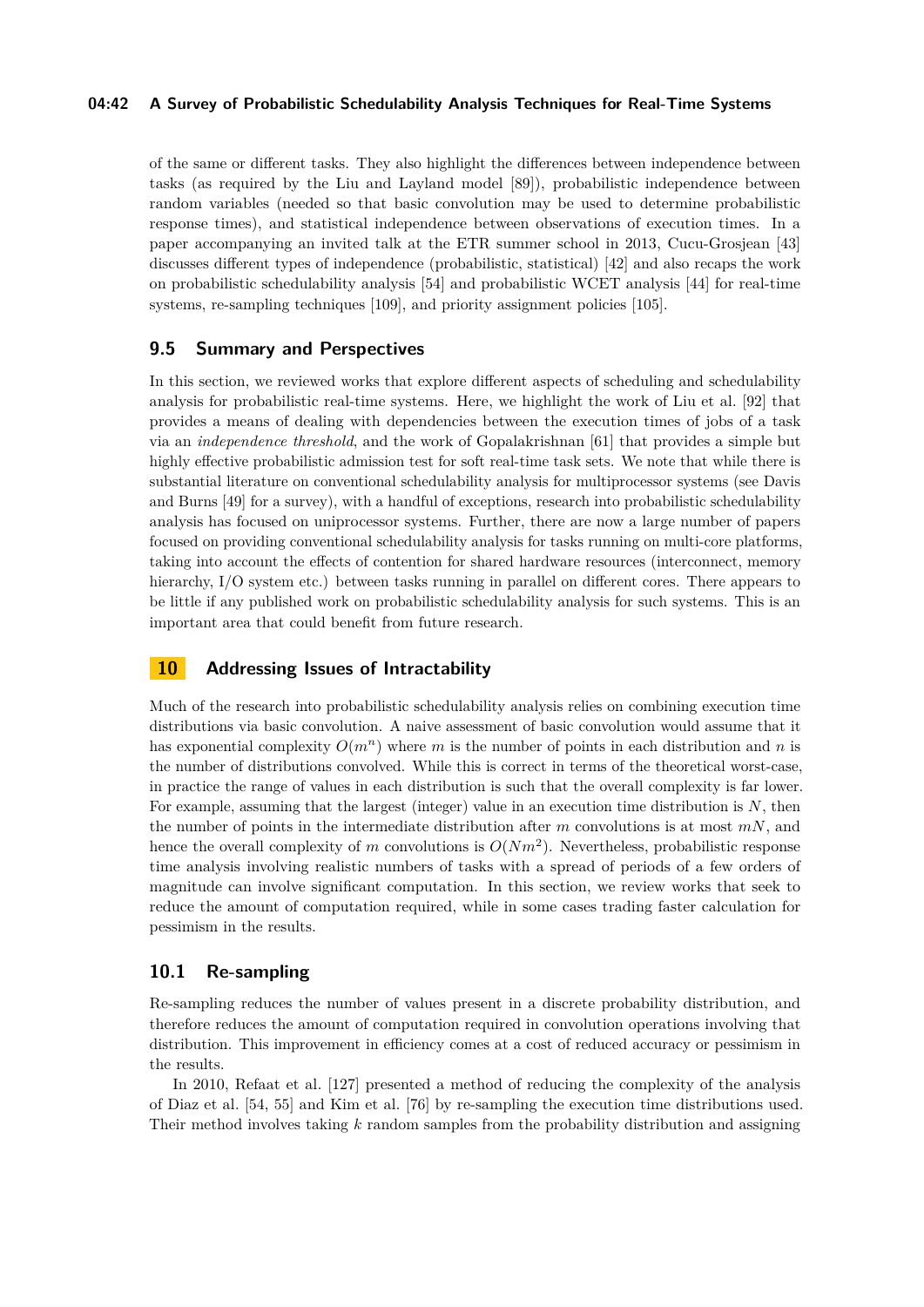the probability for all excluded points to the worst-case value from the distribution, which is always kept. This method provides a sound but pessimistic approximation [\[55\]](#page-47-5). Subsequently, later in 2010, Maxim et al. [\[110\]](#page-50-17) presented an alternative approach to re-sampling execution time distributions that improves on the method introduced by Refaat et al. [\[127\]](#page-51-16). This approach keeps the  $k-1$  values with the largest probability as well as the largest value. It then reassigns the probability mass for each removed point to the retained point with the next larger value. This is a sound approximation, with less pessimism than assigning the probability mass of excluded points to the worst-case value.

Building on the earlier work in this area, in 2012, Maxim et al. [\[109\]](#page-50-18) considered the need for re-sampling probabilistic worst-case execution time (pWCET) distributions when computing probabilistic worst-case response time (pWCRT) distributions. This computation involves repeated use of the convolution operator. The runtime of convolution of *arbitrary* distributions can grow rapidly, as the number of points (distinct execution times) in the existing distribution can in the worst case be multiplied by the number of points in each pWCET distribution that is convolved onto it. In theory, this leads to an exponential growth in the runtime. In practice, the number of points in a discrete distribution cannot exceed max-et – min-et, where max-et and min-et are the maximum and minimum values in the distribution. The authors address the complexity issues with convolution by introducing sound ways of re-sampling the distributions created. A sound re-sampling is one that does not move probability values right-to-left, thus never allocating them to a smaller execution time. Although moving some values left-to-right introduces pessimism, it ensures that the pWCRT produced over-approximates that which would be obtained without re-sampling. The work considers *uniform spacing*, a re-sampling technique that is widely used in other contexts. This method selects sample points that are uniformly spaced in terms of probabilities, i.e. at equally spaced percentiles throughout the distribution. It provides a good fit in terms of overall pessimism; however, the shape of the tail, which is important in pWCRT calculation, can be heavily compromised. Two new re-sampling techniques are introduced: *reduced pessimism* re-sampling, which seeks to minimise the probability mass moved to larger execution time values, and *domain quantisation*, which re-samples at equally spaced points in the execution time domain. Domain quantisation has the desirable property that it greatly reduces the number of points in the distributions produced *after* convolution, and also provides a good fit to the tail of the pWCET distributions. Evaluation shows that it gives the best compromise between runtime and accuracy.

In 2015, Milutinovic et al. [\[114\]](#page-50-19) examined methods of speeding up the discrete convolution operations that are used a large number of times in SPTA. They consider methods that are precision preserving, such as power operations used when the same distribution needs to be convolved multiple times, and precision non-preserving methods such as re-sampling as proposed by Maxim et al. [\[109\]](#page-50-18). They found that the precision preserving techniques speeded up convolution by approximately a factor of two, while the precision non-preserving techniques traded off a minimal amount of over-approximation  $( $3\%$ ) for an order of magnitude increase in speed.$ 

### <span id="page-42-0"></span>**10.2 Analytical Methods and Other Techniques**

While re-sampling, which reduces the number of values present in a discrete probability distribution, makes a trade-off between efficiency and precision in probabilistic schedulability analysis calculations, analytic methods can result in greater improvements in runtime while retaining better precision. In some cases, full precision can be retained while still making substantial improvements in runtime efficiency.

In 2017, Chen and Chen [\[36\]](#page-47-14) considered the problem of probabilistic response time analysis and the computational complexity involved in repeated use of the convolution operator. They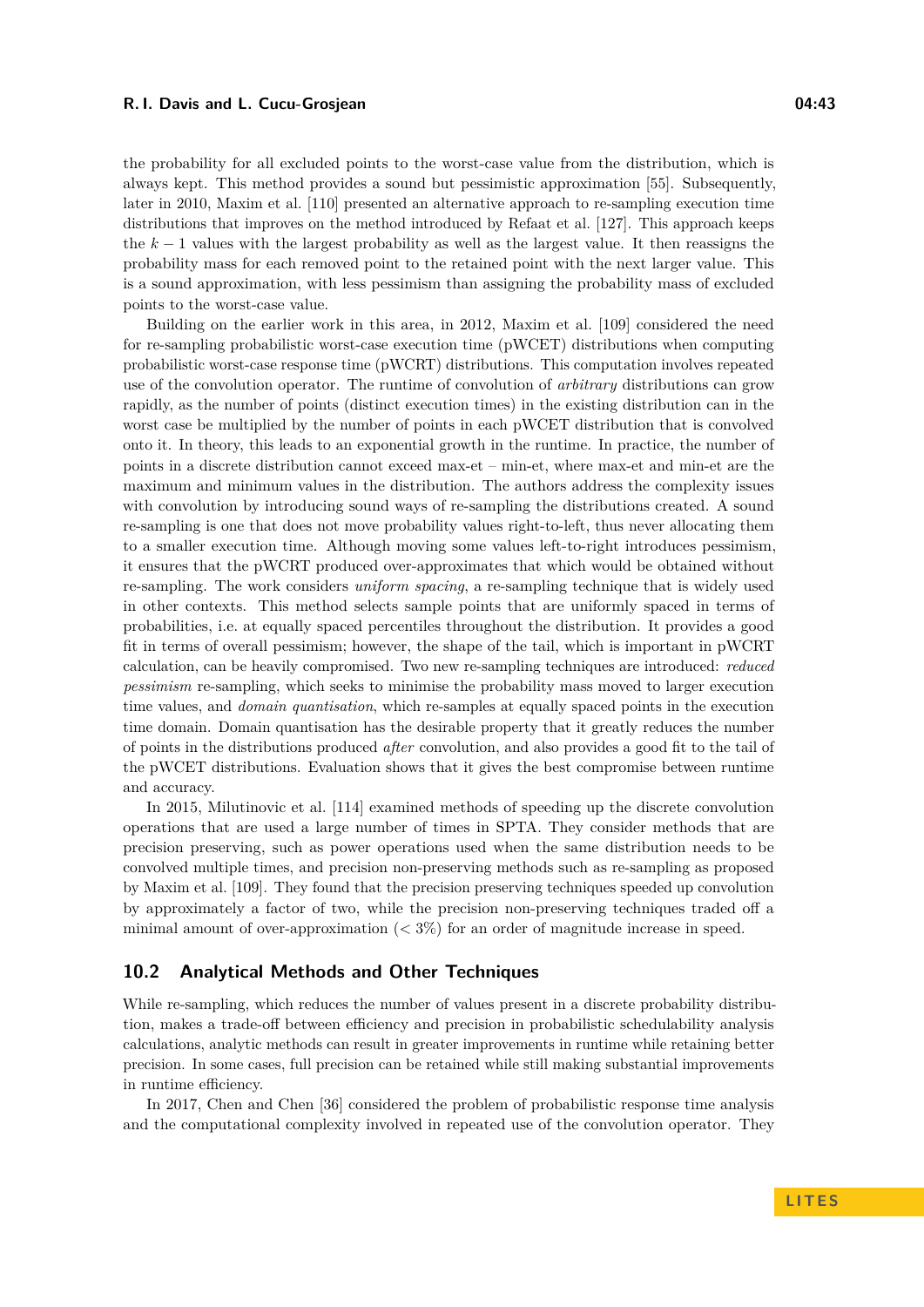### **04:44 A Survey of Probabilistic Schedulability Analysis Techniques for Real-Time Systems**

proposed a more efficient approach to computing the probability of deadline misses, based on using the *moment generating function* (mgf) of random variables, and Chernoff bounds for the probability that the sum of a number of random variables (e.g. the execution times of multiple jobs) exceeds some bound (e.g. the deadline). The authors demonstrate how this approach can be applied to probability distributions consisting of two values representing normal operation, and abnormal operation in the event of a soft error. They also show how the approach can be extended to distributions with more values, and to give the probability of *l* consecutive deadline misses. The evaluation compares the proposed method to exact analysis [\[106\]](#page-50-1) and to exact analysis with resampling [\[109\]](#page-50-18) applied. The results show that the proposed method is able to efficiently determine slightly pessimistic bounds on the probability of deadline misses without the need to derive the whole response time distribution, which can be inefficient. Exact analysis was not suitable for more than 10 tasks in the experiments considered, while re-sampling, limiting the distributions to a maximum of 100 values, resulted in highly pessimistic deadline miss probabilities (e.g 1) for task set utilisation values *>* 70%.

In 2018, von der Bruggen et al. [\[147\]](#page-51-17) considered the problem of determining the worst-case probability of deadline misses for tasks under fixed priority preemptive scheduling. They note that traditional convolution-based approaches to computing pWCRT distributions quickly become intractable as the number of jobs within the deadline of a lower priority task that is being analysed increases. To address this problem, they present a novel approach based on using multinomial distributions, which they further improve via the use of a pruning technique. This method retains full precision and is viable for much larger task sets than previous approaches. In the evaluation, the technique is used for systems of up to 35 tasks and is shown to be viable for up to 100 tasks. These task sets have a range of periods spanning two orders of magnitude. Hence there can be up to 100 jobs of each higher priority task within the response time of the lower priority task under analysis. The authors also present two methods based on analytical upper bounds based on Hoeffding's inequality and Bernstein's inequality. These methods offer further substantial improvements in runtime (two orders of magnitude faster than the precise multinomial-based approach), but trade off some precision in the results.

Later in 2018, Chen et al. [\[37\]](#page-47-15) studied the problem of determining the *expected* deadline miss rate for tasks under fixed priority preemptive scheduling. The task model used assumes that each task has a normal execution time and a longer abnormal execution time that occurs when dealing with fault conditions. As the faults are assumed to be independent, the execution time distribution for each task is i.i.d. Further, the probabilities for the different execution times reflect the probability of fault occurrence. The authors make the realistic assumption that job execution continues even if a deadline is missed. (By contrast, some other works assume that jobs are aborted on reaching their deadline). The authors show that this difference in behaviour can have a substantial effect in increasing the expected deadline miss rate, since the overrun of a job affects the probability of the next job meeting its deadline. They derive an upper bound on the expected deadline miss rate. This is done by considering the probability that a task has *j* consecutive deadline misses within the same busy period, for all values of  $j$  up to some limit. The method leverages the authors' prior work [\[36,](#page-47-14) [147\]](#page-51-17) to determine the probability of *j* consecutive deadline misses. Using the convolution-based approach [\[147\]](#page-51-17) results in bounds that are tighter with respect to the simulation results, compared to using the analytical bound [\[36\]](#page-47-14). The trade-off is however a significantly greater runtime.

### **10.3 Summary and Perspectives**

Issues of tractability were once considered a substantial roadblock to the use of probabilistic schedulability analysis on practical systems. This issue has been addressed, first by methods based on re-sampling [\[109\]](#page-50-18) that can reduce the amount of computation required to perform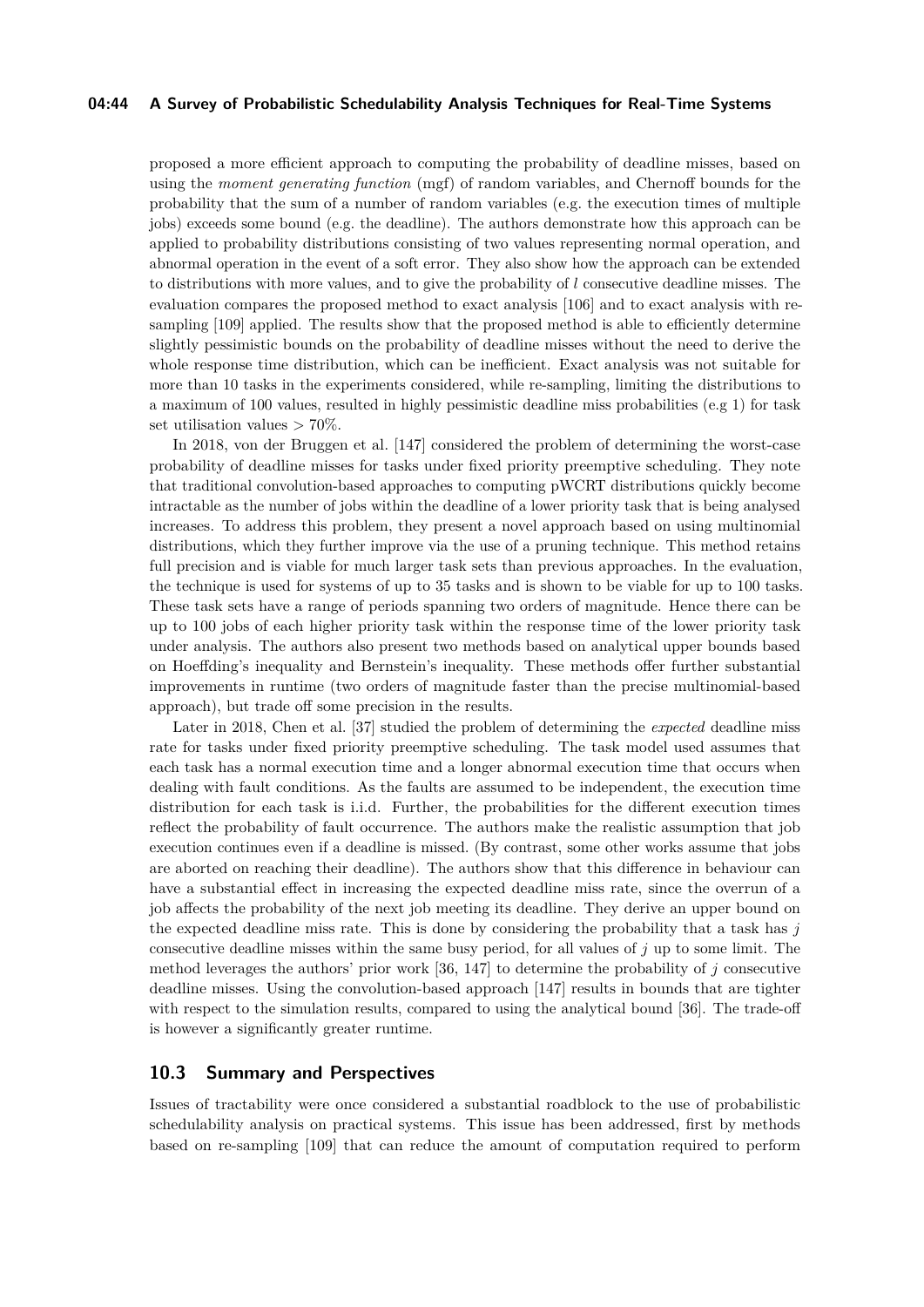convolution (the basic operation used repeatedly in many probabilistic schedulability analyses) while trading off additional pessimism in the results. More recently, analytical approaches have been developed that have a much shorter runtime, but still trade off pessimism in the results [\[36\]](#page-47-14). Finally, the work of von der Bruggen et al. [\[147\]](#page-51-17) in 2018, provides an approach which promises an efficient method of computing deadline miss probabilities for large task sets without a significant trade-off in precision.

# **11 Conclusions**

In this survey, we reviewed research into schedulability analysis for probabilistic real-time systems. We covered the main subject areas including probabilistic response time analysis, probabilistic analysis assuming execution time servers, real-time queuing theory, probabilities emanating from fault models, statistical analysis of the response times, and probabilistic analysis of mixed criticality systems; as well as reviewing supporting mechanisms and analyses that address issues of intractability.

We now conclude by identifying open issues, key challenges and possible directions for future research. We present these as a series of questions and statements.

- $\blacksquare$  How to determine the (worst-case) execution time distribution for a task? This is the subject of probabilistic timing analysis, see the companion survey [\[52\]](#page-47-3) for a detailed discussion. We note that in some cases the variation of the execution times over time may be such that using a single valid distribution may be too pessimistic (e.g. when the system exhibits different modes of behaviour).
- $\blacksquare$  How to handle issues relating to dependences between the execution times of jobs of (i) the same task, and (ii) jobs of different tasks? The impact of these dependences may vary based on how strong they are. Appropriate statistical studies are needed to investigate the types of dependences and their impact on probabilistic schedulability analysis. Analyses are needed that can address dependencies.
- $\blacksquare$  How to reconcile requirements on the maximum length of black-out periods (number of consecutive missed deadlines) with a probabilistic treatment of deadline failures? This problem relates to dependences between response times that may occur due to dependences between the execution times of jobs of the task considered, and due to dependences in the amount of interference from other tasks.
- How to provide probabilistic schedulability analysis based on probabilistic Worst-Case Execum. tion Time (pWCET) distributions when there are dependences between execution times of consecutive jobs? This is particularly problematic in the case of pWCET distributions derived via MBPTA techniques (see the discussion in Section [2.3\)](#page-8-0).
- $\blacksquare$  How to provide appropriate solutions for multiprocessor schedulability analysis? While there is a wealth of research into conventional schedulability analysis for multiprocessor systems, research into probabilistic schedulability analysis has, with only a few exceptions, focussed on uniprocessor systems.
- $\blacksquare$  How to adapt probabilistic models, using the richer description given by pWCET distributions, in the context of Mixed Criticality Systems. Although expanding rapidly (see Figure [1\)](#page-4-0), work in this area is still in its infancy.
- $\blacksquare$  How to adapt the current statistical approaches such as Extreme Value Theory in the context of response time analysis? The use of EVT has shown some promise in this area, but has not been explored in detail.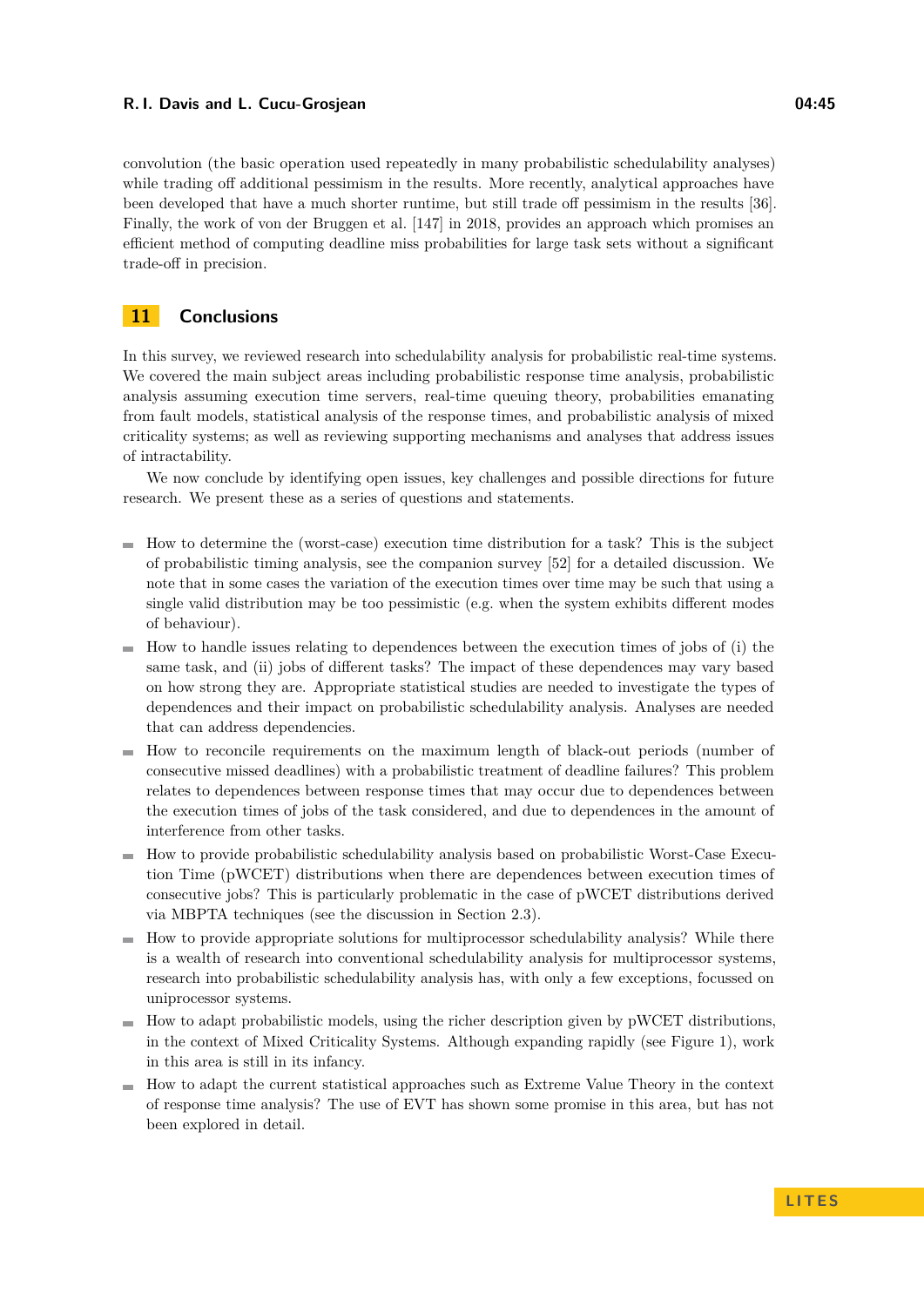### **04:46 A Survey of Probabilistic Schedulability Analysis Techniques for Real-Time Systems**

 $\blacksquare$  How to ensure that probabilistic schedulability analysis methods are viable for use in practical systems? Issues here include validation of the methods, and ensuring that they can be applied to problems of a practical size.

Since the initial work in the late 1980s and 1990s, significant progress has been made in the development of probabilistic schedulability analysis techniques. However, there are still important unanswered questions and open issues to be resolved, as well as a number of interesting areas for future research that are only beginning to be explored. We end this survey with a brief discussion of an important direction for future real-time systems research which probabilistic analysis techniques may be able contribute to.

There is a continuing trend in industry sectors including avionics, automotive electronics, consumer electronics, and robotics away from development and deployment on single-core processors towards using significantly more powerful and complex Common-Off-The-Shelf (COTS) multi-core and many-core hardware platforms. This trend is driven by requirements on size, weight and power consumption, increasing cost pressures and the demand for more complex and capable functionality delivered through software. The use of COTS multi-core hardware poses significant challenges in terms of verifying timing behaviour and ensuring that real-time constraints are met. These challenges stem from the complexity of the architecture and the way in which hardware resources such as the interconnect and the memory hierarchy are shared between different processing cores. Some researchers are seeking to address these problems through approaches based on partitioning and separation (e.g. single-core equivalence [\[98\]](#page-49-21)), while others aim for solutions based on considering the explicit interference on each hardware resource from co-running programs and how this demand can be served by the available resource supply [\[12,](#page-46-25) [46\]](#page-47-23). There is the potential for probabilistic schedulability analysis and probabilistic timing analysis techniques (reviewed in a companion survey [\[52\]](#page-47-3)) to play a role in the timing verification of such complex real-time systems.

Work on probabilistic timing analysis and probabilistic schedulability analysis for multi-core and many-core systems is in its infancy with opportunities for significant advances addressing this important research challenge.

**Acknowledgements.** The research that went into writing this survey was funded, in part, by the Inria International Chair program and the ESPRC grant MCCps (EP/P003664/1). EPSRC Research Data Management: No new primary data was created during this study.

### **References**

- <span id="page-45-5"></span>**1** Y. Abdeddaim and D. Maxim. Probabilistic Schedulability Analysis for Fixed Priority Mixed Criticality Real-Time Systems. In *Proceedings of the Conference on Design, Automation and Test in Europe (DATE)*, 2017.
- <span id="page-45-0"></span>**2** L. Abeni and G. Buttazzo. Integrating multimedia applications in hard real-time systems. In *Proceedings of the IEEE Real-Time Systems Symposium (RTSS)*, pages 4–13, December 1998. [doi:10.1109/REAL.1998.739726](http://dx.doi.org/10.1109/REAL.1998.739726).
- <span id="page-45-1"></span>**3** L. Abeni and G. Buttazzo. QoS guarantee using probabilistic deadlines. In *Proceedings of the Euromicro Conference on Real-Time Systems (ECRTS)*, pages 242–249, 1999. [doi:10.1109/](http://dx.doi.org/10.1109/EMRTS.1999.777471) [EMRTS.1999.777471](http://dx.doi.org/10.1109/EMRTS.1999.777471).
- <span id="page-45-2"></span>**4** L. Abeni and G. Buttazzo. Stochastic analysis of a reservation based system. In *Proceedings 15th International Parallel and Distributed Processing*

*Symposium. IPDPS 2001*, pages 946–952, April 2001. [doi:10.1109/IPDPS.2001.925049](http://dx.doi.org/10.1109/IPDPS.2001.925049).

- <span id="page-45-4"></span>**5** L. Abeni, D. Fontanelli, L. Palopoli, and B. Villalba Frías. A Markovian model for the computation time of real-time applications. In *Proceedings of IEEE International Instrumentation and Measurement Technology Conference (I2MTC)*, pages 1–6, May 2017. [doi:10.1109/I2MTC.2017.](http://dx.doi.org/10.1109/I2MTC.2017.7969878) [7969878](http://dx.doi.org/10.1109/I2MTC.2017.7969878).
- <span id="page-45-3"></span>**6** L. Abeni, N. Manica, and L. Palopoli. Efficient and Robust Probabilistic Guarantees for Realtime Tasks. *J. Syst. Softw.*, 85(5):1147–1156, May 2012. [doi:10.1016/j.jss.2011.12.042](http://dx.doi.org/10.1016/j.jss.2011.12.042).
- <span id="page-45-6"></span>**7** Z. Alabedin, H. Hammadeh, S. Quinton, and R. Ernst. Extending typical worst-case analysis using response-time dependencies to bound deadline misses. In *Proceedings of the IEEE & ACM International Conference on Embedded Software*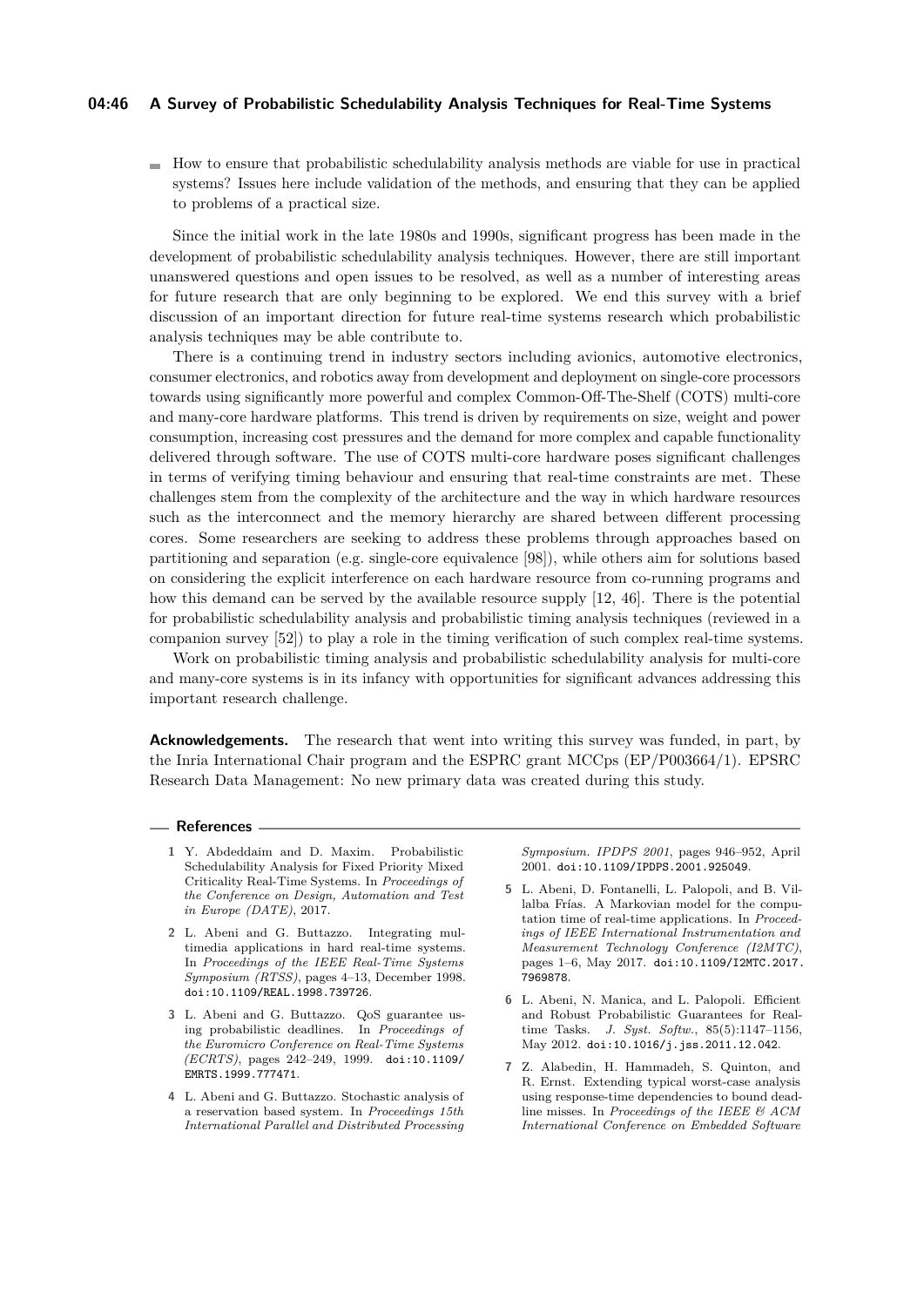*(EMSOFT)*, pages 10:1–10:10, 2014. [doi:10.](http://dx.doi.org/10.1145/2656045.2656059) [1145/2656045.2656059](http://dx.doi.org/10.1145/2656045.2656059).

- <span id="page-46-16"></span>**8** B. Alahmad and S. Gopalakrishnan. A Risk-Constrained Markov Decision Process Approach to Scheduling Mixed-Criticality Job Sets. In *Proceedings of Workshop on Mixed Criticality (WMC)*, 2016.
- <span id="page-46-15"></span>**9** B. Alahmad and S. Gopalakrishnan. Risk-aware scheduling of dual criticality job systems using demand distributions. Leibniz Transactions on Embedded Systems. In *Leibniz Transactions on Embedded Systems (LITES)*, 2016.
- <span id="page-46-1"></span>**10** S. Altmeyer, L. Cucu-Grosjean, and R. I. Davis. Static probabilistic timing analysis for realtime systems using random replacement caches. *Springer Real-Time Systems*, 51(1):77–123, 2015. [doi:10.1007/s11241-014-9218-4](http://dx.doi.org/10.1007/s11241-014-9218-4).
- <span id="page-46-0"></span>**11** S. Altmeyer and R. I. Davis. On the Correctness, Optimality and Precision of Static Probabilistic Timing Analysis. In *Proceedings of the Conference on Design, Automation and Test in Europe (DATE)*, pages 26:1–26:6, 2014. URL: [http://dl.](http://dl.acm.org/citation.cfm?id=2616606.2616638) [acm.org/citation.cfm?id=2616606.2616638](http://dl.acm.org/citation.cfm?id=2616606.2616638).
- <span id="page-46-25"></span>**12** S. Altmeyer, R. I. Davis, L. Indrusiak, C. Maiza, V. Nelis, and J. Reineke. A Generic and Compositional Framework for Multicore Response Time Analysis. In *Proceedings of the International Conference on Real-Time Networks and Systems (RTNS)*, pages 129–138, 2015. [doi:10.1145/](http://dx.doi.org/10.1145/2834848.2834862) [2834848.2834862](http://dx.doi.org/10.1145/2834848.2834862).
- <span id="page-46-3"></span>**13** A. Atlas and A. Bestavros. Statistical rate monotonic scheduling. In *Real-Time Systems Symposium, 1998. Proceedings., The 19th IEEE*, pages 123–132, December 1998. [doi:10.1109/](http://dx.doi.org/10.1109/REAL.1998.739737) [REAL.1998.739737](http://dx.doi.org/10.1109/REAL.1998.739737).
- <span id="page-46-21"></span>**14** N. Audsley, A. Burns, M. Richardson, K. Tindell, and A. J. Wellings. Applying new scheduling theory to static priority pre-emptive scheduling. *Software Engineering Journal*, 8(5):284–292, 1993.
- <span id="page-46-20"></span>**15** N.C. Audsley. On priority assignment in fixed priority scheduling. *Information Processing Letters*, 79(1):39–44, 2001. [doi:10.1016/S0020-0190\(00\)](http://dx.doi.org/10.1016/S0020-0190(00)00165-4) [00165-4](http://dx.doi.org/10.1016/S0020-0190(00)00165-4).
- <span id="page-46-22"></span>**16** P. Axer and R. Ernst. Stochastic responsetime guarantee for non-preemptive fixed-priority scheduling under errors. In *Proceedings of the Design Automation Conference (DAC)*, pages 1– 7, May 2013. [doi:10.1145/2463209.2488946](http://dx.doi.org/10.1145/2463209.2488946).
- <span id="page-46-14"></span>**17** P. Axer, M. Sebastian, and R. Ernst. Probabilistic response time bound for CAN messages with arbitrary deadlines. In *Proceedings of the Conference on Design, Automation and Test in Europe (DATE)*, pages 1114–1117, March 2012. [doi:10.1109/DATE.2012.6176662](http://dx.doi.org/10.1109/DATE.2012.6176662).
- <span id="page-46-10"></span>**18** H. Aysan, R. Dobrin, S. Punnekkat, and R. Johansson. Probabilistic Schedulability Guarantees for Dependable Real-Time Systems under Error Bursts. In *Proceedings of IEEE International Conference on Trust, Security and Privacy in Computing and Communications*, pages 1154– 1163, November 2011. [doi:10.1109/TrustCom.](http://dx.doi.org/10.1109/TrustCom.2011.157) [2011.157](http://dx.doi.org/10.1109/TrustCom.2011.157).
- <span id="page-46-13"></span>**19** H. Aysan, R. Dobrin, S. Punnekkat, and J. Proenza. Probabilistic scheduling guarantees in distributed real-time systems under er-

ror bursts. In *Proceedings of the IEEE Conference on Emerging Technologies Factory Automation (ETFA)*, pages 1–9, September 2012. [doi:](http://dx.doi.org/10.1109/ETFA.2012.6489644) [10.1109/ETFA.2012.6489644](http://dx.doi.org/10.1109/ETFA.2012.6489644).

- <span id="page-46-5"></span>**20** D. Y. Barrer. Queuing with Impatient Customers and Ordered Service. *Operations Research*, 5(5):650–656, 1957. [doi:10.1287/opre.5.5.650](http://dx.doi.org/10.1287/opre.5.5.650).
- <span id="page-46-19"></span>**21** S. Baruah and A. Burns. Sustainable Scheduling Analysis. In *Proceedings of the IEEE Real-Time Systems Symposium (RTSS)*, pages 159– 168, 2006. [doi:10.1109/RTSS.2006.47](http://dx.doi.org/10.1109/RTSS.2006.47).
- <span id="page-46-24"></span>**22** S. K. Baruah, A. Burns, and R. I. Davis. Response-time analysis for mixed criticality systems. In *Proceedings of the IEEE Real-Time Systems Symposium (RTSS)*, pages 34–43. IEEE, 2011.
- <span id="page-46-4"></span>**23** S. Ben-Amor, D. Maxim, and L. Cucu-Grosjean. Schedulability Analysis of Dependent Probabilistic Real-time Tasks. In *Proceedings of the International Conference on Real-Time Networks and Systems (RTNS)*, pages 99–107. ACM, 2016. [doi:10.1145/2997465.2997499](http://dx.doi.org/10.1145/2997465.2997499).
- <span id="page-46-17"></span>**24** G. Bernat, A Burns, and A Liamosi. Weakly hard real-time systems. *IEEE Transactions on Computers*, 50(4):308–321, April 2001. [doi:10.1109/](http://dx.doi.org/10.1109/12.919277) [12.919277](http://dx.doi.org/10.1109/12.919277).
- <span id="page-46-18"></span>**25** G. Bernat and R. Cayssials. Guaranteed online weakly-hard real-time systems. In *Proceedings of the IEEE Real-Time Systems Symposium (RTSS)*, pages 25–35, December 2001. [doi:10.](http://dx.doi.org/10.1109/REAL.2001.990593) [1109/REAL.2001.990593](http://dx.doi.org/10.1109/REAL.2001.990593).
- <span id="page-46-9"></span>**26** I. Broster and A. Burns. 1st International Workshop on Probabilistic Analysis Techniques for Real-Time and Embedded Systems (PARTES). In *Random Arrivals in Fixed Priority Analysis*, 2004.
- <span id="page-46-8"></span>**27** I. Broster and A. Burns. Work-in-Progress of the IEEE Real-Time Systems Symposium. In *Applying Random Arrival Models to Fixed Priority Analysis*, December 2004.
- <span id="page-46-11"></span>**28** I. Broster, A. Burns, and G. Rodriguez-Navas. Probabilistic analysis of CAN with faults. In *Proceedings of the IEEE Real-Time Systems Symposium (RTSS)*, pages 269–278, 2002. [doi:10.](http://dx.doi.org/10.1109/REAL.2002.1181581) [1109/REAL.2002.1181581](http://dx.doi.org/10.1109/REAL.2002.1181581).
- <span id="page-46-12"></span>**29** I. Broster, A. Burns, and G. RodrÍguez-Navas. Timing Analysis of Real-Time Communication Under Electromagnetic Interference. *Springer Real-Time Systems*, 30(1):55–81, 2005. [doi:10.](http://dx.doi.org/10.1007/s11241-005-0504-z) [1007/s11241-005-0504-z](http://dx.doi.org/10.1007/s11241-005-0504-z).
- <span id="page-46-7"></span>**30** A. Burns, G. Bernat, and I. Broster. *A Probabilistic Framework for Schedulability Analysis*, pages 1–15. Springer Berlin Heidelberg, Berlin, Heidelberg, 2003. [doi:10.1007/978-3-540-](http://dx.doi.org/10.1007/978-3-540-45212-6_1) [45212-6\\_1](http://dx.doi.org/10.1007/978-3-540-45212-6_1).
- <span id="page-46-23"></span>**31** A. Burns and R. I. Davis. A Survey of Research into Mixed Criticality Systems. *ACM Comput. Surv.*, 50(6):82:1–82:37, November 2017. [doi:10.1145/3131347](http://dx.doi.org/10.1145/3131347).
- <span id="page-46-2"></span>**32** A. Burns and S. Edgar. Predicting computation time for advanced processor architectures. In *Proceedings of the Euromicro Conference on Real-Time Systems (ECRTS)*, pages 89–96, 2000. [doi:10.1109/EMRTS.2000.853996](http://dx.doi.org/10.1109/EMRTS.2000.853996).
- <span id="page-46-6"></span>**33** A. Burns, S. Punnekkat, L. Strigini, and D. R. Wright. Probabilistic scheduling guarantees for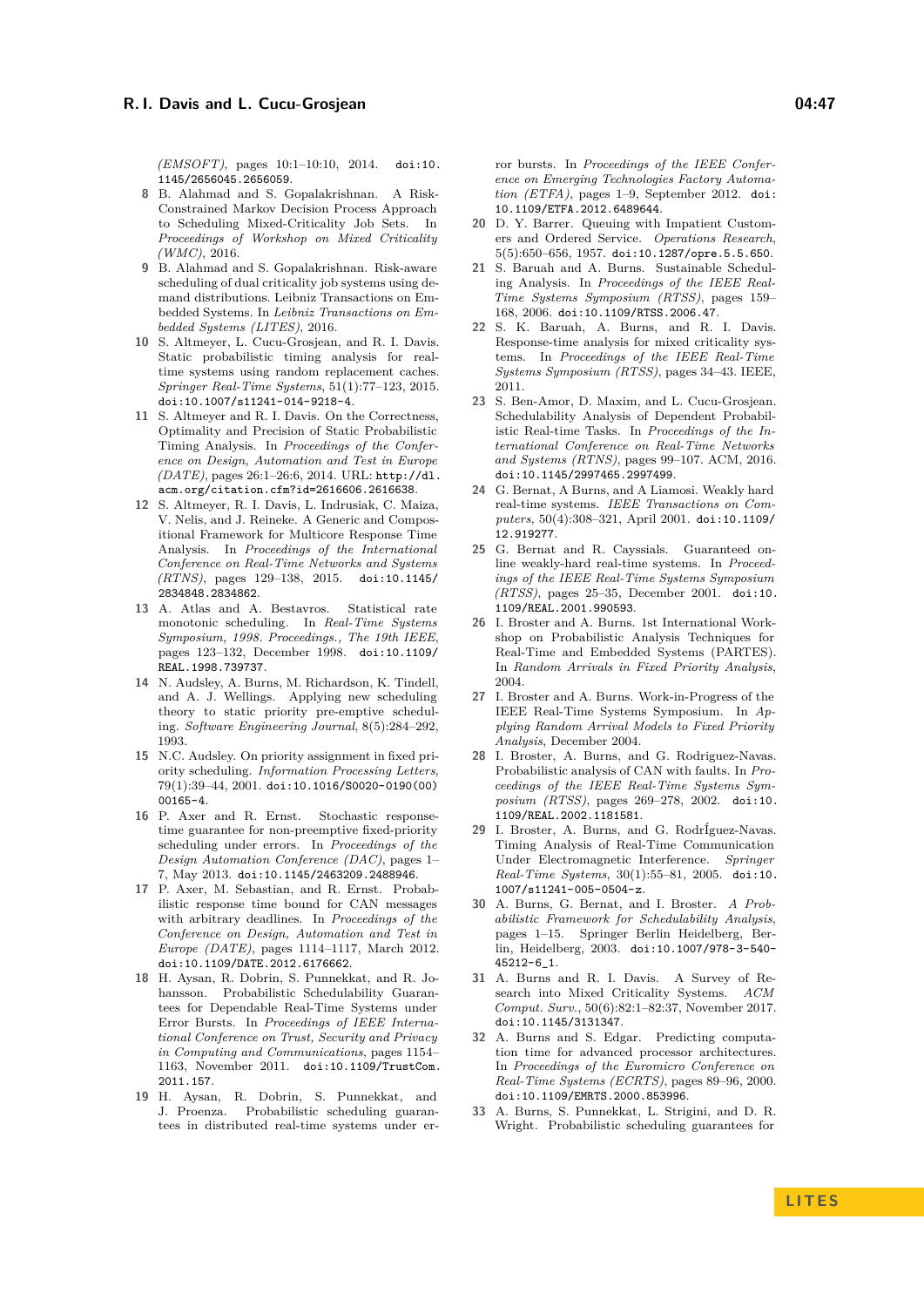fault-tolerant real-time systems. In *Dependable Computing for Critical Applications 7, 1999*, pages 361–378, November 1999. [doi:10.1109/](http://dx.doi.org/10.1109/DCFTS.1999.814306) [DCFTS.1999.814306](http://dx.doi.org/10.1109/DCFTS.1999.814306).

- <span id="page-47-8"></span>**34** L. Carnevali, A. Melani, L. Santinelli, and G. Lipari. Probabilistic Deadline Miss Analysis of Real-Time Systems Using Regenerative Transient Analysis. In *Proceedings of the International Conference on Real-Time Networks and Systems (RTNS)*, pages 299:299–299:308, 2014. [doi:10.1145/2659787.2659823](http://dx.doi.org/10.1145/2659787.2659823).
- <span id="page-47-0"></span>**35** F. J. Cazorla, E. Quiñones, T. Vardanega, L. Cucu, B. Triquet, G. Bernat, E. Berger, J. Abella, F. Wartel, M. Houston, L. Santinelli, L. Kosmidis, C. Lo, and D. Maxim. PROARTIS: Probabilistically Analyzable Real-Time Systems. *ACM Transactions on Embedded Computing Systems*, 12(2s):94:1–94:26, May 2013. [doi:10.1145/](http://dx.doi.org/10.1145/2465787.2465796) [2465787.2465796](http://dx.doi.org/10.1145/2465787.2465796).
- <span id="page-47-14"></span>**36** K. H. Chen and J. J. Chen. Probabilistic schedulability tests for uniprocessor fixed-priority scheduling under soft errors. In *Proceedings of the IEEE International Symposium on Industrial Embedded Systems (SIES)*, pages 1–8, June 2017. [doi:10.1109/SIES.2017.7993392](http://dx.doi.org/10.1109/SIES.2017.7993392).
- <span id="page-47-15"></span>**37** Kuan-Hsun Chen, Georg von der Bruggen, and Jian-Jia Chen. Analysis of Deadline Miss Rates for Uniprocessor Fixed-Priority Scheduling. In *Proceedings of the IEEE International Conference on Embedded and Real-Time Computing Systems and Applications (RTCSA)*, August 2018.
- <span id="page-47-19"></span>**38** H. Chetto, M. Silly, and T. Bouchentouf. Dynamic Scheduling of Real-time Tasks Under Precedence Constraints. *Springer Real-Time Systems*, 2(3):181–194, September 1990. [doi:10.](http://dx.doi.org/10.1007/BF00365326) [1007/BF00365326](http://dx.doi.org/10.1007/BF00365326).
- <span id="page-47-18"></span>**39** S. Coles. *An Introduction to Statistical Modeling of Extreme Values*. Springer, 2001. [doi:](http://dx.doi.org/10.1007/978-1-4471-3675-0) [10.1007/978-1-4471-3675-0](http://dx.doi.org/10.1007/978-1-4471-3675-0).
- <span id="page-47-7"></span>**40** L. Cucu. Preliminary results for introducing dependent random variables in stochastic feasibility analysis on CAN. In *Proceedings of IEEE International Workshop on Factory Communication Systems (WFCS)*, pages 271–274, Dresden, Germany, May 2008. IEEE. [doi:10.1109/WFCS.2008.](http://dx.doi.org/10.1109/WFCS.2008.4638759) [4638759](http://dx.doi.org/10.1109/WFCS.2008.4638759).
- <span id="page-47-6"></span>**41** L. Cucu and E. Tovar. A Framework for the Response Time Analysis of Fixed-priority Tasks with Stochastic Inter-arrival Times. *SIGBED Rev.*, 3(1):7–12, January 2006. [doi:10.1145/](http://dx.doi.org/10.1145/1279711.1279714) [1279711.1279714](http://dx.doi.org/10.1145/1279711.1279714).
- <span id="page-47-12"></span>**42** L. Cucu-Grosjean. Independence a misunderstood property of and for probabilistic real-time systems. *In Real-Time Systems: the past, the present and the future*, pages 29–37, 2013.
- <span id="page-47-13"></span>**43** L. Cucu-Grosjean. Probabilistic real-time scheduling. In *ETR 2013-Ecole d'été temps réel*, 2013.
- <span id="page-47-2"></span>**44** L. Cucu-Grosjean, L. Santinelli, M. Houston, C. Lo, T. Vardanega, L. Kosmidis, J. Abella, E. Mezzetti, E. Quiñones, and F. J. Cazorla. Measurement-Based Probabilistic Timing Analysis for Multi-path Programs. In *Proceedings*

*of the Euromicro Conference on Real-Time Systems (ECRTS)*, pages 91–101, July 2012. [doi:](http://dx.doi.org/10.1109/ECRTS.2012.31) [10.1109/ECRTS.2012.31](http://dx.doi.org/10.1109/ECRTS.2012.31).

- <span id="page-47-17"></span>**45** R. I. Davis. A review of fixed priority and EDF scheduling for hard real-time uniprocessor systems. *ACM SIGBED Review*, 11(1):8–19, 2014.
- <span id="page-47-23"></span>**46** R. I. Davis, S. Altmeyer, L. S. Indrusiak, C. Maiza, V. Nelis, and J. Reineke. An extensible framework for multicore response time analysis. *Springer Real-Time Systems*, 54(3):607– 661, July 2018. [doi:10.1007/s11241-017-9285-](http://dx.doi.org/10.1007/s11241-017-9285-4) [4](http://dx.doi.org/10.1007/s11241-017-9285-4).
- <span id="page-47-22"></span>**47** R. I. Davis and A. Burns. Robust Priority Assignment for Fixed Priority Real-Time Systems. In *Proceedings of the IEEE Real-Time Systems Symposium (RTSS)*, pages 3–14, December 2007. [doi:10.1109/RTSS.2007.11](http://dx.doi.org/10.1109/RTSS.2007.11).
- <span id="page-47-10"></span>**48** R. I. Davis and A. Burns. Robust priority assignment for messages on Controller Area Network (CAN). *Springer Real-Time Systems*, 41(2):152– 180, 2009. [doi:10.1007/s11241-008-9065-2](http://dx.doi.org/10.1007/s11241-008-9065-2).
- <span id="page-47-16"></span>**49** R. I Davis and A. Burns. A survey of hard realtime scheduling for multiprocessor systems. *ACM Computing Surveys (CSUR)*, 43(4):35, 2011.
- <span id="page-47-20"></span>**50** R. I Davis, A. Burns, R. J. Bril, and J. J. Lukkien. Controller Area Network (CAN) schedulability analysis: Refuted, revisited and revised. *Springer Real-Time Systems*, 35(3):239–272, 2007.
- <span id="page-47-21"></span>**51** R. I. Davis, A. Burns, R. J. Bril, and J. J. Lukkien. Controller Area Network (CAN) schedulability analysis: Refuted, revisited and revised. *Real-Time Systems*, 35(3):239–272, 2007. [doi:10.1007/s11241-007-9012-7](http://dx.doi.org/10.1007/s11241-007-9012-7).
- <span id="page-47-3"></span>**52** R. I. Davis and L. Cucu-Grosjean. A Survey of Probabilistic Timing Analysis Techniques for Hard Real-Time Systems. *Leibniz Transactions on Embedded Systems (LITES)*, 6(1):03:1–03:60, May 2019. [doi:10.4230/LITES-v006-i001-a003](http://dx.doi.org/10.4230/LITES-v006-i001-a003).
- <span id="page-47-1"></span>**53** R. I. Davis, L. Santinelli, S. Altmeyer, C. Maiza, and L. Cucu-Grosjean. Analysis of Probabilistic Cache Related Pre-emption Delays. In *Proceedings of the Euromicro Conference on Real-Time Systems (ECRTS)*, pages 168–179, July 2013. [doi:10.1109/ECRTS.2013.27](http://dx.doi.org/10.1109/ECRTS.2013.27).
- <span id="page-47-4"></span>**54** J. L. Diaz, D. F. Garcia, K. Kim, C-G. Lee, L. Lo Bello, J. M. Lopez, S. L. Min, and O. Mirabella. Stochastic analysis of periodic real-time systems. In *Proceedings of the IEEE Real-Time Systems Symposium (RTSS)*, pages 289–300, 2002. [doi:](http://dx.doi.org/10.1109/REAL.2002.1181583) [10.1109/REAL.2002.1181583](http://dx.doi.org/10.1109/REAL.2002.1181583).
- <span id="page-47-5"></span>**55** J. L. Diaz, J. M. Lopez, M. Garcia, A. M. Campos, Kanghee Kim, and L. L. Bello. Pessimism in the stochastic analysis of real-time systems: concept and applications. In *Proceedings of the IEEE Real-Time Systems Symposium (RTSS)*, pages 197–207, December 2004. [doi:](http://dx.doi.org/10.1109/REAL.2004.41) [10.1109/REAL.2004.41](http://dx.doi.org/10.1109/REAL.2004.41).
- <span id="page-47-9"></span>**56** B. Doytchinov, J. Lehoczky, and S. Shreve. Real-time queues in heavy traffic with earliestdeadline-first queue discipline. *The Annals of Applied Probability*, 11(2):332–378, 2001. [doi:](http://dx.doi.org/10.1214/aoap/1015345295) [10.1214/aoap/1015345295](http://dx.doi.org/10.1214/aoap/1015345295).
- <span id="page-47-11"></span>**57** S. Draskovic, P. Huang, and L. Thiele. On the Safety of Mixed-Criticality Scheduling. In *Proceedings of Workshop on Mixed Criticality (WMC)*, 2016.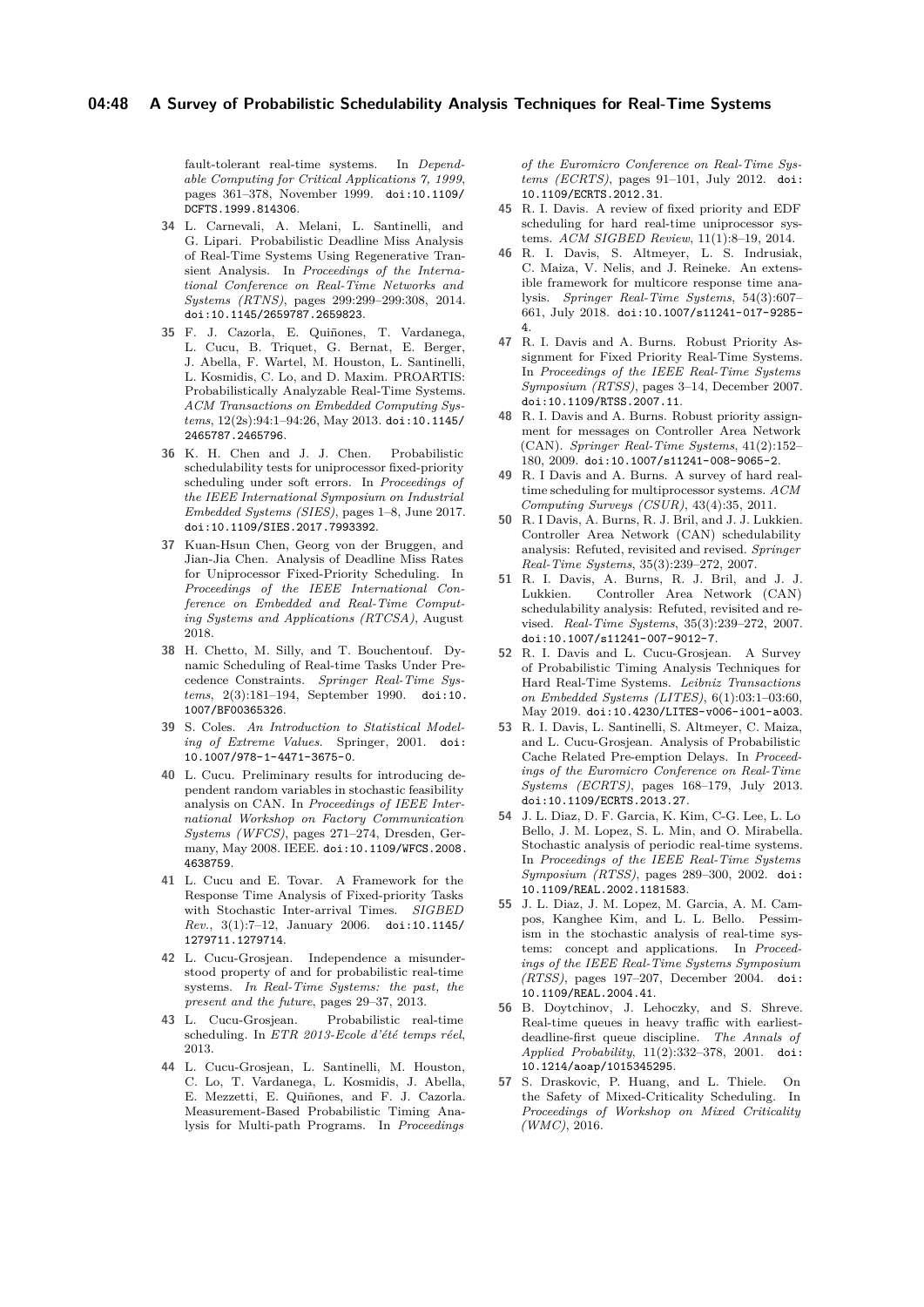- <span id="page-48-1"></span>**58** S. Edgar and A. Burns. Statistical analysis of WCET for scheduling. In *Proceedings of the IEEE Real-Time Systems Symposium (RTSS)*, pages 215–224, December 2001. [doi:10.1109/](http://dx.doi.org/10.1109/REAL.2001.990614) [REAL.2001.990614](http://dx.doi.org/10.1109/REAL.2001.990614).
- <span id="page-48-8"></span>**59** B. Frias, L. Palopoli, L. Abeni, and D. Fontanelli. Probabilistic Real-Time Guarantees: There is Life Beyond the i.i.d. Assumption. In *Proceedings of the IEEE Real-Time and Embedded Technology and Applications Symposium (RTAS)*, April 2017.
- <span id="page-48-3"></span>**60** M. K. Gardner and J. W. S. Liu. *Analyzing Stochastic Fixed-Priority Real-Time Systems*, pages 44–58. Springer Berlin Heidelberg, Berlin, Heidelberg, 1999. [doi:10.1007/3-540-49059-0\\_](http://dx.doi.org/10.1007/3-540-49059-0_4) [4](http://dx.doi.org/10.1007/3-540-49059-0_4).
- <span id="page-48-19"></span>**61** S. Gopalakrishnan. Sharp utilization thresholds for some real-time scheduling problems. *CoRR*, abs/0912.3852, 2009. URL: [http://arxiv.org/](http://arxiv.org/abs/0912.3852) [abs/0912.3852](http://arxiv.org/abs/0912.3852).
- <span id="page-48-0"></span>**62** D. Griffin, I. Bate, B. Lesage, and F. Soboczenski. Evaluating Mixed Criticality Scheduling Algorithms with Realistic Workloads. In *Proceedings of Workshop on Mixed Criticality (WMC)*, 2015.
- <span id="page-48-10"></span>**63** H. Christian Gromoll and Łukasz Kruk. Heavy traffic limit for a processor sharing queue with soft deadlines. *The Annals of Applied Probability*, 17(3):1049–1101, June 2007. [doi:10.1214/](http://dx.doi.org/10.1214/105051607000000014) [105051607000000014](http://dx.doi.org/10.1214/105051607000000014).
- <span id="page-48-13"></span>**64** Z. Guo, L. Santinalli, and K. Yang. EDF Schedulability Analysis on Mixed-Criticality Systems with Permitted Failure Probability. In *Proceedings of the IEEE International Conference on Embedded and Real-Time Computing Systems and Applications (RTCSA)*, 2015.
- <span id="page-48-17"></span>**65** C. J. Hamann, J. Loser, L. Reuther, S. Schonberg, J. Wolter, and H. Hartig. Quality-assuring scheduling-using stochastic behavior to improve resource utilization. In *Proceedings of the IEEE Real-Time Systems Symposium (RTSS)*, pages 119–128, December 2001. [doi:10.1109/REAL.](http://dx.doi.org/10.1109/REAL.2001.990603) [2001.990603](http://dx.doi.org/10.1109/REAL.2001.990603).
- <span id="page-48-2"></span>**66** J. Hansen, S. A. Hissam, and G. A. Moreno. Statistical-based WCET estimation and validation . In *Proceedings of the Workshop on Worst-Case Execution Time Analysis (WCET)*, volume 252, 2009.
- <span id="page-48-9"></span>**67** J. P. Hansen, J. P. Lehoczky, H. Zhu, and R. Rajkumar. Quantized EDF Scheduling in a Stochastic Environment. In *Proceedings of the 16th International Parallel and Distributed Processing Symposium*, IPDPS '02, pages 279–, Washington, DC, USA, 2002. IEEE Computer Society. URL: [http://dl.acm.org/citation.cfm?](http://dl.acm.org/citation.cfm?id=645610.660905) [id=645610.660905](http://dl.acm.org/citation.cfm?id=645610.660905).
- <span id="page-48-16"></span>**68** X. S. Hu, Tao Zhou, and E. H. M. Sha. Estimating probabilistic timing performance for realtime embedded systems. *IEEE Transactions on Very Large Scale Integration (VLSI) Systems*, 9(6):833–844, December 2001. [doi:10.1109/92.](http://dx.doi.org/10.1109/92.974897) [974897](http://dx.doi.org/10.1109/92.974897).
- <span id="page-48-15"></span>**69** S. Hua, G. Qu, and S. S. Bhattacharyya. Exploring the probabilistic design space of multimedia systems. In *in IEEE International Workshop on*

*Rapid System Prototyping, 2003*, pages 233–240, 2003.

- <span id="page-48-5"></span>**70** M. Ivers and R. Ernst. *Probabilistic Network Loads with Dependencies and the Effect on Queue Sojourn Times*, pages 280–296. Springer Berlin Heidelberg, 2009. [doi:10.1007/978-3-](http://dx.doi.org/10.1007/978-3-642-10625-5_18) [642-10625-5\\_18](http://dx.doi.org/10.1007/978-3-642-10625-5_18).
- <span id="page-48-23"></span>**71** M. Joseph and P. Pandya. Finding response times in a real-time system. *The Computer Journal*, 29(5):390–395, 1986.
- <span id="page-48-7"></span>**72** G. A. Kaczynski, L. Lo Bello, and T. Nolte. Deriving exact stochastic response times of periodic tasks in hybrid priority-driven soft real-time systems. In *Proceedings of the IEEE Conference on Emerging Technologies Factory Automation (ETFA)*, pages 101–110, September 2007. [doi:10.1109/EFTA.2007.4416759](http://dx.doi.org/10.1109/EFTA.2007.4416759).
- <span id="page-48-22"></span>**73** D. G. Kendall. Stochastic Processes Occurring in the Theory of Queues and their Analysis by the Method of the Imbedded Markov Chain. *The Annals of Mathematical Statistics*, 24(3):338–354, September 1953. [doi:10.1214/aoms/1177728975](http://dx.doi.org/10.1214/aoms/1177728975).
- <span id="page-48-6"></span>**74** D. A. Khan, L. Santinelli, and L. Cucu-Grosjean. Modeling uncertainties in safety-critical real-time systems: A probabilistic component-based analysis. In *Proceedings of the IEEE International Symposium on Industrial Embedded Systems (SIES)*, pages 166–175, June 2012. [doi:](http://dx.doi.org/10.1109/SIES.2012.6356582) [10.1109/SIES.2012.6356582](http://dx.doi.org/10.1109/SIES.2012.6356582).
- <span id="page-48-12"></span>**75** J. K. Kim and B. K. Kim. Probabilistic Schedulability Analysis of Harmonic Multi-Task Systems with Dual-Modular Temporal Redundancy. *Springer Real-Time Systems*, 26(2):199-222, March 2004. [TIME.0000016130.91111.75](http://dx.doi.org/10.1023/B:TIME.0000016130.91111.75).
- <span id="page-48-4"></span>**76** K. Kim, J. L. Diaz, L. Lo Bello, J. M. Lopez, C-G. Lee, and S. L. Min. An Exact Stochastic Analysis of Priority-Driven Periodic Real-Time Systems and Its Approximations. *IEEE Trans. Comput.*, 54(11):1460–1466, November 2005. [doi:](http://dx.doi.org/10.1109/TC.2005.174) [10.1109/TC.2005.174](http://dx.doi.org/10.1109/TC.2005.174).
- <span id="page-48-18"></span>**77** K. Kim, L. Lo Bello, S. L. Min, and O. Mirabella. On Relaxing Task Isolation in Overrun Handling to Provide Probabilistic Guarantees to Soft Real-Time Tasks with Varying Execution Times. In *Proceedings of the Euromicro Conference on Real-Time Systems (ECRTS)*, pages 193–, Washington, DC, USA, 2002. IEEE Computer Society. URL: [http://dl.acm.org/citation.cfm?](http://dl.acm.org/citation.cfm?id=787256.787354) [id=787256.787354](http://dl.acm.org/citation.cfm?id=787256.787354).
- <span id="page-48-20"></span>**78** G. Koren and D. Shasha. Skip-Over: algorithms and complexity for overloaded systems that allow skips. In *Proceedings of the IEEE Real-Time Systems Symposium (RTSS)*, pages 110–117, December 1995. [doi:10.1109/REAL.1995.495201](http://dx.doi.org/10.1109/REAL.1995.495201).
- <span id="page-48-11"></span>**79** L. Kruk, J. Lehoczky, K. Ramanan, and S. Shreve. Heavy traffic analysis for EDF queues with reneging. *The Annals of Applied Probability*, 21(2):484–545, 2011. [doi:10.1214/10-AAP681](http://dx.doi.org/10.1214/10-AAP681).
- <span id="page-48-14"></span>**80** M. Kuttler, M. Roitzsch, C-J Hamann, and Marcus Volp. Probabilistic Analysis of Low-Criticality Execution. In *Proceedings of Workshop on Mixed Criticality (WMC)*, 2017.
- <span id="page-48-21"></span>**81** J. Lehoczky, L. Sha, and Y. Ding. The rate monotonic scheduling algorithm: exact characterization and average case behavior. In *Pro-*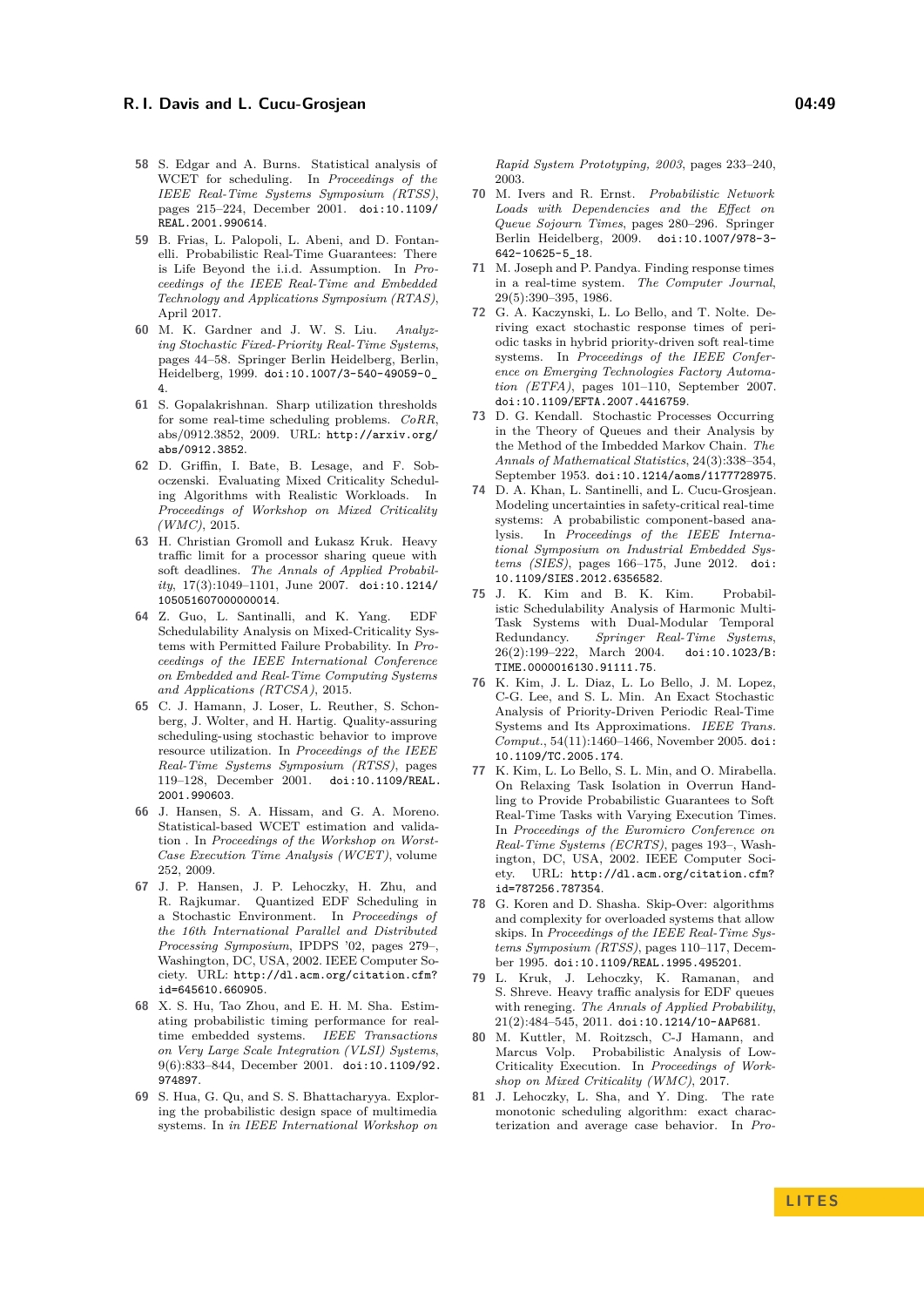*ceedings of the IEEE Real-Time Systems Symposium (RTSS)*, pages 166–171, December 1989. [doi:10.1109/REAL.1989.63567](http://dx.doi.org/10.1109/REAL.1989.63567).

- <span id="page-49-18"></span>**82** J. P. Lehoczky. Fixed priority scheduling of periodic task sets with arbitrary deadlines. In *Proceedings of the IEEE Real-Time Systems Symposium (RTSS)*, pages 201–209, December 1990. [doi:10.1109/REAL.1990.128748](http://dx.doi.org/10.1109/REAL.1990.128748).
- <span id="page-49-7"></span>**83** J. P. Lehoczky. Real-time queueing theory. In *Proceedings of the IEEE Real-Time Systems Symposium (RTSS)*, pages 186–195, December 1996. [doi:10.1109/REAL.1996.563715](http://dx.doi.org/10.1109/REAL.1996.563715).
- <span id="page-49-1"></span>**84** B. Lesage, D. Griffin, S. Altmeyer, L. Cucu-Grosjean, and R. I. Davis. On the analysis of random replacement caches using static probabilistic timing methods for multi-path programs. *Real-Time Systems*, December 2017. [doi:10.1007/](http://dx.doi.org/10.1007/s11241-017-9295-2) [s11241-017-9295-2](http://dx.doi.org/10.1007/s11241-017-9295-2).
- <span id="page-49-0"></span>**85** B. Lesage, D. Griffin, S. Altmeyer, and R. I. Davis. Static Probabilistic Timing Analysis for Multi-path Programs. In *Proceedings of the IEEE Real-Time Systems Symposium (RTSS)*, pages 361–372, December 2015. [doi:10.1109/](http://dx.doi.org/10.1109/RTSS.2015.41) [RTSS.2015.41](http://dx.doi.org/10.1109/RTSS.2015.41).
- <span id="page-49-16"></span>**86** A. Leulseged and N. Nissanke. Probabilistic Analysis of Multi-processor Scheduling of Tasks with Uncertain Parameters. In *Proceedings of the IEEE International Conference on Embedded and Real-Time Computing Systems and Applications (RTCSA)*, pages 103–122, 2003. [doi:](http://dx.doi.org/10.1007/978-3-540-24686-2_7) [10.1007/978-3-540-24686-2\\_7](http://dx.doi.org/10.1007/978-3-540-24686-2_7).
- <span id="page-49-3"></span>**87** G. Lima and I. Bate. Valid Application of EVT in Timing Analysis by Randomising Execution Time Measurements. In *Proceedings of the IEEE Real-Time and Embedded Technology and Applications Symposium (RTAS)*, April 2017.
- <span id="page-49-2"></span>**88** G. Lima, D. Dias, and E. Barros. Extreme Value Theory for Estimating Task Execution Time Bounds: A Careful Look. In *Proceedings of the Euromicro Conference on Real-Time Systems (ECRTS)*, July 2016.
- <span id="page-49-20"></span>**89** C. L. Liu and J. W. Layland. Scheduling Algorithms for Multiprogramming in a Hard-Real-Time Environment. *J. ACM*, 20(1):46–61, January 1973. [doi:10.1145/321738.321743](http://dx.doi.org/10.1145/321738.321743).
- <span id="page-49-19"></span>**90** Jane W. S. W. Liu. *Real-Time Systems*. Prentice Hall, 1st edition, 2000.
- <span id="page-49-12"></span>**91** M. Liu, M. Behnam, and T. Nolte. An EVTbased worst-case Response Time Analysis of complex real-time systems. In *Proceedings of the IEEE International Symposium on Industrial Embedded Systems (SIES)*, pages 249–258, June 2013. [doi:10.1109/SIES.2013.6601498](http://dx.doi.org/10.1109/SIES.2013.6601498).
- <span id="page-49-17"></span>**92** R. Liu, A. F. Mills, and J. H. Anderson. Independence Thresholds: Balancing Tractability and Practicality in Soft Real-Time Stochastic Analysis. In *Proceedings of the IEEE Real-Time Systems Symposium (RTSS)*, pages 314– 323, December 2014. [doi:10.1109/RTSS.2014.](http://dx.doi.org/10.1109/RTSS.2014.38) [38](http://dx.doi.org/10.1109/RTSS.2014.38).
- <span id="page-49-4"></span>**93** J. M. López, J. L. Díaz, J. Entrialgo, and D. García. Stochastic analysis of real-time systems under preemptive priority-driven scheduling. *Springer Real-Time Systems*, 40(2):180–207, 2008. [doi:10.1007/s11241-008-9053-6](http://dx.doi.org/10.1007/s11241-008-9053-6).
- <span id="page-49-10"></span>**94** Y. Lu, T. Nolte, I. Bate, and L. Cucu-Grosjean. A statistical response-time analysis of complex realtime embedded systems by using timing traces. In *Proceedings of the IEEE International Symposium on Industrial Embedded Systems (SIES)*, pages 43–46, June 2011. [doi:10.1109/SIES.2011.](http://dx.doi.org/10.1109/SIES.2011.5953676) [5953676](http://dx.doi.org/10.1109/SIES.2011.5953676).
- <span id="page-49-11"></span>**95** Y. Lu, T. Nolte, I. Bate, and L. Cucu-Grosjean. A Statistical Response-Time Analysis of Real-Time Embedded Systems. In *Proceedings of the IEEE Real-Time Systems Symposium (RTSS)*, pages 351–362, December 2012. [doi:10.1109/](http://dx.doi.org/10.1109/RTSS.2012.85) [RTSS.2012.85](http://dx.doi.org/10.1109/RTSS.2012.85).
- <span id="page-49-8"></span>**96** Y. Lu, T. Nolte, J. Kraft, and C. Norstrom. Statistical-Based Response-Time Analysis of Systems with Execution Dependencies between Tasks. In *Proceedings of the IEEE International Conference on Engineering of Complex Computer Systems (ICECCS)*, pages 169–179, March 2010. [doi:10.1109/ICECCS.2010.55](http://dx.doi.org/10.1109/ICECCS.2010.55).
- <span id="page-49-9"></span>**97** Y. Lu, T. Nolte, J. Kraft, and C. Norström. A Statistical Approach to Response-Time Analysis of Complex Embedded Real-Time Systems. In *Proceedings of the IEEE International Conference on Embedded and Real-Time Computing Systems and Applications (RTCSA)*, pages 153– 160, August 2010.
- <span id="page-49-21"></span>**98** R. Mancuso, R. Pellizzoni, M. Caccamo, L. Sha, and H. Yun. WCET(m) Estimation in Multi-core Systems Using Single Core Equivalence. In *Proceedings of the Euromicro Conference on Real-Time Systems (ECRTS)*, pages 174–183, July 2015. [doi:10.1109/ECRTS.2015.23](http://dx.doi.org/10.1109/ECRTS.2015.23).
- <span id="page-49-6"></span>**99** N. Manica, L. Palopoli, and L. Abeni. Numerically efficient probabilistic guarantees for resource reservations. In *Proceedings of the IEEE Conference on Emerging Technologies Factory Automation (ETFA)*, pages 1–8, September 2012. [doi:](http://dx.doi.org/10.1109/ETFA.2012.6489566) [10.1109/ETFA.2012.6489566](http://dx.doi.org/10.1109/ETFA.2012.6489566).
- <span id="page-49-13"></span>**100** S. Manolache, P. Eles, and Z. Peng. Memory and Time-Efficient Schedulability Analysis of Task Sets with Stochastic Execution Time. In *Proceedings of the Euromicro Conference on Real-Time Systems (ECRTS)*, pages 19–, Washington, DC, USA, 2001. IEEE Computer Society. URL: [http://dl.acm.org/citation.cfm?](http://dl.acm.org/citation.cfm?id=871910.871936) [id=871910.871936](http://dl.acm.org/citation.cfm?id=871910.871936).
- <span id="page-49-14"></span>**101** S. Manolache, P. Eles, and Z. Peng. Schedulability Analysis of Applications with Stochastic Task Execution Times. *ACM Transactions on Embedded Computing Systems*, 3(4):706–735, November 2004. [doi:10.1145/1027794.1027797](http://dx.doi.org/10.1145/1027794.1027797).
- <span id="page-49-15"></span>**102** S. Manolache, P. Eles, and Z. Peng. Task Mapping and Priority Assignment for Soft Real-time Applications Under Deadline Miss Ratio Constraints. *ACM Transactions on Embedded Computing Systems*, 7(2):19:1–19:35, January 2008. [doi:10.1145/1331331.1331343](http://dx.doi.org/10.1145/1331331.1331343).
- <span id="page-49-5"></span>**103** F. Markovic, J. Carlson, R. Dobrin, B. Lisper, and A. Thekkilakattil. Probabilistic Response Time Analysis for Fixed Preemption Point Selection. In *Proceedings of the IEEE International Symposium on Industrial Embedded Systems (SIES)*, pages 1–10, June 2018. [doi:10.](http://dx.doi.org/10.1109/SIES.2018.8442099) [1109/SIES.2018.8442099](http://dx.doi.org/10.1109/SIES.2018.8442099).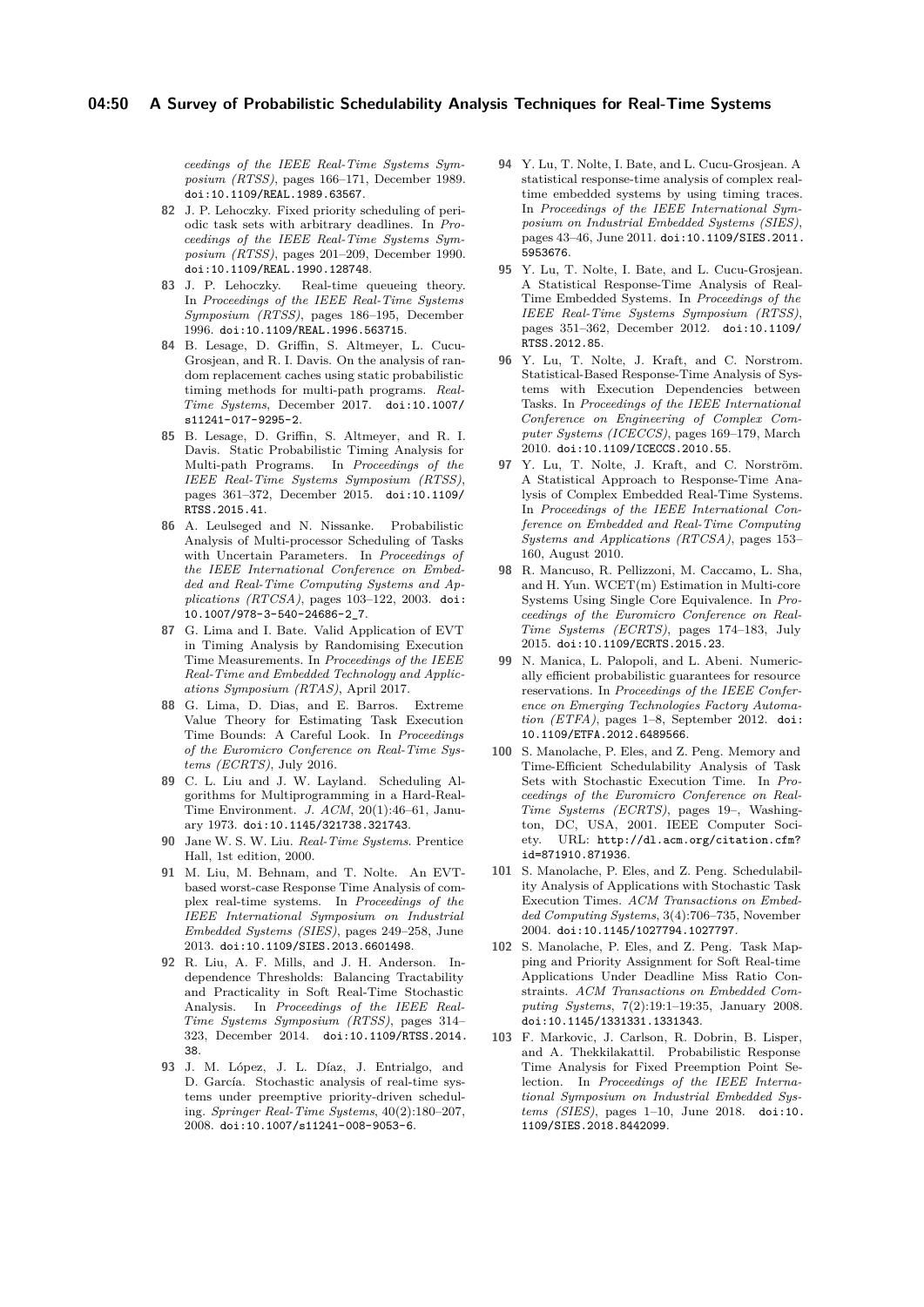- <span id="page-50-2"></span>**104** D. Maxim and A. Bertout. Analysis and Simulation Tools for Probabilistic Real-Time Systems. In *Proceedings of International Workshop on Analysis Tools and Methodologies for Embedded and Real-time Systems (WATERS)*, 2017.
- <span id="page-50-0"></span>**105** D. Maxim, O. Buffet, L. Santinelli, L. Cucu-Grosjean, and R. I. Davis. Optimal Priority Assignment Algorithms for Probabilistic Real-Time Systems. In *Proceedings of the International Conference on Real-Time Networks and Systems (RTNS)*, pages 129–138, 2011.
- <span id="page-50-1"></span>**106** D. Maxim and L. Cucu-Grosjean. Response Time Analysis for Fixed-Priority Tasks with Multiple Probabilistic Parameters. In *Proceedings of the IEEE Real-Time Systems Symposium (RTSS)*, pages 224–235, December 2013. [doi:10.1109/](http://dx.doi.org/10.1109/RTSS.2013.30) [RTSS.2013.30](http://dx.doi.org/10.1109/RTSS.2013.30).
- <span id="page-50-11"></span>**107** D. Maxim, R. I. Davis, L. Cucu-Grosjean, and A. Easwaran. Probabilistic Analysis for Mixed Criticality Scheduling with SMC and AMC. In *Proceedings of Workshop on Mixed Criticality (WMC)*. York, 2016.
- <span id="page-50-12"></span>**108** D. Maxim, R. I. Davis, L. Cucu-Grosjean, and A. Easwaran. Probabilistic Analysis for Mixed Criticality Systems using Fixed Priority Preemptive Scheduling. In *Proceedings of the International Conference on Real-Time Networks and Systems (RTNS)*, 2017.
- <span id="page-50-18"></span>**109** D. Maxim, M. Houston, L. Santinelli, G. Bernat, R. I. Davis, and L. Cucu-Grosjean. Re-sampling for Statistical Timing Analysis of Real-time Systems. In *Proceedings of the International Conference on Real-Time Networks and Systems (RTNS)*, pages 111–120, 2012. [doi:10.1145/](http://dx.doi.org/10.1145/2392987.2393001) [2392987.2393001](http://dx.doi.org/10.1145/2392987.2393001).
- <span id="page-50-17"></span>**110** D. Maxim, L. Santinelli, and L. Cucu-Grosjean. Improved sampling for statistical timing analysis of real-time systems. In *the 4th Junior Researcher Workshop on Real-Time Computing*, Toulouse, France, November 2010. URL: [https:](https://hal.inria.fr/inria-00544651) [//hal.inria.fr/inria-00544651](https://hal.inria.fr/inria-00544651).
- <span id="page-50-10"></span>**111** D. Maxim, F. Soboczenski, I. Bate, and E. Tovar. Study of the Reliability of Statistical Timing Analysis for Real-time Systems. In *Proceedings of the International Conference on Real-Time Networks and Systems (RTNS)*, pages 55–64, 2015. [doi:10.1145/2834848.2834878](http://dx.doi.org/10.1145/2834848.2834878).
- <span id="page-50-15"></span>**112** A. F. Mills and J. H. Anderson. A Stochastic Framework for Multiprocessor Soft Real-Time Scheduling. In *Proceedings of the IEEE Real-Time and Embedded Technology and Applications Symposium (RTAS)*, pages 311–320, April 2010. [doi:10.1109/RTAS.2010.33](http://dx.doi.org/10.1109/RTAS.2010.33).
- <span id="page-50-14"></span>**113** A. F. Mills and J. H. Anderson. A Multiprocessor Server-Based Scheduler for Soft Real-Time Tasks with Stochastic Execution Demand. In *Proceedings of the IEEE International Conference on Embedded and Real-Time Computing Systems and Applications (RTCSA)*, volume 1, pages 207– 217, August 2011. [doi:10.1109/RTCSA.2011.30](http://dx.doi.org/10.1109/RTCSA.2011.30).
- <span id="page-50-19"></span>**114** S. Milutinovic, J. Abella, D. Hardy, E. Quiñones, I. Puaut, and F. J. Cazorla. Speeding up Static Probabilistic Timing Analysis. In *Proceedings of the International Conference on the Architecture of Computing Systems (ARCS)*, pages 236–247,

March 2015. [doi:10.1007/978-3-319-16086-3\\_](http://dx.doi.org/10.1007/978-3-319-16086-3_19) [19](http://dx.doi.org/10.1007/978-3-319-16086-3_19).

- <span id="page-50-21"></span>**115** N. Tchidjo Moyo, E. Nicollet, F. Lafaye, and C. Moy. On Schedulability Analysis of Non-cyclic Generalized Multiframe Tasks. In *Proceedings of the Euromicro Conference on Real-Time Systems (ECRTS)*, pages 271–278, July 2010. [doi:](http://dx.doi.org/10.1109/ECRTS.2010.24) [10.1109/ECRTS.2010.24](http://dx.doi.org/10.1109/ECRTS.2010.24).
- <span id="page-50-9"></span>**116** N. Navet, L. Cucu, and R. Schott. Probabilistic Estimation of Response Times Through Large Deviations. In *Work-in Progress of the 28th IEEE Real-Time Systems Symposium (RTSS'2007 WiP)*, Tucson, United States, December 2007. URL: [https://hal.inria.fr/](https://hal.inria.fr/inria-00191163) [inria-00191163](https://hal.inria.fr/inria-00191163).
- <span id="page-50-7"></span>**117** N. Navet, Y.-Q. Song, and F. Simonot. Worstcase Deadline Failure Probability in Real-time Applications Distributed over Controller Area Network. *J. Syst. Archit.*, 46(7):607–617, April 2000. [doi:10.1016/S1383-7621\(99\)00016-8](http://dx.doi.org/10.1016/S1383-7621(99)00016-8).
- <span id="page-50-13"></span>**118** N. Nissanke, A. Leulseged, and S. Chillara. Probabilistic performance analysis in multiprocessor scheduling. *Computing Control Engineering Journal*, 13(4):171–179, August 2002. [doi:](http://dx.doi.org/10.1049/cce:20020403) [10.1049/cce:20020403](http://dx.doi.org/10.1049/cce:20020403).
- <span id="page-50-8"></span>**119** T. Nolte, H. Hansson, and C. Norstrom. Probabilistic worst-case response-time analysis for the controller area network. In *Proceedings of the IEEE Real-Time and Embedded Technology and Applications Symposium (RTAS)*, pages 200–207, May 2003. [doi:10.1109/RTTAS.2003.1203052](http://dx.doi.org/10.1109/RTTAS.2003.1203052).
- <span id="page-50-4"></span>**120** L. Palopoli, L. Abeni, and D. Fontanelli. A tool for the optimal design of soft real–time systems. In *Proceedings of International Workshop on Analysis Tools and Methodologies for Embedded and Real-time Systems (WATERS)*, pages 31–36, 2014.
- <span id="page-50-5"></span>**121** L. Palopoli, D. Fontanelli, L. Abeni, and B. V. Frías. An Analytical Solution for Probabilistic Guarantees of Reservation Based Soft Real-Time Systems. *IEEE Transactions on Parallel and Distributed Systems*, 27(3):640–653, March 2016. [doi:10.1109/TPDS.2015.2416732](http://dx.doi.org/10.1109/TPDS.2015.2416732).
- <span id="page-50-3"></span>**122** L. Palopoli, D. Fontanelli, N. Manica, and L. Abeni. An Analytical Bound for Probabilistic Deadlines. In *Proceedings of the Euromicro Conference on Real-Time Systems (ECRTS)*, pages 179–188, July 2012. [doi:10.1109/ECRTS.2012.](http://dx.doi.org/10.1109/ECRTS.2012.19) [19](http://dx.doi.org/10.1109/ECRTS.2012.19).
- <span id="page-50-6"></span>**123** S. S. Panwar, D. Towsley, and J. K. Wolf. Optimal Scheduling Policies for a Class of Queues with Customer Deadlines to the Beginning of Service. *J. ACM*, 35(4):832–844, October 1988. [doi:10.1145/48014.48019](http://dx.doi.org/10.1145/48014.48019).
- <span id="page-50-22"></span>**124** S. Punnekkat, R. I. Davis, and A. Burns. Sensitivity analysis of real-time task sets. In *Annual Asian Computing Science Conference*, pages 72– 82. Springer Berlin Heidelberg, 1997.
- <span id="page-50-16"></span>**125** S. Quinton, R. Ernst, D. Bertrand, and P. Meumeu Yomsi. Challenges and new trends in probabilistic timing analysis. In *Proceedings of the Conference on Design, Automation and Test in Europe (DATE)*, pages 810–815, March 2012. [doi:10.1109/DATE.2012.6176605](http://dx.doi.org/10.1109/DATE.2012.6176605).
- <span id="page-50-20"></span>**126** P. Ramanathan and M. Hamdaoui. A Dynamic Priority Assignment Technique for Streams with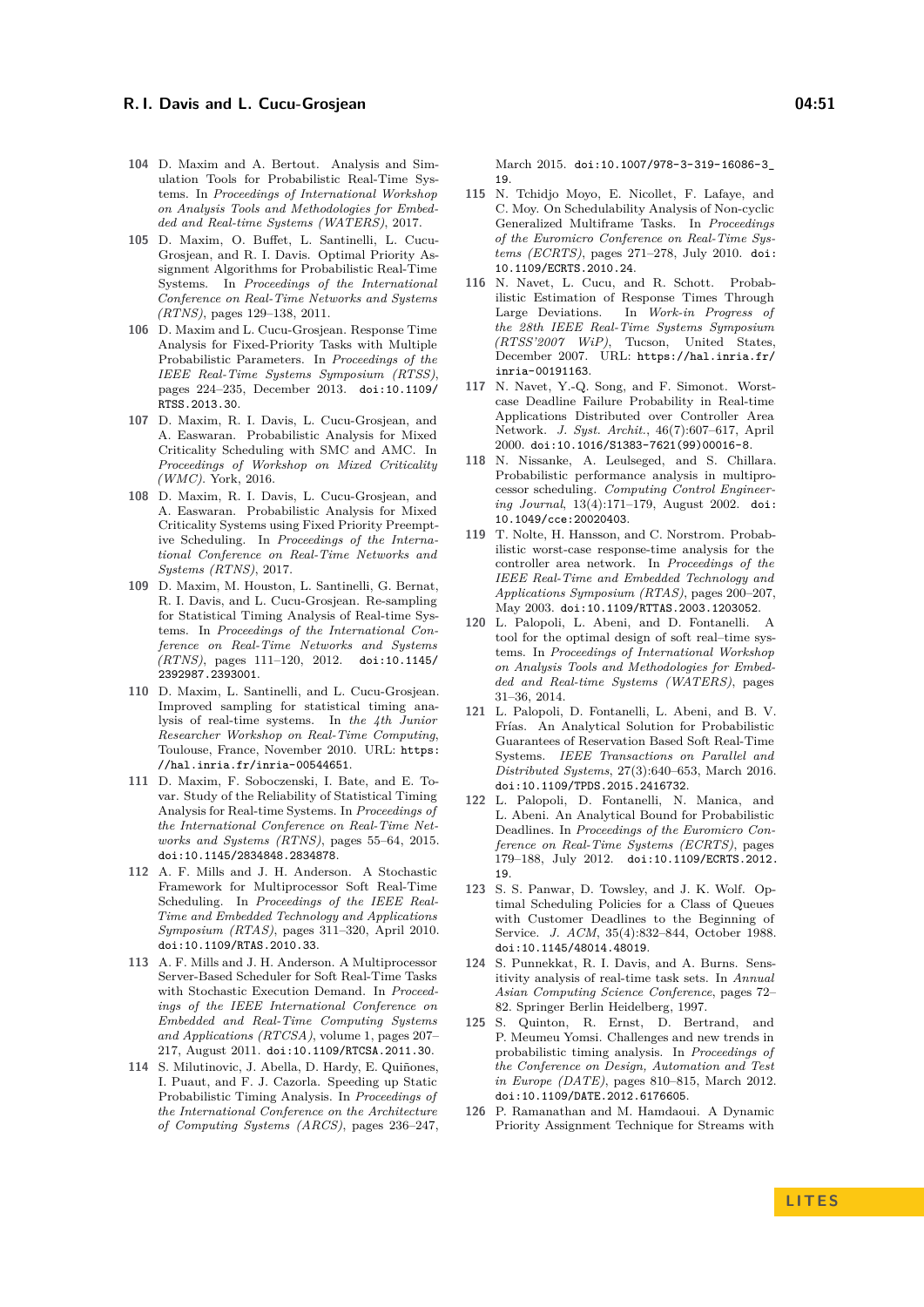(M, K)-Firm Deadlines. *IEEE Transactions on Computers*, 44(12):1443–1451, December 1995. [doi:10.1109/12.477249](http://dx.doi.org/10.1109/12.477249).

- <span id="page-51-16"></span>**127** K. S. Refaat and P. E. Hladik. Efficient Stochastic Analysis of Real-Time Systems via Random Sampling. In *Proceedings of the Euromicro Conference on Real-Time Systems (ECRTS)*, pages 175–183, July 2010. [doi:10.](http://dx.doi.org/10.1109/ECRTS.2010.29) [1109/ECRTS.2010.29](http://dx.doi.org/10.1109/ECRTS.2010.29).
- <span id="page-51-15"></span>**128** J. Ren, R. Bi, X. Su, Q. Liu, G. Wu, and G. Tan. Workload-aware harmonic partitioned scheduling for probabilistic real-time systems. In *Proceedings of the Conference on Design, Automation and Test in Europe (DATE)*, pages 213–218, March 2018. [doi:10.23919/DATE.2018.8342005](http://dx.doi.org/10.23919/DATE.2018.8342005).
- <span id="page-51-8"></span>**129** L. Santinelli. Probabilistic Component-based Analysis for Networks: Invited Paper. *SIGBED Rev.*, 13(3):65–72, August 2016. [doi:10.1145/](http://dx.doi.org/10.1145/2983185.2983197) [2983185.2983197](http://dx.doi.org/10.1145/2983185.2983197).
- <span id="page-51-5"></span>**130** L. Santinelli and L. Cucu-Grosjean. Toward Probabilistic Real-time Calculus. *SIGBED Rev.*, 8(1):54–61, March 2011. [doi:10.1145/1967021.](http://dx.doi.org/10.1145/1967021.1967028) [1967028](http://dx.doi.org/10.1145/1967021.1967028).
- <span id="page-51-6"></span>**131** L. Santinelli and L. Cucu-Grosjean. A Probabilistic Calculus for Probabilistic Real-Time Systems. *ACM Transactions on Embedded Computing Systems*, 14(3):52:1–52:30, April 2015. [doi:](http://dx.doi.org/10.1145/2717113) [10.1145/2717113](http://dx.doi.org/10.1145/2717113).
- <span id="page-51-12"></span>**132** L. Santinelli and L. George. Probabilities and Mixed-Criticalities: the Probabilistic C-Space. In *Proceedings of Workshop on Mixed Criticality (WMC)*, 2015.
- <span id="page-51-1"></span>**133** L. Santinelli, F. Guet, and J. Morio. Revising Measurement-Based Probabilistic Timing Analysis. In *Proceedings of the IEEE Real-Time and Embedded Technology and Applications Symposium (RTAS)*, April 2017.
- <span id="page-51-11"></span>**134** L. Santinelli, Z. Guo, and L. George. Faultaware sensitivity analysis for probabilistic realtime systems. In *Proceedings of IEEE International Symposium on Defect and Fault Tolerance in VLSI and Nanotechnology Systems (DFT)*, pages 69–74, September 2016. [doi:10.1109/DFT.](http://dx.doi.org/10.1109/DFT.2016.7684072) [2016.7684072](http://dx.doi.org/10.1109/DFT.2016.7684072).
- <span id="page-51-0"></span>**135** L. Santinelli, J. Morio, G. Dufour, and D. Jacquemart. On the Sustainability of the Extreme Value Theory for WCET Estimation. In *Proceedings of the Workshop on Worst-Case Execution Time Analysis (WCET)*, pages 21–30, 2014. [doi:10.4230/OASIcs.WCET.2014.21](http://dx.doi.org/10.4230/OASIcs.WCET.2014.21).
- <span id="page-51-7"></span>**136** L. Santinelli, P. M. Yomsi, D. Maxim, and L. Cucu-Grosjean. A component-based framework for modeling and analyzing probabilistic real-time systems. In *Proceedings of the IEEE Conference on Emerging Technologies Factory Automation (ETFA)*, pages 1–8, September 2011. [doi:10.1109/ETFA.2011.6059013](http://dx.doi.org/10.1109/ETFA.2011.6059013).
- <span id="page-51-18"></span>**137** L. Sha, T. Abdelzaher, K-E. Årzén, A. Cervin, T. Baker, A. Burns, G. Buttazzo, M. Caccamo, J. Lehoczky, and A. K. Mok. Real time scheduling theory: A historical perspective. *RTSJ*, 28(2- 3):101–155, 2004.
- <span id="page-51-10"></span>**138** M. Short and J. Proenza. Towards Efficient Probabilistic Scheduling Guarantees for Real-Time Systems Subject to Random Errors and Random Bursts of Errors. In *Proceedings of the*

*Euromicro Conference on Real-Time Systems (ECRTS)*, pages 259–268, July 2013. [doi:10.](http://dx.doi.org/10.1109/ECRTS.2013.35) [1109/ECRTS.2013.35](http://dx.doi.org/10.1109/ECRTS.2013.35).

- <span id="page-51-19"></span>**139** B. Sprunt, L. Sha, and J. Lehoczky. Aperiodic task scheduling for Hard-Real-Time systems. *Springer Real-Time Systems*, 1(1):27–60, 1989. [doi:10.1007/BF02341920](http://dx.doi.org/10.1007/BF02341920).
- <span id="page-51-4"></span>**140** B. Tanasa, U. D. Bordoloi, P. Eles, and Z. Peng. Probabilistic Timing Analysis for the Dynamic Segment of FlexRay. In *Proceedings of the Euromicro Conference on Real-Time Systems (ECRTS)*, pages 135–144, July 2013. [doi:10.](http://dx.doi.org/10.1109/ECRTS.2013.24) [1109/ECRTS.2013.24](http://dx.doi.org/10.1109/ECRTS.2013.24).
- <span id="page-51-3"></span>**141** B. Tanasa, U. D. Bordoloi, P. Eles, and Z. Peng. Probabilistic Response Time and Joint Analysis of Periodic Tasks. In *Proceedings of the Euromicro Conference on Real-Time Systems (ECRTS)*, pages 235–246, July 2015. [doi:10.](http://dx.doi.org/10.1109/ECRTS.2015.28) [1109/ECRTS.2015.28](http://dx.doi.org/10.1109/ECRTS.2015.28).
- <span id="page-51-20"></span>**142** L. Thiele, S. Chakraborty, and M. Naedele. Realtime calculus for scheduling hard real-time systems. In *IEEE International Symposium on Circuits and Systems. Emerging Technologies for the 21st Century*, volume 4, pages 101–104 vol.4, May 2000. [doi:10.1109/ISCAS.2000.858698](http://dx.doi.org/10.1109/ISCAS.2000.858698).
- <span id="page-51-2"></span>**143** T. S. Tia, Z. Deng, M. Shankar, M. Storch, J. Sun, L. C. Wu, and J. W. S. Liu. Probabilistic performance guarantee for real-time tasks with varying computation times. In *Proceedings of the IEEE Real-Time and Embedded Technology and Applications Symposium (RTAS)*, pages 164–173, May 1995. [doi:10.1109/RTTAS.1995.516213](http://dx.doi.org/10.1109/RTTAS.1995.516213).
- <span id="page-51-21"></span>**144** S. R. S. Varadhan. Large deviations. *The Annals of Probability*, 36(2):397–419, March 2008. [doi:10.1214/07-AOP348](http://dx.doi.org/10.1214/07-AOP348).
- <span id="page-51-22"></span>**145** S. Vestal. Preemptive Scheduling of Multicriticality Systems with Varying Degrees of Execution Time Assurance. In *Proceedings of the IEEE Real-Time Systems Symposium (RTSS)*, pages 239–243, 2007. [doi:10.1109/RTSS.2007.](http://dx.doi.org/10.1109/RTSS.2007.47) [47](http://dx.doi.org/10.1109/RTSS.2007.47).
- <span id="page-51-9"></span>**146** B. Villalba Frías, L. Palopoli, L. Abeni, and D. Fontanelli. The PROSIT tool: Toward the optimal design of probabilistic soft real-time systems. *Software: Practice and Experience*, 0(0), 2018. [doi:10.1002/spe.2604](http://dx.doi.org/10.1002/spe.2604).
- <span id="page-51-17"></span>**147** G. von der Brüggen, N. Piatkowski, K-H. Chen, J. J. Chen, and K. Morik. Efficiently Approximating the Probability of Deadline Misses in Real-Time Systems. In *Proceedings of the Euromicro Conference on Real-Time Systems (ECRTS)*, volume 106, pages 6:1–6:22, 2018. [doi:](http://dx.doi.org/10.4230/LIPIcs.ECRTS.2018.6) [10.4230/LIPIcs.ECRTS.2018.6](http://dx.doi.org/10.4230/LIPIcs.ECRTS.2018.6).
- <span id="page-51-14"></span>**148** T. Wang, S. Homsi, L. Nui, S. Ren, O. Bai, G. Quan, and M. Qiu. Harmonicity Aware Task Partitioning for Fixed Priority Scheduling of Probabilistic Real-Time Tasks on Multi-Core Platforms. *ACM Transactions on Embedded Computing Systems*, 2016.
- <span id="page-51-13"></span>**149** T. Wang, L. Niu, S. Ren, and G. Quan. Multicore fixed-priority scheduling of real-time tasks with statistical deadline guarantee. In *Proceedings of the Conference on Design, Automation and Test in Europe (DATE)*, pages 1335–1340, March 2015.